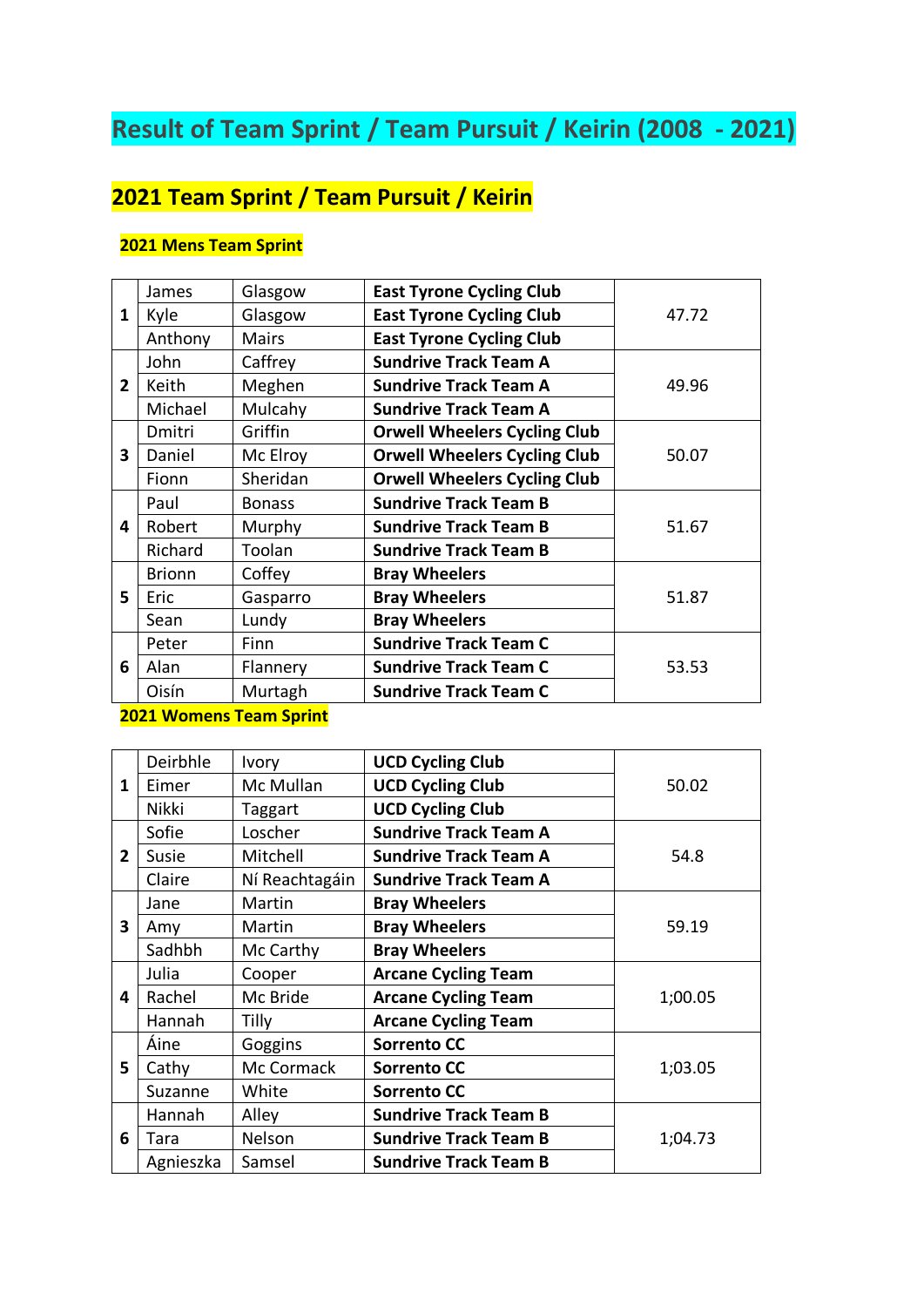## **2021 Men's Team Pursuit Result**

| Simon           | Jones     | <b>UCD Cycling Club</b>      | $\mathbf{1}$   | 4.44.50    |
|-----------------|-----------|------------------------------|----------------|------------|
| Jason           | Kenny     | <b>UCD Cycling Club</b>      | 1              |            |
| Rhys            | Kenny     | <b>UCD Cycling Club</b>      | $\mathbf{1}$   |            |
| Sean            | Landers   | <b>UCD Cycling Club</b>      | $\mathbf{1}$   |            |
| Ben             | Delaney   | Sundrive Track Team A        | $\overline{2}$ | 4.47.36    |
| <b>Billy</b>    | Crosbie   | Sundrive Track Team A        | $\overline{2}$ |            |
| John            | Caffrey   | Sundrive Track Team A        | $\overline{2}$ |            |
| Sean            | Curtis    | Sundrive Track Team A        | $\overline{2}$ |            |
| Daniel          | Mc Elroy  | Orwell Wheelers Cycling Club | 3              | 5.06.04    |
| Valdis          | Andersons | Orwell Wheelers Cycling Club | 3              |            |
| lan             | Donnelly  | Orwell Wheelers Cycling Club | 3              |            |
| <b>Ken</b>      | O Neill   | Orwell Wheelers Cycling Club | 3              |            |
| Gerry           | Dollard   | <b>Sundrive Track Team B</b> | 4              | 5.31.16    |
| Keith           | Meghen    | <b>Sundrive Track Team B</b> | 4              |            |
| Mark<br>Stewart |           | <b>Sundrive Track Team B</b> | 4              |            |
| Oisín           | Murtagh   | <b>Sundrive Track Team B</b> | 4              |            |
| <b>Brionn</b>   | Coffey    | <b>Bray Wheelers</b>         | 5              | 5.33.66    |
| Eric            | Gasparro  | <b>Bray Wheelers</b>         | 5              |            |
| Gerard<br>Ivory |           | <b>Bray Wheelers</b>         | 5              |            |
| Sean            | Lundy     | <b>Bray Wheelers</b>         | 5              |            |
| Fionn           | Sheridan  | Orwell Wheelers Cycling Club | 6              | <b>DNS</b> |
| Stephen         | Mc Nally  | Orwell Wheelers Cycling Club | 6              |            |
| Callum          | O Toole   | Orwell Wheelers Cycling Club | 6              |            |
| Shaun           | Kelly     | Orwell Wheelers Cycling Club | 6              |            |

| <b>2021 MEN'S KEIRIN</b> |               |                              | Semi       | Place          | <b>Final</b>   |
|--------------------------|---------------|------------------------------|------------|----------------|----------------|
| Anthony                  | <b>Mairs</b>  | East Tyrone Cycling Club     | Heat 1     | 1              | 1              |
| Michael                  | Mulcahy       | <b>Sundrive Track Team</b>   | Heat 2     | 1              | $\overline{2}$ |
| <b>Billy</b>             | Crosbie       | <b>Sundrive Track Team</b>   | Heat 1     | $\overline{2}$ | 3              |
| Dmitri                   | Griffin       | Orwell Wheelers Cycling Club | Heat 1     | 3              | 4              |
| James                    | Glasgow       | East Tyrone Cycling Club     | Heat 2     | $\overline{2}$ | 5              |
| Richard                  | Toolan        | <b>Sundrive Track Team</b>   | Heat 2     | 3              | 6              |
| Fionn                    | Sheridan      | Orwell Wheelers Cycling Club | Heat 1     | 4              | 7              |
| Paul                     | <b>Bonass</b> | <b>Sundrive Track Team</b>   | Heat 1     | 5              | 8              |
| Daniel                   | Mc Elroy      | Orwell Wheelers Cycling Club | Heat 2     | 4              | 9              |
| Eric                     | Gasparro      | <b>Bray Wheelers</b>         | Heat 2     | 5.             |                |
| Ben                      | Delaney       | <b>Sundrive Track Team</b>   | <b>DNS</b> | <b>DNS</b>     | <b>DNS</b>     |
| <b>Brionn</b>            | Coffey        | <b>Bray Wheelers</b>         | <b>DNS</b> | <b>DNS</b>     | <b>DNS</b>     |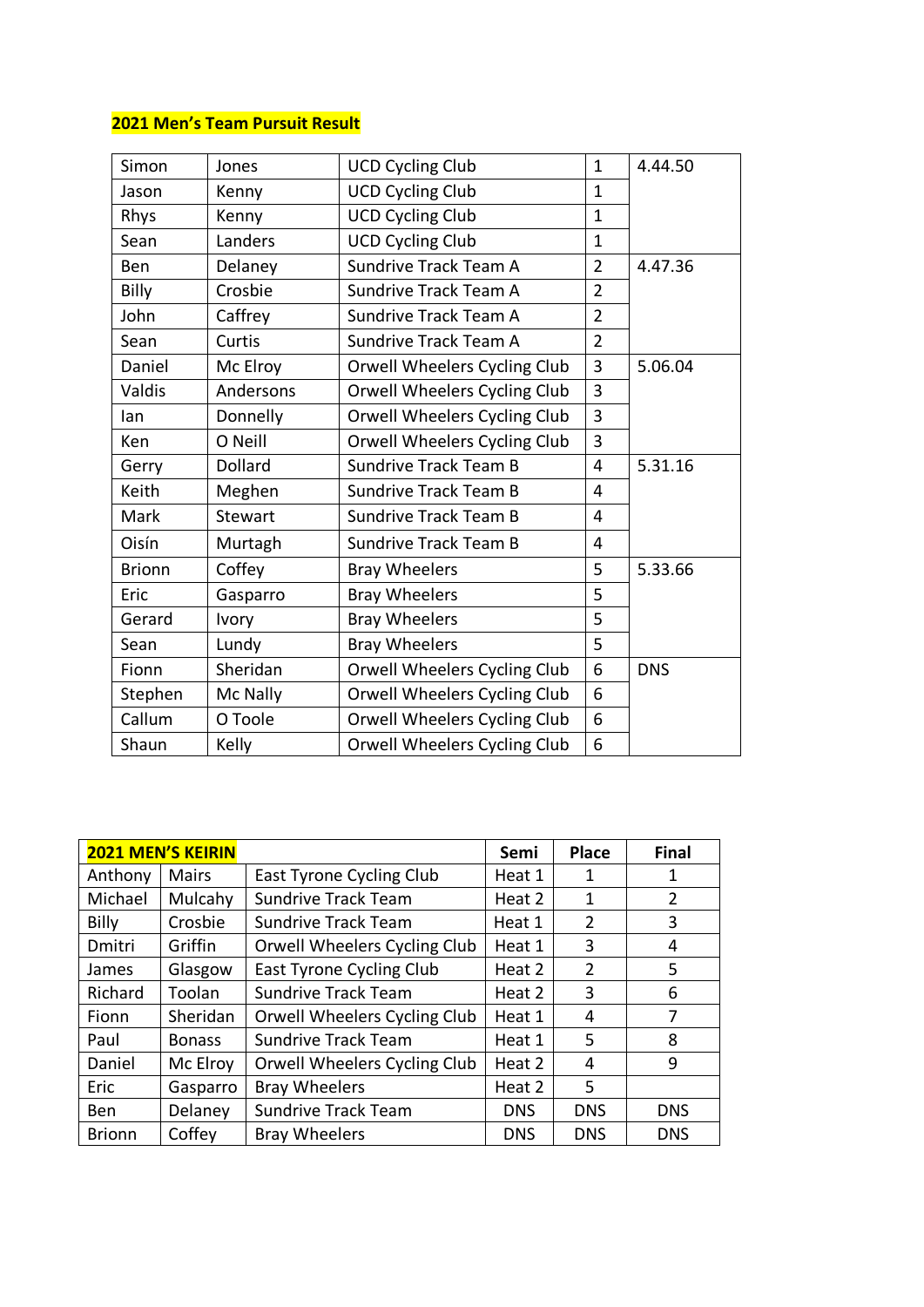# **2021 Women's Team Pursuit Result**

| Aisling             | Conlan         | Sundrive Track Team A              |                | 5.30.35    |
|---------------------|----------------|------------------------------------|----------------|------------|
| Sofie               | Loscher        | Sundrive Track Team A              | $\mathbf{1}$   |            |
| Susie               | Mitchell       | Sundrive Track Team A              | $\mathbf{1}$   |            |
| Claire              | Ní Reachtagáin | Sundrive Track Team A              | $\mathbf{1}$   |            |
| Jennifer            | <b>Bates</b>   | <b>Weston Homes-Torelli-Assure</b> | $\overline{2}$ | 5.31.72    |
| Roisin              | Lally          | Weston Homes-Torelli-Assure        | $\overline{2}$ |            |
| Aoife               | O Brien        | <b>Weston Homes-Torelli-Assure</b> | $\overline{2}$ |            |
| Caoimhe             | O Brien        | <b>Weston Homes-Torelli-Assure</b> | $\overline{2}$ |            |
| Julia               | Cooper         | Arcane Cycling Team                | 3              | 5.51.28    |
| Elizabeth           | Kent           | Arcane Cycling Team                | 3              |            |
| Rachel              | McBride        | <b>Arcane Cycling Team</b>         | 3              |            |
| Keela               | Mac Hale       | <b>Arcane Cycling Team</b>         | 3              |            |
| Áine                | Goggins        | Sorrento CC                        | 4              | 6.18.75    |
| Aine                | Mac Carthy     | Sorrento CC                        | 4              |            |
| Mc Cormack<br>Cathy |                | Sorrento CC                        | 4              |            |
| Suzanne             | White          | Sorrento CC                        | 4              |            |
| Hannah              | Alley          | <b>Sundrive Track Team B</b>       | 5              | 6.28.27    |
| Sinead              | Creagh         | <b>Sundrive Track Team B</b>       | 5              |            |
| Tara                | Nelson         | <b>Sundrive Track Team B</b>       | 5              |            |
| Agnieszka           | Samsel         | <b>Sundrive Track Team B</b>       | 5              |            |
| Yvonne              | Doran          | Orwell Wheelers Cycling Club       | 6              | <b>DNS</b> |
| Orla                | Hendron        | Orwell Wheelers Cycling Club       | 6              |            |
| Una                 | May            | Orwell Wheelers Cycling Club       | 6              |            |
| Gráinne             | O Callaghan    | Orwell Wheelers Cycling Club       | 6              |            |

| <b>2021 WOMEN'S KEIRIN</b> |                |                            | Semi   | <b>Place</b>   | <b>Final</b>   |
|----------------------------|----------------|----------------------------|--------|----------------|----------------|
| Orla                       | Walsh          | Nopinz Motip Race Team     | Heat 2 | 1              | 1              |
| Nikki                      | Taggart        | <b>UCD Cycling Club</b>    | Heat 1 | 1              | $\overline{2}$ |
| Deirbhle                   | Ivory          | <b>UCD Cycling Club</b>    | Heat 2 | 3              | 3              |
| Eimer                      | Mc Mullan      | <b>UCD Cycling Club</b>    | Heat 1 | 3              | 4              |
| Susie                      | Mitchell       | <b>Sundrive Track Team</b> | Heat 1 | $\overline{2}$ | 5              |
| Julia                      | Cooper         | <b>Arcane Cycling Team</b> | Heat 2 | 3              | 6              |
| Anne                       | Coleman        | <b>Sundrive Track Team</b> | Heat 2 | 4              | 7              |
| Aisling                    | Conlan         | <b>Sundrive Track Team</b> | Heat 1 | 4              | 8              |
| Claire                     | Ní Reachtagáin | <b>Sundrive Track Team</b> |        | <b>DNS</b>     | <b>DNS</b>     |
| Jane                       | Martin         | <b>Bray Wheelers</b>       |        | <b>DNS</b>     | <b>DNS</b>     |
| Sofie                      | Loscher        | <b>Sundrive Track Team</b> |        | <b>DNS</b>     | <b>DNS</b>     |

**\_\_\_\_\_\_\_\_\_\_\_\_\_\_\_\_\_\_\_\_\_\_\_\_\_\_\_\_\_\_\_\_\_\_\_\_\_\_\_\_\_\_\_\_\_\_\_\_\_\_\_\_\_\_\_\_\_\_\_\_\_\_\_**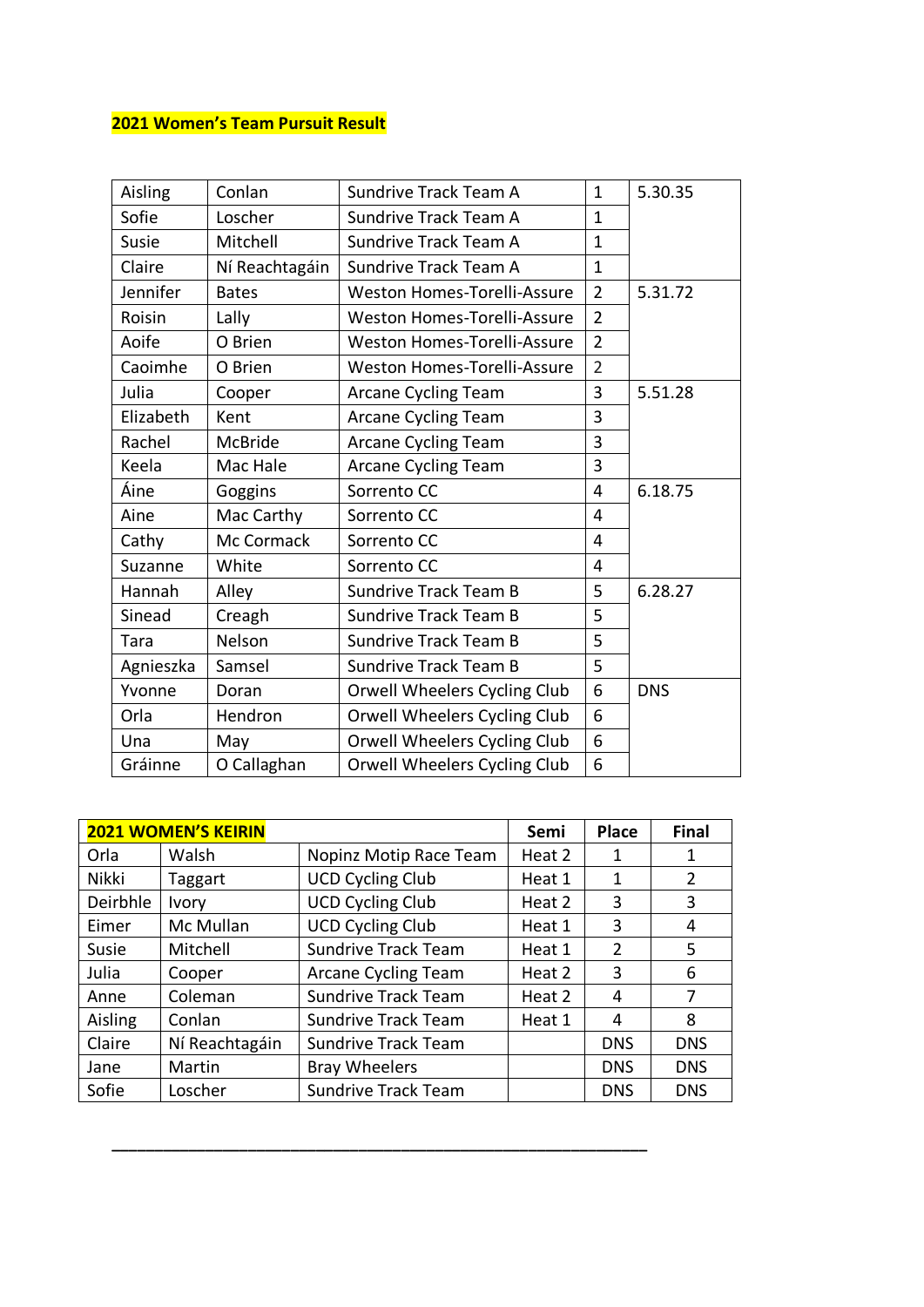# **2020 Team Sprint , Team Pursuit and Keirin Track Championships**

## **2020 WOMEN TEAM SPRINT**

| 1 | Weston Homes-Torelli-Assure A        | 35.81 |
|---|--------------------------------------|-------|
| 2 | Arcane Cycling Team A                | 37.31 |
| 3 | Sundrive Track Team A                | 39.79 |
| 4 | Sundrive Track Team B                | 40.25 |
| 5 | <b>Weston Homes-Torelli-Assure B</b> | 41.76 |
| 6 | Arcane Cycling Team C                | 42.23 |
| 7 | Arcane Cycling Team B                | 42.33 |
| 8 | SundriveTrack Team C                 | 44.47 |

#### **2020 MEN TEAM SPRINT**

| $\mathbf{1}$  | East Tyrone Cycling Club | 48.43 |
|---------------|--------------------------|-------|
| $\mathcal{P}$ | Sundrive Track Team A    | 48.65 |
| 3             | Quanta Scott Orwell      | 49.34 |
| 4             | Sundrive Track Team B    | 52.96 |
| 5             | Sundrive Track Team D    | 53.60 |
| 6             | Sundrive Track Team C    | 54.21 |

### **2020 WOMEN TEAM PURSUIT**

| $\mathbf{1}$  | Weston Homes-Torelli-Assure | 5.22.71 |
|---------------|-----------------------------|---------|
| $\mathcal{P}$ | Sundrive Track Team A       | 5.41.83 |
| 3             | Arcane Cycling Team A       | 5.52.14 |
| 4             | Quanta Scott Orwell         | 6.10.94 |
| 5             | Arcane Cycling Team B       | 6.22.46 |
| 6             | Sundrive Track Team B       | 6.31.83 |

#### **2020 MENS TEAM PURSUIT**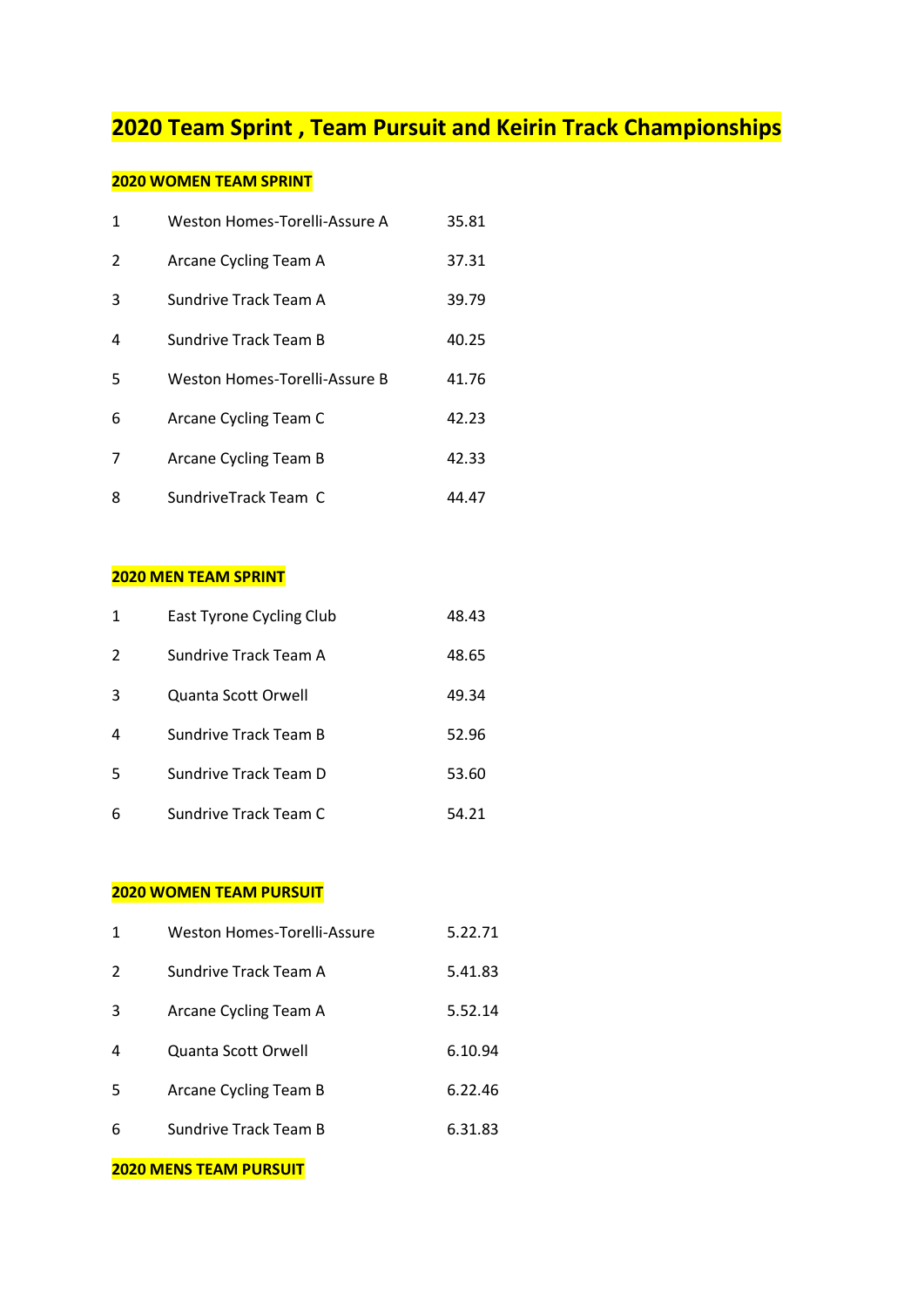| 1 | Spellman Dublin Port  | 4.39.14 |
|---|-----------------------|---------|
| 2 | Powerhouse Sports     | 4.41.81 |
| 3 | UCD CC                | 4.45.97 |
| 4 | Quanta Scott Orwell   | 5.00.02 |
| 5 | Sundrive Track Team A | 5.21.88 |
| 6 | Sundrive Track Team B | 5.47.52 |

#### **2020 WOMEN KEIRIN**

| 1  | Nikki Taggart         | (Arcane CT)                   |
|----|-----------------------|-------------------------------|
| 2  | Deirbhle Ivory        | (Weston Homes-Torelli-Assure) |
| 3  | Eimer McMullan        | (UCD CC)                      |
| 4  | <b>Autumn Collins</b> | (Weston Homes-Torelli-Assure) |
| 5  | Anne Coleman          | (Sundrive Track Team)         |
| 6  | Susie Mitchell        | (Sundrive Track Team)         |
| 7  | Grace Irvine          | (Arcane Cycling Team)         |
| 8  | <b>Aisling Conlon</b> | (Sundrive Track Team)         |
| 9  | Hannah Tilly          | (Arcane Cycling Team)         |
| 10 | Orla Hendron          | (Quanta Scott Orwell)         |

## **2020 MEN KEIRIN**

| 1              | <b>Harvey Barnes</b> | (East Tyrone CC)       |
|----------------|----------------------|------------------------|
| $\overline{2}$ | Aaron Wade           | (Powerhouse Sports)    |
| 3              | Eoin Mullen          | (Sundrive Track Team)  |
| 4              | Callum O'Toole       | (Quanta Scott Orwell)  |
| 5              | Andre Grennell       | (Spellman Dublin Port) |
| 6              | Cian Keogh           | (Spellman Dublin Port) |
| 7              | David O'Sullivan     | (Powerhouse Sports)    |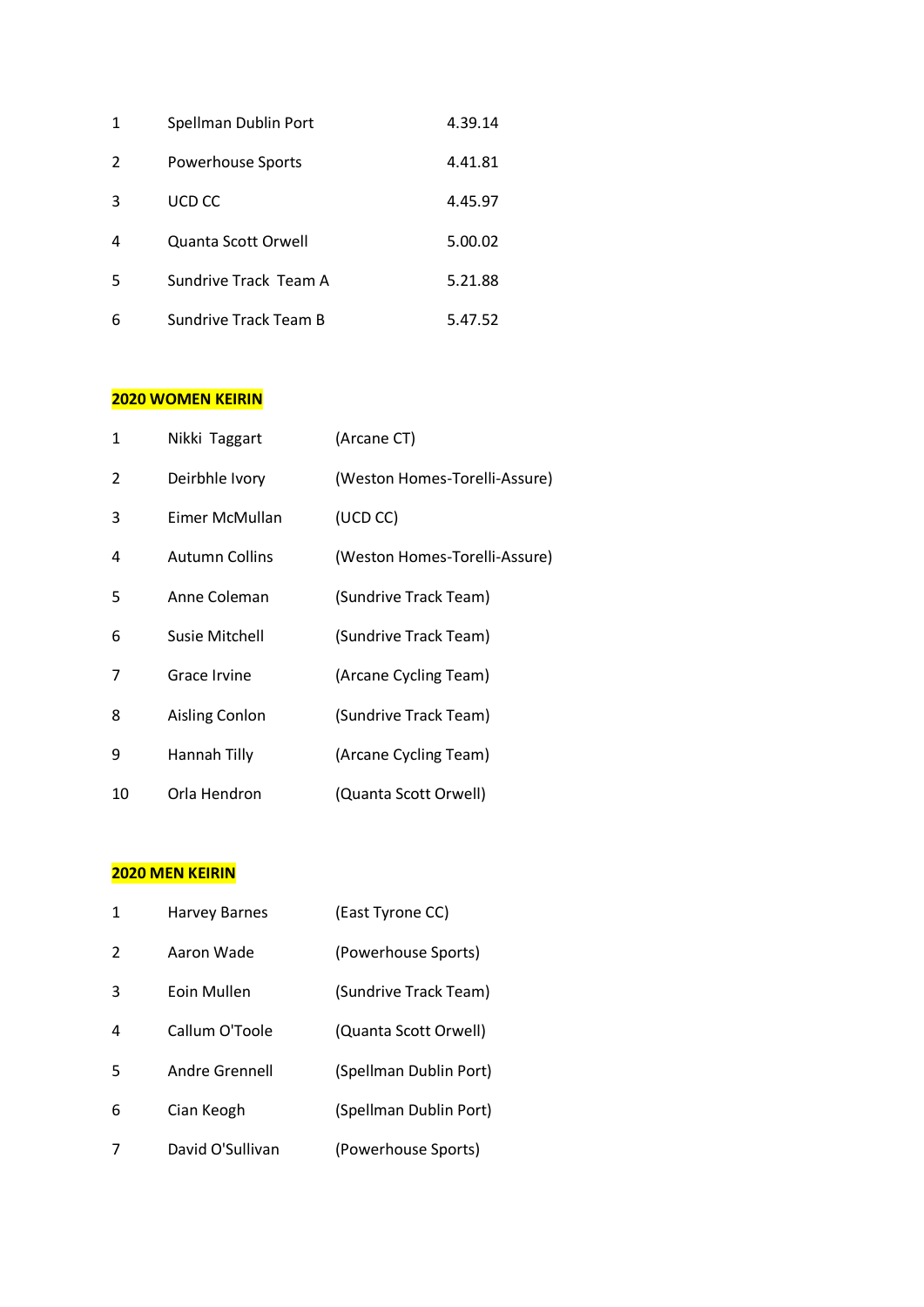| 8     | James Glasgow       | (East Tyrone CC)       |
|-------|---------------------|------------------------|
| 9     | Will Ryan           | (Spellman Dublin Port) |
| 10    | Ryan Byrne          | (Spellman Dublin Port) |
| 11    | Daniel McElroy      | (Quanta Scott Orwell)  |
| 12    | Oisin Hogan         | (Sundrive Track Team)  |
| $=13$ | <b>Andrew Dwyer</b> | (Sundrive Track Team)  |
| $=13$ | Fionn Sheridan      | (Quanta Scott Orwell)  |
| $=13$ | Dmitri Griffin      | (Quanta Scott Orwell)  |
|       |                     |                        |

## **2019 Team Sprint , Team Pursuit and Keirin Track Championships**

**\_\_\_\_\_\_\_\_\_\_\_\_\_\_\_\_\_\_\_\_\_\_\_\_\_\_\_\_\_\_\_\_\_\_\_\_\_\_\_\_\_\_\_\_\_\_\_\_\_\_\_\_\_\_\_\_\_\_\_\_\_\_\_\_\_\_**

## **2019 Women's Team Sprint**

| Club                 | <b>Riders</b>                   | <b>Time</b> | Rank          |
|----------------------|---------------------------------|-------------|---------------|
| <b>Billy Bisland</b> | Eimer McMullan / Robyn Stewart  | 34.73       | Gold *        |
| Torelli'             | Autumn Collins / Deirbhle Ivory | 35.46       | Silver        |
| <b>NOPINZ</b>        | Orla Walsh / Shannon McCurley   | 35.52       | <b>Bronze</b> |
| Sundrive 'A'         | Susie Mitchell / Jenny Neenan   | 37.87       |               |
| Arcane'B'            | Claire Byrnes / Nikki Taggart   | 38.99       |               |
| Arcane 'A'           | Almha Kissane / Gill Haverty    | 40.07       |               |
| Sundrive 'B'         | Anne Coleman / Aisling Conlan   | 40.84       |               |
| Arcane 'C'           | Hannah Tilly / Keela McHale     | 41.79       |               |
| Orwell               | Yvonne Doran / Orla Hendron     | <b>DNS</b>  |               |

\*National Outdoor Record

## **2019 Men's Team Sprint**

| <b>Club</b>    | <b>Riders</b>                                      | <b>Time</b> | Rank          |
|----------------|----------------------------------------------------|-------------|---------------|
| East Tyrone CC | Jamie Alexander / Harvey Barnes / Tony Mairs       | 44.702      | Gold *        |
| Sundrive 'A'   | John Caffrey / Keith Meghan / Eoin Mullen          | 47.217      | Silver        |
| Orwell 'A'     | Fionn Sheridan / Callum O'Toole / Daniel McElroy   | 48.296      | <b>Bronze</b> |
| Arcane         | Andre Grennell / John Mulcahy / Darragh Zaidan     | 48.811      |               |
| Sundrive 'B'   | Francis Halsall / Robert Murphy / Colm Sevastopolo | 50.612      |               |
| Orwell 'B'     | David Hearne / Dmitri Griffin / Ian Donnelly       | <b>DNS</b>  |               |

\*National

Outdoor Record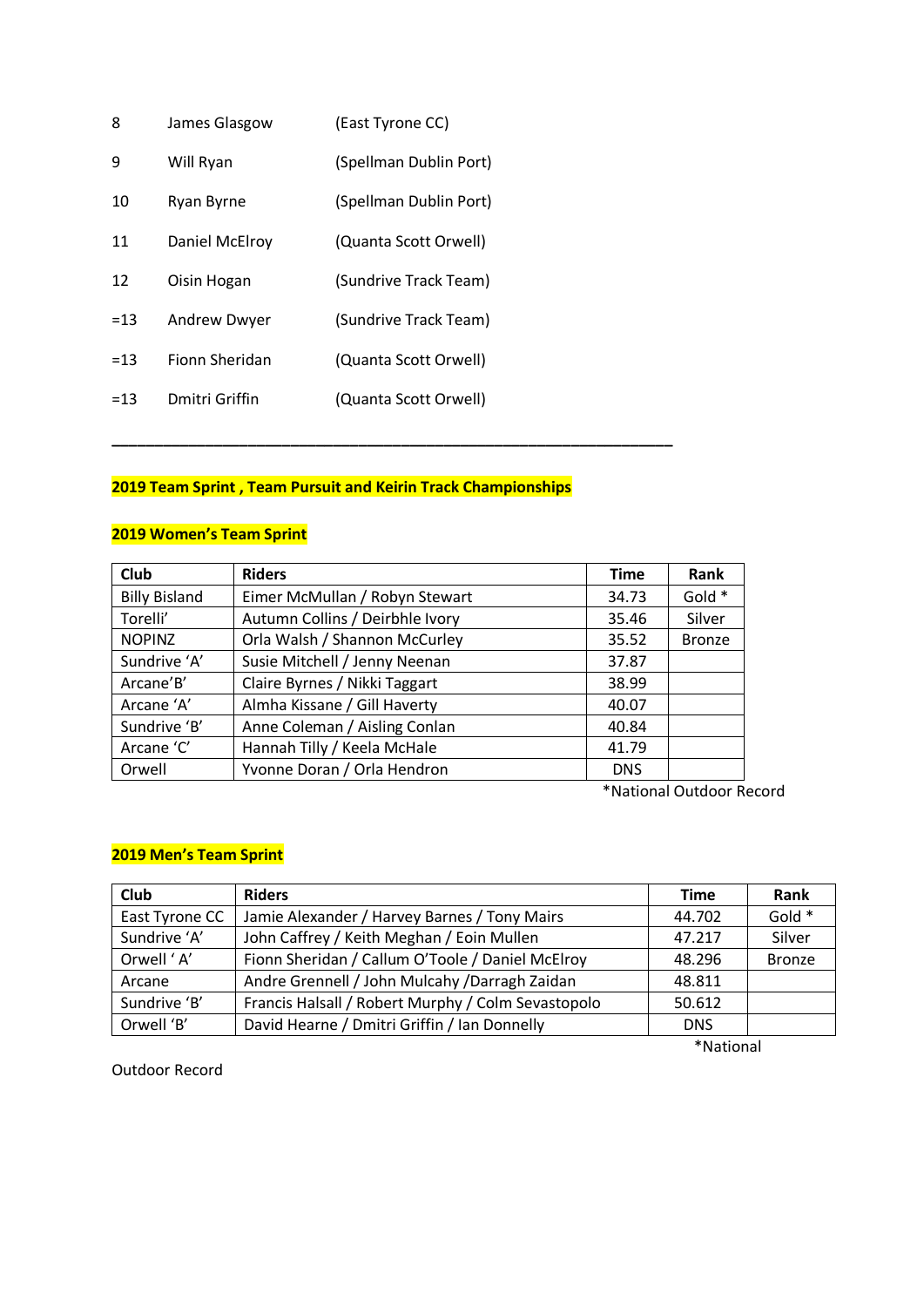#### **2019 Women's Team Pursuit**

| Club         | <b>Riders</b>                                           | <b>Time</b> | Rank          |
|--------------|---------------------------------------------------------|-------------|---------------|
| Sundrive 'A' | S. Loscher / D. Madden / S. Mitchell / J. Neenan        | 5.23.373    | Gold          |
| Arcane 'A'   | G. Haverty/ H. Tilly / K. McHale / N. Taggart           | 5.36.430    | Silver        |
| Sundrive 'B' | C. NiReachtagain / A.Coleman / A. Conlan / A. Samsel    | 5.45.044    | <b>Bronze</b> |
| Orwell 'A'   | Y.Doran / O. Fox / O. Hendron / C. Kinch                | 5.47.910    |               |
| Arcane 'B'   | R. Kennedy / A. Kissane / C. Byrnes / N. Mallon         | 5.55.462    |               |
| Orwell 'B'   | G. Coghlan / L. Keane / L. Gillespie / C. NiFlahertaigh | <b>DNS</b>  |               |

#### **2019 Men's Team Pursuit**

| Club         | <b>Riders</b>                                      | Time       | Rank          |
|--------------|----------------------------------------------------|------------|---------------|
| Arcane CT    | R. Byrne / S. Gilmore / A. Grennell / D. Zaidan    | 4.47.128   | Gold          |
| Castlebar    | D. Brennan / D. Brodie / C. Troy / D. Walshe       | 4.48.185   | Silver        |
| Sundrive 'A' | J. Caffrey / B. Crosbie / O. Hogan / M. McCullagh  | 4.48.299   | <b>Bronze</b> |
| Orwell 'A'   | D. McElroy / C. O'Toole / I. Donnelly / D. Griffin | 4.54.980   |               |
| Sundrive 'B' | G. Dolard / T. Kabs / C. Sevastopolo / R. Toolan   | 5.20.489   |               |
| Orwell 'B'   | F. Sheridan / D. Hearne / E. Lynch / C. Murnane    | <b>DNS</b> |               |

#### **2019 Women's Keirin**

| Final 1-6               |               |                              | Result        |
|-------------------------|---------------|------------------------------|---------------|
| Robyn                   | Stewart       | <b>Billy Bilsland Cycles</b> | Gold          |
| Shannon                 | McCurley      | NOPINZ SYMEC RT              | Silver        |
| Eimer                   | McMullan      | <b>Billy Bilsland Cycles</b> | <b>Bronze</b> |
| Orla                    | Walsh         | NOPINZ SYMEC RT              | 4             |
| Nikki                   | Taggart       | Arcane Cycling Team          | 5             |
| Susie                   | Mitchell      | <b>Sundrive Track Team</b>   | 6             |
| <b>Minor Final 7-12</b> |               |                              |               |
| Autumn                  | Collins       | Team Torelli                 | 7             |
| Deirbhle                | <b>Ivory</b>  | <b>Team Torelli</b>          | 8             |
| Gillian                 | Haverty       | <b>Arcane Cycling Team</b>   | 9             |
| Orla                    | Hendron       | <b>Scott Orwell Wheelers</b> | 10            |
| Anne                    | Coleman       | <b>Sundrive Track Team</b>   | 11            |
| Aisling                 | Conlan        | Sundrive Track Team          | 12            |
| Claire                  | <b>Byrnes</b> | <b>Arcane Cycling Team</b>   | 13            |

## **2019 Men's Keirin**

| Final 1-6 |               |                          | Result |
|-----------|---------------|--------------------------|--------|
| Eoin      | Mullen        | Sundrive Track Team      |        |
| Harvey    | <b>Barnes</b> | East Tyrone Cycling Club |        |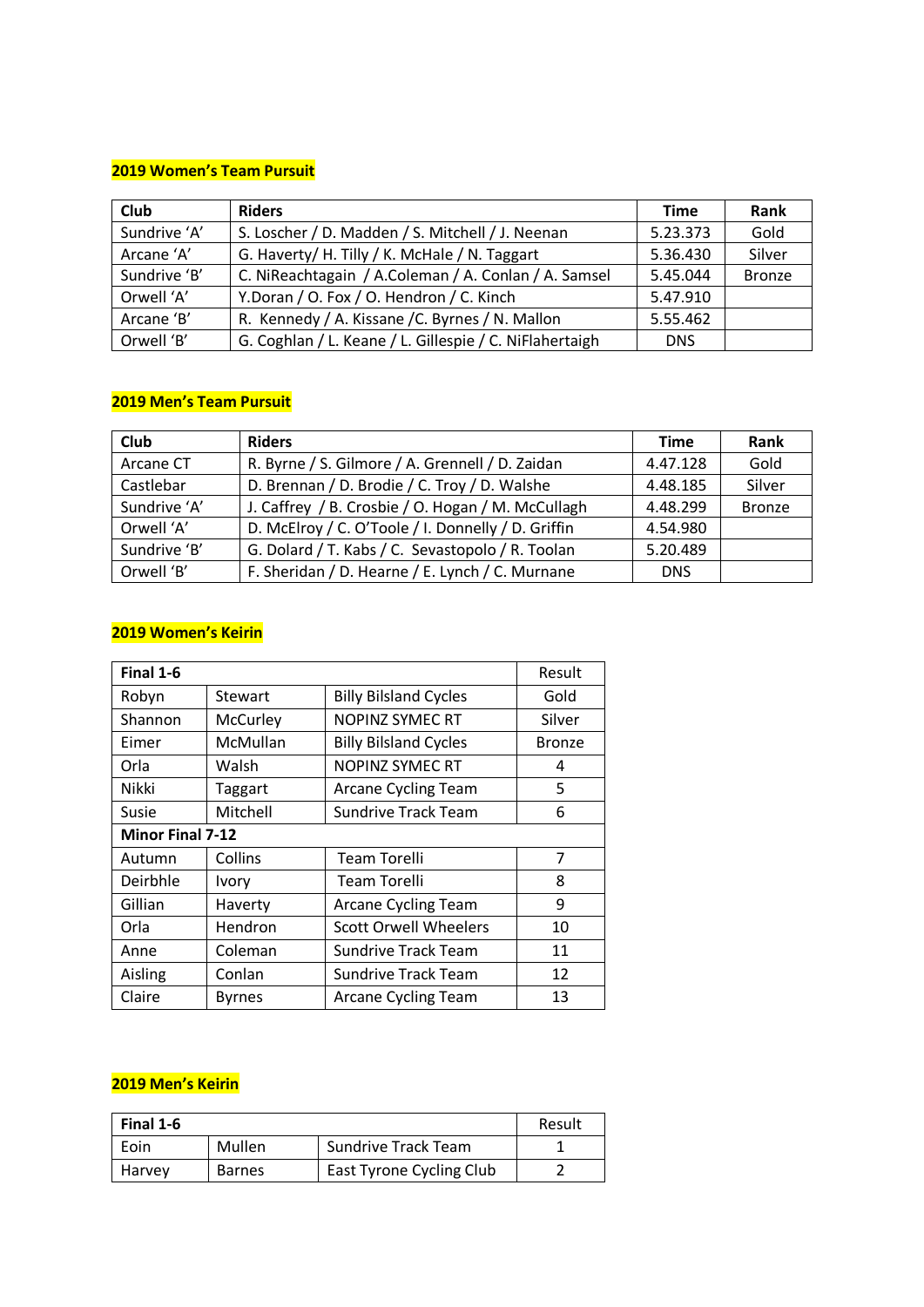| Eamonn                  | <b>Byrne</b> | <b>Black Line Racing</b>        | 3  |
|-------------------------|--------------|---------------------------------|----|
| Jamie                   | Alexander    | <b>East Tyrone Cycling Club</b> | 4  |
| Darragh                 | Zaidan       | <b>Arcane Cycling Team</b>      | 5  |
| Anthony                 | <b>Mairs</b> | <b>East Tyrone Cycling Club</b> | 6  |
| <b>Minor Final 7-12</b> |              |                                 |    |
| Dmitri                  | Griffin      | Scott Orwell Wheelers           | 7  |
| Andre                   | Grennell     | <b>Arcane Cycling Team</b>      | 8  |
| Callum                  | O'Toole      | <b>Scott Orwell Wheelers</b>    | 9  |
| Matthew                 | Mc Cullagh   | Sundrive Track Team             | 10 |
| Fionn                   | Sheridan     | Scott Orwell Wheelers           | 11 |
| Daniel                  | McElroy      | Scott Orwell Wheelers           | 12 |
|                         |              |                                 |    |
| Billy                   | Crosbie      | Sundrive Track Team             | 13 |
| Ryan                    | Byrne        | Arcane Cycling Team             | 13 |
| Michael                 | Mulcahy      | <b>Arcane Cycling Team</b>      | 13 |
| Aidan                   | McDonnell    | Maynooth CC                     | 14 |
|                         |              |                                 |    |

**\_\_\_\_\_\_\_\_\_\_\_\_\_\_\_\_\_\_\_\_\_\_\_\_\_\_\_\_\_\_\_\_\_\_\_\_\_\_\_\_\_\_\_\_\_\_\_\_\_\_\_\_\_\_\_\_\_\_\_\_\_\_\_\_\_\_\_\_\_\_\_\_**

## **2018 Team Sprint / Team Pursuit / Keirin**

| <b>2018 Women's Keirin</b> |                |                              |   |                |  |
|----------------------------|----------------|------------------------------|---|----------------|--|
| Robyn                      | <b>Stewart</b> | <b>Billy Bisland Cycles</b>  | К | $\mathbf{1}$   |  |
| Eimer                      | McMullan       | <b>Sundrive Track Team</b>   | K | $\overline{2}$ |  |
| Sofie                      | Loscher        | <b>Sundrive Track Team</b>   | K | 3              |  |
| Susie                      | Mitchell       | <b>Sundrive Track Team</b>   | K | 4              |  |
| Autumn                     | Collins        | TeamTorelli                  | K | 5              |  |
| Grace                      | Irvine         | <b>Arcane Cycling Team</b>   | K | 6              |  |
| Melanie                    | Spath          | Arcane Cycling Team          | К | $\overline{7}$ |  |
| Deirbhle                   | Ivory          | <b>Team Torelli</b>          | K | 8              |  |
| Aisling                    | Conlan         | <b>Sundrive Track Team</b>   | K | 9              |  |
| Gill                       | Haverty        | Arcane Cycling Team          | K | 10             |  |
| Noreen                     | Mallon         | Arcane Cycling Team          | К | 11             |  |
| Lyndsey                    | <b>Bryce</b>   | <b>Dublin Wheelers</b>       | K | 12             |  |
| Sarah                      | White          | <b>Unatt Munster</b>         | К | 13             |  |
| Susan                      | Fagan          | Arcane Cycling Team          | К | 13             |  |
| Deirdre                    | Keogh          | Arcane Cycling Team          | K | 15             |  |
| Anne                       | Coleman        | <b>Sundrive Track Team</b>   | K | <b>DNS</b>     |  |
| Orla                       | Hendron        | <b>Scott Orwell Wheelers</b> | К | <b>DNS</b>     |  |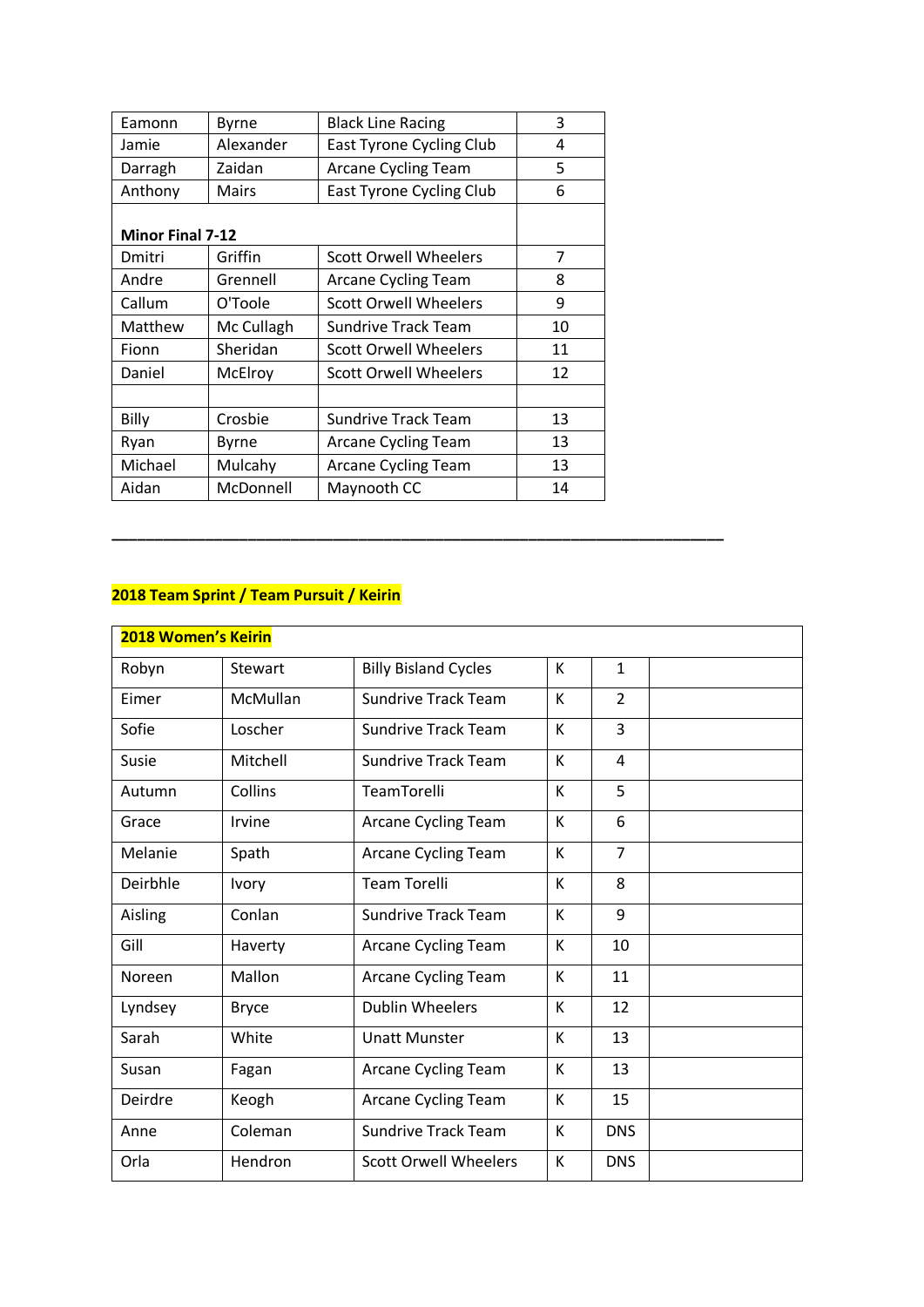| Sandra                   | Howard                           | <b>Dublin Wheelers</b>         | К         | <b>DNS</b>     |                        |
|--------------------------|----------------------------------|--------------------------------|-----------|----------------|------------------------|
|                          | <b>2018 Women's Team Pursuit</b> |                                |           |                |                        |
| Deborah                  | Madden                           | <b>Sundrive Track Team</b>     | <b>TP</b> | 1              | 5.20.891*              |
| Jennifer                 | Neenan                           | <b>Sundrive Track Team</b>     | <b>TP</b> | $\mathbf{1}$   | <b>New Team Record</b> |
| Sofie                    | Loscher                          | <b>Sundrive Track Team</b>     | <b>TP</b> | $\mathbf{1}$   |                        |
| Susie                    | Mitchell                         | <b>Sundrive Track Team</b>     | <b>TP</b> | $\mathbf{1}$   |                        |
| Emma                     | Desmond                          | Arcane Cycling Team A          | <b>TP</b> | 2              | 5.21.630*              |
| Gill                     | Haverty                          | Arcane Cycling Team A          | <b>TP</b> | $\overline{2}$ | (also broke record)    |
| Grace                    | Irvine                           | Arcane Cycling Team A          | <b>TP</b> | $\overline{2}$ |                        |
| Melanie                  | Spath                            | Arcane Cycling Team A          | <b>TP</b> | $\overline{2}$ |                        |
| Ciara                    | Kinch                            | <b>Scott Orwell Wheelers A</b> | <b>TP</b> | 3              | 5.52.410               |
| Ciara Ni                 | Fhlathartaigh                    | <b>Scott Orwell Wheelers A</b> | <b>TP</b> | 3              |                        |
| Orla                     | Hendron                          | <b>Scott Orwell Wheelers A</b> | <b>TP</b> | 3              |                        |
| Yvonne                   | Doran                            | <b>Scott Orwell Wheelers A</b> | <b>TP</b> | 3              |                        |
| Agnieszka                | Samsel                           | <b>Dublin Wheelers</b>         | <b>TP</b> | 4              | 5.53.568               |
| Aideen                   | Keenan                           | <b>Dublin Wheelers</b>         | <b>TP</b> | 4              |                        |
| Lyndsey                  | <b>Bryce</b>                     | <b>Dublin Wheelers</b>         | <b>TP</b> | 4              |                        |
| Sandra                   | Howard                           | <b>Dublin Wheelers</b>         | <b>TP</b> | 4              |                        |
| Deirdre                  | Keogh                            | Arcane Cycling Team B          | <b>TP</b> | 5              | 5.55.175               |
| Hannah                   | Tilly                            | Arcane Cycling Team B          | <b>TP</b> | 5              |                        |
| Noreen                   | Mallon                           | Arcane Cycling Team B          | <b>TP</b> | 5              |                        |
| Susan                    | Fagan                            | <b>Arcane Cycling Team B</b>   | <b>TP</b> | 5              |                        |
| Gráinne                  | O'Callaghan                      | <b>Scott Orwell Wheelers B</b> | <b>TP</b> | 6              | <b>DNS</b>             |
| Irene                    | Yerisken                         | <b>Scott Orwell Wheelers B</b> | <b>TP</b> | 6              |                        |
| Louise                   | Keane                            | <b>Scott Orwell Wheelers B</b> | <b>TP</b> | 6              |                        |
| Naoise                   | Sheridan                         | <b>Scott Orwell Wheelers B</b> | <b>TP</b> | 6              |                        |
|                          |                                  |                                |           |                |                        |
| 2018 Women's Team Sprint |                                  |                                |           |                |                        |
| Eimer                    | McMullan                         | Sundrive Track Team A          | <b>TS</b> | $\mathbf{1}$   | 35.439                 |
| Susie                    | Mitchell                         | Sundrive Track Team A          | <b>TS</b> | $\mathbf{1}$   |                        |
| Autumn                   | Collins                          | <b>Team Torelli</b>            | <b>TS</b> | $\overline{2}$ | 36.399                 |
| Deirbhle                 | Ivory                            | <b>Team Torelli</b>            | <b>TS</b> | $\overline{2}$ |                        |
| Jennifer                 | Neenan                           | <b>Sundrive Track Team B</b>   | <b>TS</b> | 3              | 38.133                 |
| Sofie                    | Loscher                          | <b>Sundrive Track Team B</b>   | <b>TS</b> | 3              |                        |
| Gill                     | Haverty                          | Arcane Cycling Team A          | <b>TP</b> | 4              | 39.136                 |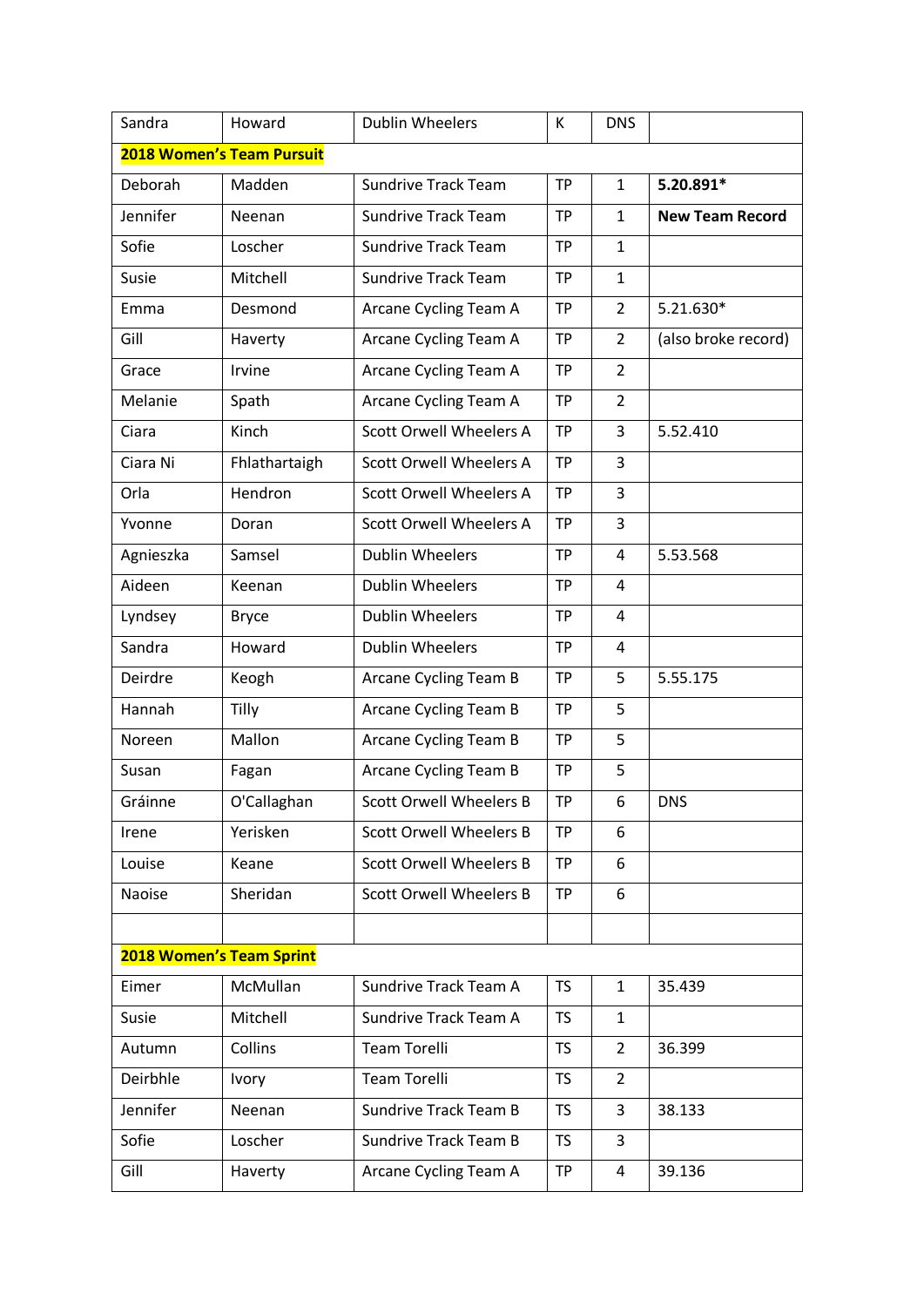| Melanie                        | Spath         | Arcane Cycling Team A           | <b>TS</b> | 4              |          |
|--------------------------------|---------------|---------------------------------|-----------|----------------|----------|
| Hannah                         | Tilly         | Arcane Cycling Team B           | <b>TS</b> | 5              | 39.914   |
| Deirdre                        | Keogh         | Arcane Cycling Team B           | <b>TS</b> | 5              |          |
| Aideen                         | Keenan        | Dublin Wheelers A               | <b>TS</b> | 6              | 40.841   |
| Lyndsey                        | <b>Bryce</b>  | Dublin Wheelers A               | <b>TS</b> | 6              |          |
| Ciara Ni                       | Fhlathartaigh | <b>Scott Orwell Wheelers A</b>  | <b>TS</b> | $\overline{7}$ | 42.141   |
| Orla                           | Hendron       | <b>Scott Orwell Wheelers A</b>  | <b>TS</b> | $\overline{7}$ |          |
| Agnieszka                      | Samsel        | Dublin Wheelers B               | <b>TS</b> | 8              | 42.270   |
| Sandra                         | Howard        | <b>Dublin Wheelers B</b>        | <b>TS</b> | 8              |          |
| Yvonne                         | Doran         | <b>Scott Orwell Wheelers B</b>  | <b>TS</b> | 9              | 44.231   |
| Graine                         | O'Callaghan   | <b>Scott Orwell Wheelers B</b>  | <b>TS</b> | 9              |          |
| 2018 Men's Keirin              |               |                                 |           |                |          |
| Eoin                           | Mullen        | <b>Sundrive Track Team</b>      | K         | $\mathbf{1}$   |          |
| Harvey                         | <b>Barnes</b> | <b>East Tyrone Cycling Club</b> | К         | $\overline{2}$ |          |
| Eamonn                         | <b>Byrne</b>  | <b>Black Line</b>               | К         | 3              |          |
| Anthony                        | Mairs         | <b>East Tyrone Cycling Club</b> | К         | 4              |          |
| Darragh                        | Zaidan        | Arcane Cycling Team             | К         | 5              |          |
| Billy                          | Crosbie       | <b>Sundrive Track Team</b>      | K         | 6              |          |
| Marc                           | O Brien       | Arcane Cycling Team             | К         | $\overline{7}$ |          |
| Ryan                           | <b>Byrne</b>  | <b>Arcane Cycling Team</b>      | К         | 8              |          |
| Daniel                         | McElroy       | <b>Scott Orwell Wheelers</b>    | К         | 9              |          |
| Fionn                          | Sheridan      | <b>Scott Orwell Wheelers</b>    | К         | 10             |          |
| Robert                         | Murphy        | <b>Sundrive Track Team</b>      | К         | 11             |          |
| Michael                        | Mulcahy       | <b>Newcastle West Knights</b>   | К         | 12             |          |
| Matthew                        | McCullagh     | <b>Sundrive Track Team</b>      | К         | <b>DNS</b>     |          |
| Valdis                         | Andersons     | <b>Scott Orwell Wheelers</b>    | К         | <b>DNS</b>     |          |
| <b>2018 Men's Team Pursuit</b> |               |                                 |           |                |          |
| Cian                           | Keogh         | The Sports Room Racing          | <b>TP</b> | $\mathbf{1}$   | 4.43.703 |
| David                          | O'Sullivan    | The Sports Room Racing          | <b>TP</b> | 1              |          |
| Mark                           | Smith         | The Sports Room Racing          | <b>TP</b> | $\mathbf{1}$   |          |
| Seán                           | Murnane       | The Sports Room Racing          | <b>TP</b> | $\mathbf{1}$   |          |
| Darragh                        | Zaidan        | <b>Arcane Cycling Team</b>      | <b>TP</b> | $\overline{2}$ | 4.48.196 |
| Marc                           | O Brien       | Arcane Cycling Team             | <b>TP</b> | $\overline{2}$ |          |
| Ryan                           | <b>Byrne</b>  | <b>Arcane Cycling Team</b>      | <b>TP</b> | $\overline{2}$ |          |
| Sam                            | Gilmore       | <b>Arcane Cycling Team</b>      | <b>TP</b> | $\overline{2}$ |          |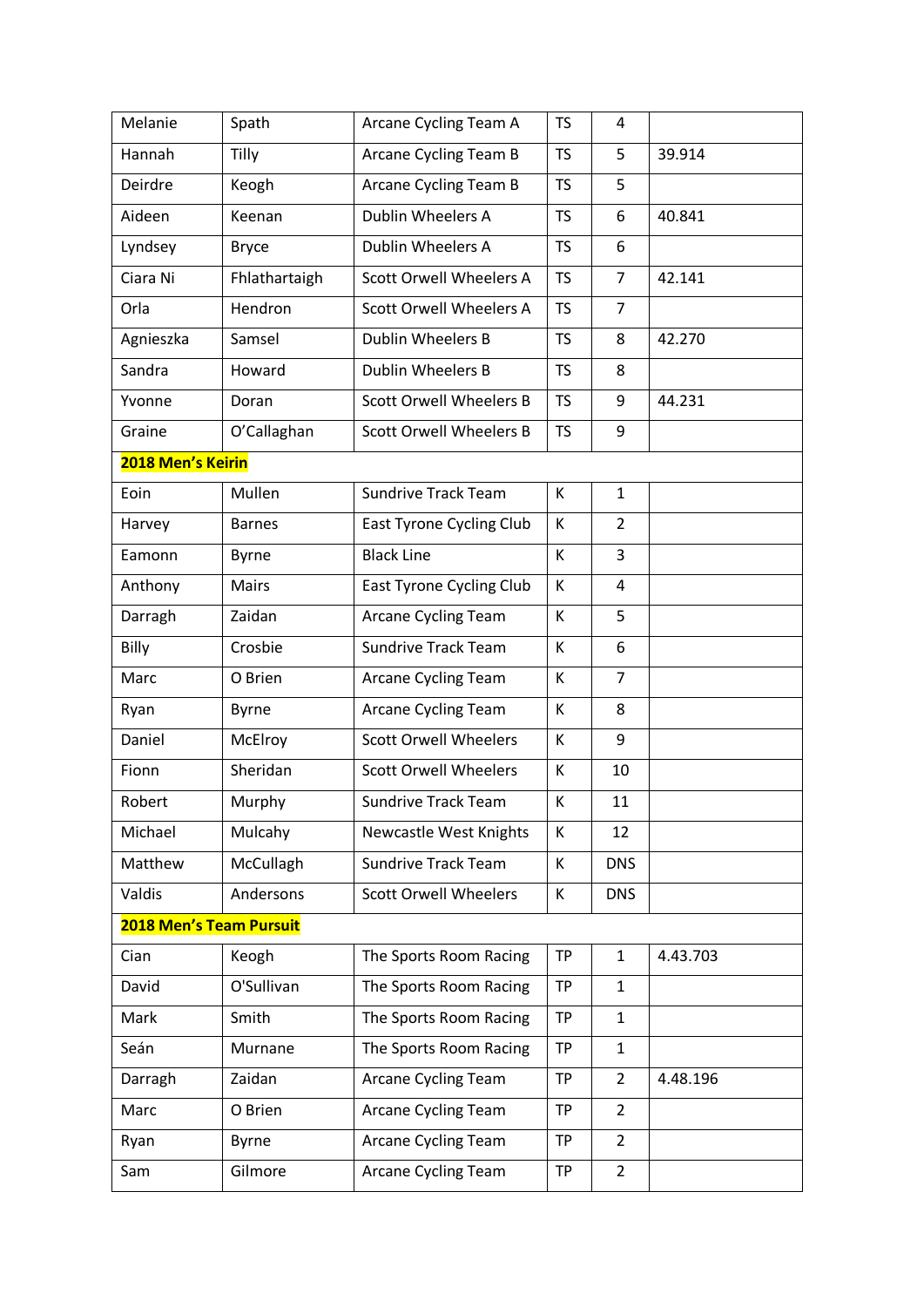| Billy                  | Crosbie        | Sundrive Track Team A          | <b>TP</b> | 3              | 4.48.746 |
|------------------------|----------------|--------------------------------|-----------|----------------|----------|
| Martin                 | Rice           | Sundrive Track Team A          | <b>TP</b> | $\overline{3}$ |          |
| Matthew                | Mc Cullagh     | Sundrive Track Team A          | <b>TP</b> | 3              |          |
| Sean                   | Curtis         | Sundrive Track Team A          | <b>TP</b> | 3              |          |
| Daniel                 | McElroy        | <b>Scott Orwell Wheelers A</b> | <b>TP</b> | 4              | 4.57.294 |
| Dmitri                 | Griffin        | <b>Scott Orwell Wheelers A</b> | <b>TP</b> | 4              |          |
| Freddie                | <b>Stevens</b> | <b>Scott Orwell Wheelers A</b> | <b>TP</b> | 4              |          |
| Valdis                 | Andersons      | <b>Scott Orwell Wheelers A</b> | <b>TP</b> | 4              |          |
| Gwyn                   | O'Murchu       | Sundrive Track Team C          | <b>TP</b> | 5              | 5.10.048 |
| Keith                  | Meghen         | Sundrive Track Team C          | <b>TP</b> | 5              |          |
| Oisin                  | Hogan          | Sundrive Track Team C          | <b>TP</b> | 5              |          |
| Thomas                 | O'Brien        | Sundrive Track Team C          | <b>TP</b> | 5              |          |
| David                  | Mullin         | <b>Sundrive Track Team B</b>   | <b>TP</b> | 6              | 5.14.132 |
| Francis                | Halsall        | <b>Sundrive Track Team B</b>   | <b>TP</b> | 6              |          |
| Gerry                  | Dollard        | <b>Sundrive Track Team B</b>   | <b>TP</b> | 6              |          |
| Richard                | Grant          | <b>Sundrive Track Team B</b>   | <b>TP</b> | 6              |          |
| Colm                   | Sevastopulo    | Sundrive Track Team D          | <b>TP</b> | $\overline{7}$ | 5.24.085 |
| John                   | Caffrey        | Sundrive Track Team D          | <b>TP</b> | $\overline{7}$ |          |
| Robert                 | Murphy         | Sundrive Track Team D          | <b>TP</b> | $\overline{7}$ |          |
| Thomas                 | Kabs           | Sundrive Track Team D          | <b>TP</b> | $\overline{7}$ |          |
| David                  | Hearne         | <b>Scott Orwell Wheelers B</b> | <b>TP</b> | 8              | 5.35.387 |
| Eddie                  | Lynch          | <b>Scott Orwell Wheelers B</b> | <b>TP</b> | 8              |          |
| Fionn                  | Sheridan       | <b>Scott Orwell Wheelers B</b> | <b>TP</b> | 8              |          |
| Paul                   | Tierney        | <b>Scott Orwell Wheelers B</b> | <b>TP</b> | 8              |          |
| 2018 Men's Team Sprint |                |                                |           |                |          |
| Anthony                | <b>Mairs</b>   | East Tyrone CC                 | <b>TS</b> | $\mathbf{1}$   | 47.010   |
| Harvey                 | <b>Barnes</b>  | East Tyrone CC                 | <b>TS</b> | $\mathbf{1}$   |          |
| Liam                   | Collins        | East Tyrone CC                 | <b>TS</b> | $\mathbf{1}$   |          |
| Oisin                  | Hogan          | Sundrive Track Team A          | <b>TS</b> | $\overline{2}$ | 50.208   |
| John                   | Caffrey        | Sundrive Track Team A          | <b>TS</b> | $\overline{2}$ |          |
| Robert                 | Murphy         | Sundrive Track Team A          | <b>TS</b> | $\overline{2}$ |          |
| Eddie                  | Lynch          | <b>Scott Orwell Wheelers A</b> | <b>TS</b> | 3              | 51.111   |
| Fionn                  | Sheridan       | <b>Scott Orwell Wheelers A</b> | TS.       | 3              |          |
| Valdis                 | Andersons      | <b>Scott Orwell Wheelers A</b> | <b>TS</b> | 3              |          |
| David                  | Mullin         | <b>Sundrive Track Team B</b>   | TS.       | 4              | 51.347   |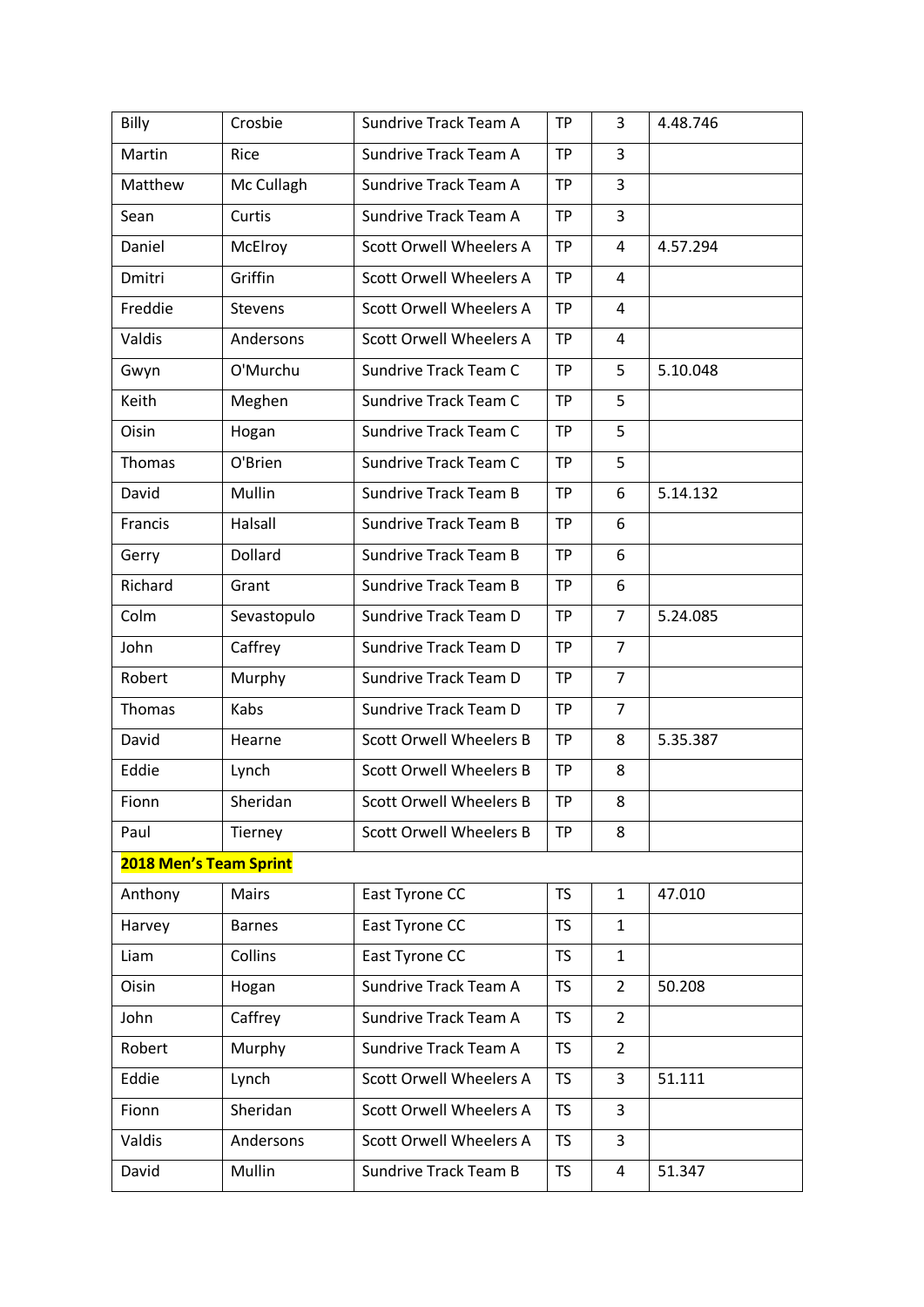| Colm           | Sevastopulo   | <b>Sundrive Track Team B</b>   | <b>TS</b> | 4 |            |
|----------------|---------------|--------------------------------|-----------|---|------------|
| Keith          | Meghen        | Sundrive Track Team B          | <b>TS</b> | 4 |            |
| Daniel         | McElroy       | Scott Orwell Wheelers B        | <b>TS</b> | 5 | 51.764     |
| David          | Hearne        | Scott Orwell Wheelers B        | <b>TS</b> | 5 |            |
| Dmitri         | Griffin       | <b>Scott Orwell Wheelers B</b> | <b>TS</b> | 5 |            |
| Christopher    | <b>McCann</b> | <b>Inspired Cycling</b>        | <b>TS</b> | 6 | 52.487     |
| Conor          | McCann        | <b>Inspired Cycling</b>        | <b>TS</b> | 6 |            |
| Jason          | Henry         | <b>Inspired Cycling</b>        | <b>TS</b> | 6 |            |
| <b>Francis</b> | Halsall       | Sundrive Track Team C          | <b>TS</b> |   | <b>DNS</b> |
| Gerry          | Dollard       | Sundrive Track Team C          | <b>TS</b> |   |            |
| Colm           | O'Cuinneagain | Sundrive Track Team C          | <b>TS</b> |   |            |

## **2017 Full Result of Team Sprint / Team Pursuit / Keirin**

**\_\_\_\_\_\_\_\_\_\_\_\_\_\_\_\_\_\_\_\_\_\_\_\_\_\_\_\_\_\_\_\_\_\_\_\_\_\_\_\_\_\_\_\_\_\_\_\_\_\_\_\_\_\_\_\_\_\_\_\_\_\_\_**

| <b>2017 Team Pursuit Women</b> |                        |                              |
|--------------------------------|------------------------|------------------------------|
| <b>Talent Team</b>             | Orla Fox               | 5.22.288                     |
|                                | Imogen Cotter          | Gold                         |
|                                | Mia Griffin            | (New Standard for Club Team) |
|                                | <b>Hilary Hughes</b>   |                              |
| Sundrive                       | Susie Mitchell         | 5.28.029                     |
|                                | Deborah Madden         | <b>Silver</b>                |
|                                | Sofie Loscher          |                              |
|                                | Anne Coleman           |                              |
| Orwell                         | Orla Hendron           | 5.43.407                     |
|                                | <b>Gillian McDerby</b> | <b>Bronze</b>                |
|                                | Orla Walsh             |                              |
|                                | Yvonne Doran           |                              |
| Arcane                         | Grace Irvine           | 5.48.089                     |
|                                | <b>Gill Haverty</b>    |                              |
|                                | Noreen Mallon          |                              |
|                                | Roisin Kennedy         |                              |
| <b>Bray</b>                    | Caoimhe Ivory          | 6.13.000                     |
|                                | Rebecca Harris         |                              |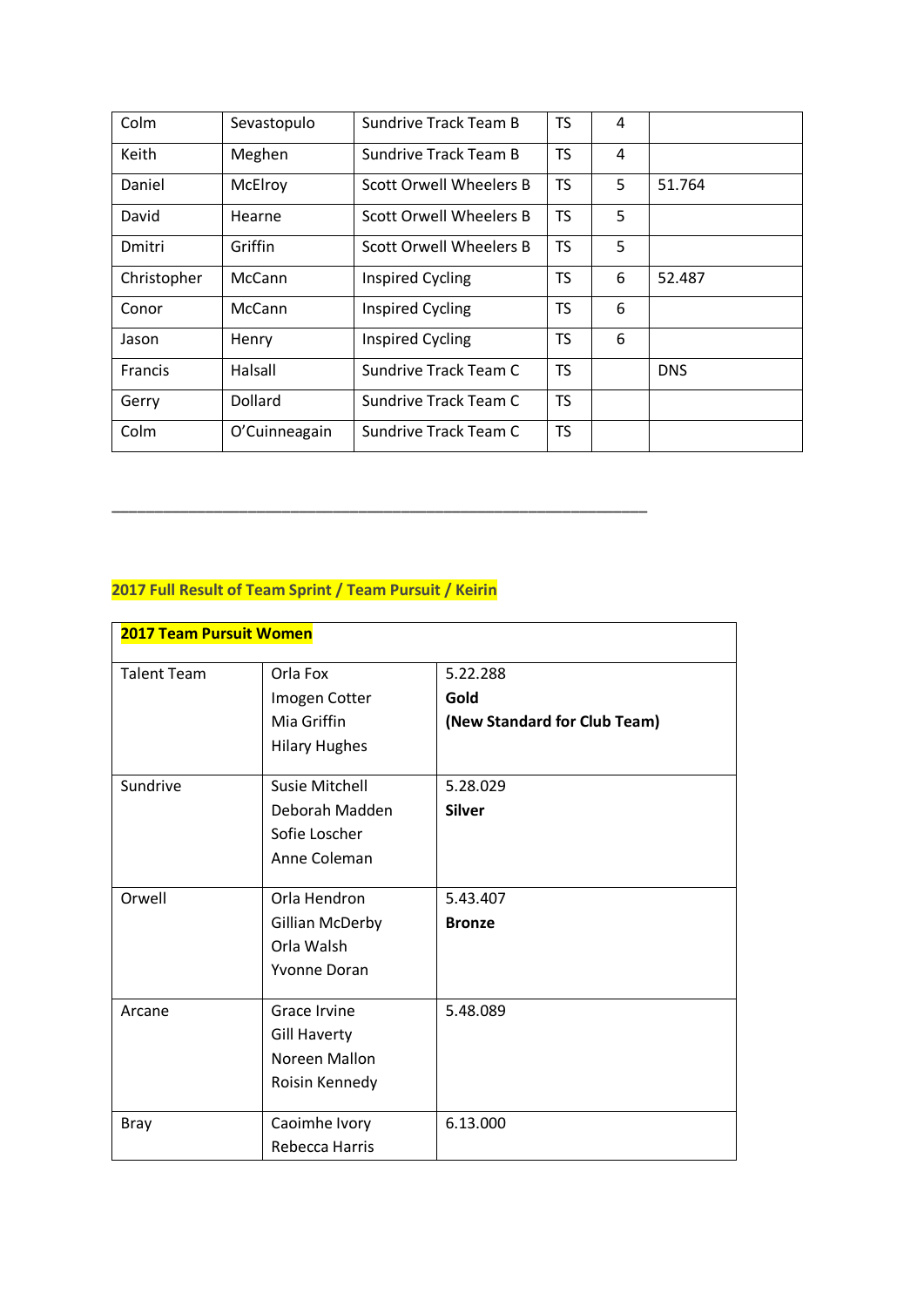|                  | Eilish Bradshaw<br>Sandra Howard                                          |          |
|------------------|---------------------------------------------------------------------------|----------|
| Clontarf         | Anne Miller<br>Agnieska Samsel<br>Serena O'Brien<br>Lyndsey Bryce         | 6.17.468 |
| <b>TC Racing</b> | Orla Harrison<br>Deirbhle Ivory<br><b>Eimear Harrison</b><br>Orla Desmond | 6.19.000 |

| <b>2017 Team Pursuit Men</b> |                                                                       |                                                     |  |
|------------------------------|-----------------------------------------------------------------------|-----------------------------------------------------|--|
| <b>UCD</b>                   | Eoin Morton<br>Simon Jones<br>Ian Richardson<br><b>Conor Murnane</b>  | 4.38.512<br>Gold<br>(New National Club Team Record) |  |
| Sundrive 'A'                 | Sean Curtis<br>Hugo Brennan<br><b>Murt Rice</b><br>Matt McCullagh     | 4.45.446<br><b>Silver</b>                           |  |
| Castlebar                    | Chris Troy<br>David Brennan<br>David Walshe<br>Karl Benson            | 4.49.390<br><b>Bronze</b>                           |  |
| Sundrive 'B'                 | Thomas O'Brien<br>Oisin Hogan<br>David Mullin<br><b>Billy Crosbie</b> | 4.57.045                                            |  |
| Kilcullen                    | <b>Barry Talt</b><br>JB Murphy<br>John Lynch<br>Gareth Enright        | 4.57.118                                            |  |
| Arcane                       | Darragh Zaidan<br>Kyle Crotty                                         | 4.58.049                                            |  |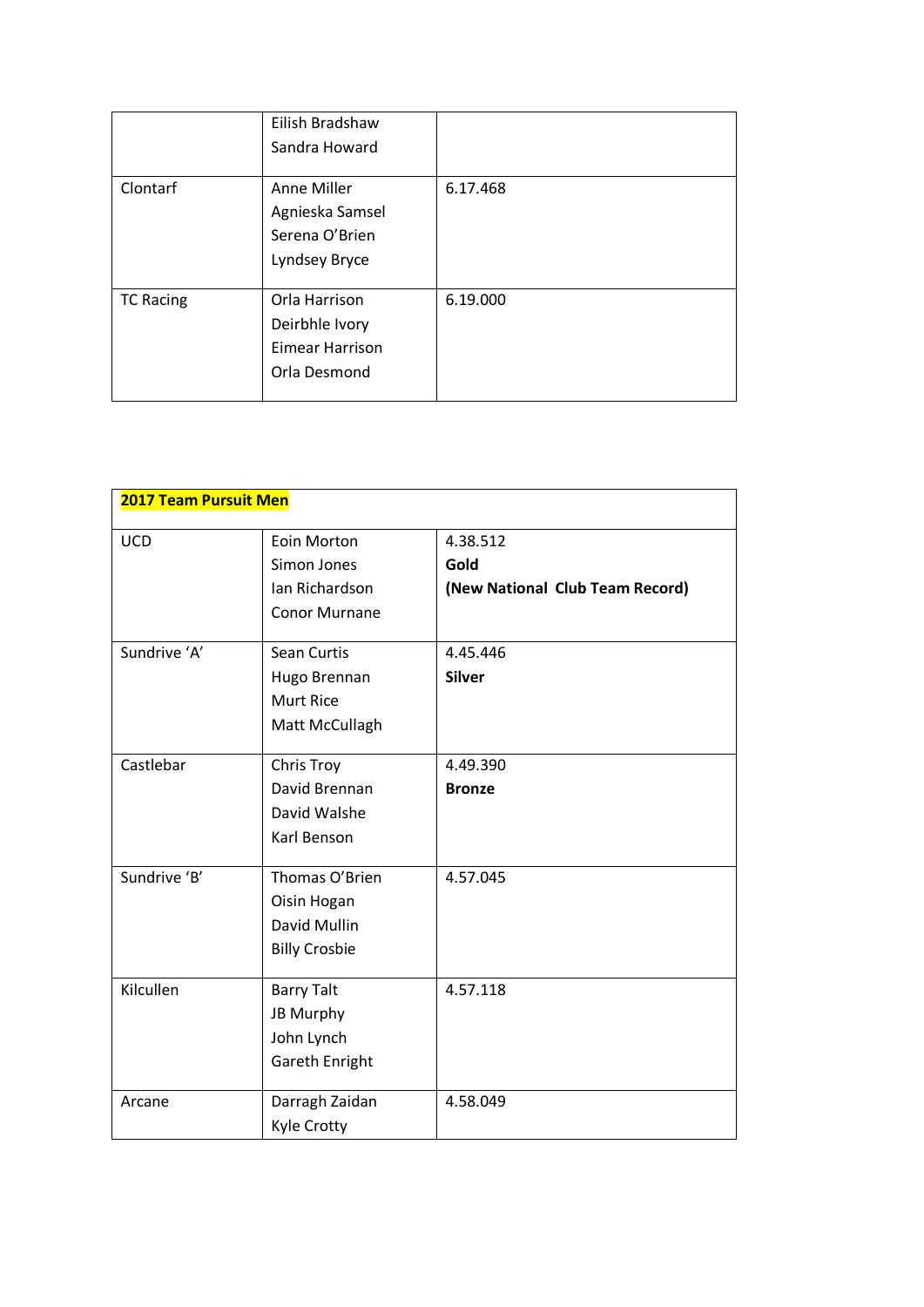|              | Andre Grennell<br>Sam Gilmore                                                 |          |
|--------------|-------------------------------------------------------------------------------|----------|
| Orwell       | Fionn Sheridan<br>David Swift<br>Daniel McElroy<br><b>Valdis Andersons</b>    | 5.04.768 |
| Sundrive 'C' | <b>Chris Hewings</b><br><b>Richard Grant</b><br>Gerry Dollard<br>Robert Kiely | 5.17.681 |

| <b>2017 Team Sprint Women</b> |                        |                               |
|-------------------------------|------------------------|-------------------------------|
| <b>Billy Bisland</b>          | <b>Autumn Collins</b>  | 35.284                        |
|                               | Robyn Stewart          | Gold                          |
|                               |                        | (New National Outdoor Record) |
| Sundrive 'A'                  | Sofie Loscher          | 37.460                        |
|                               | Susie Mitchell         | <b>Silver</b>                 |
| Orwell 'A'                    | Orla Hendron           | 37.849                        |
|                               | Orla Walsh             | <b>Bronze</b>                 |
| TC Racing 'A'                 | Deirbhle Ivory         | 38.171                        |
|                               | Orla Harrison          |                               |
| Arcane 'A'                    | <b>Gill Haverty</b>    | 39.344                        |
|                               | Grace Irvine           |                               |
| TC Racing 'B'                 | <b>Eimear Harrison</b> | 39.690                        |
|                               | Orla Desmond           |                               |
| <b>Black Rose</b>             | <b>Millie Reade</b>    | 39.748                        |
|                               | Fiona Guihen           |                               |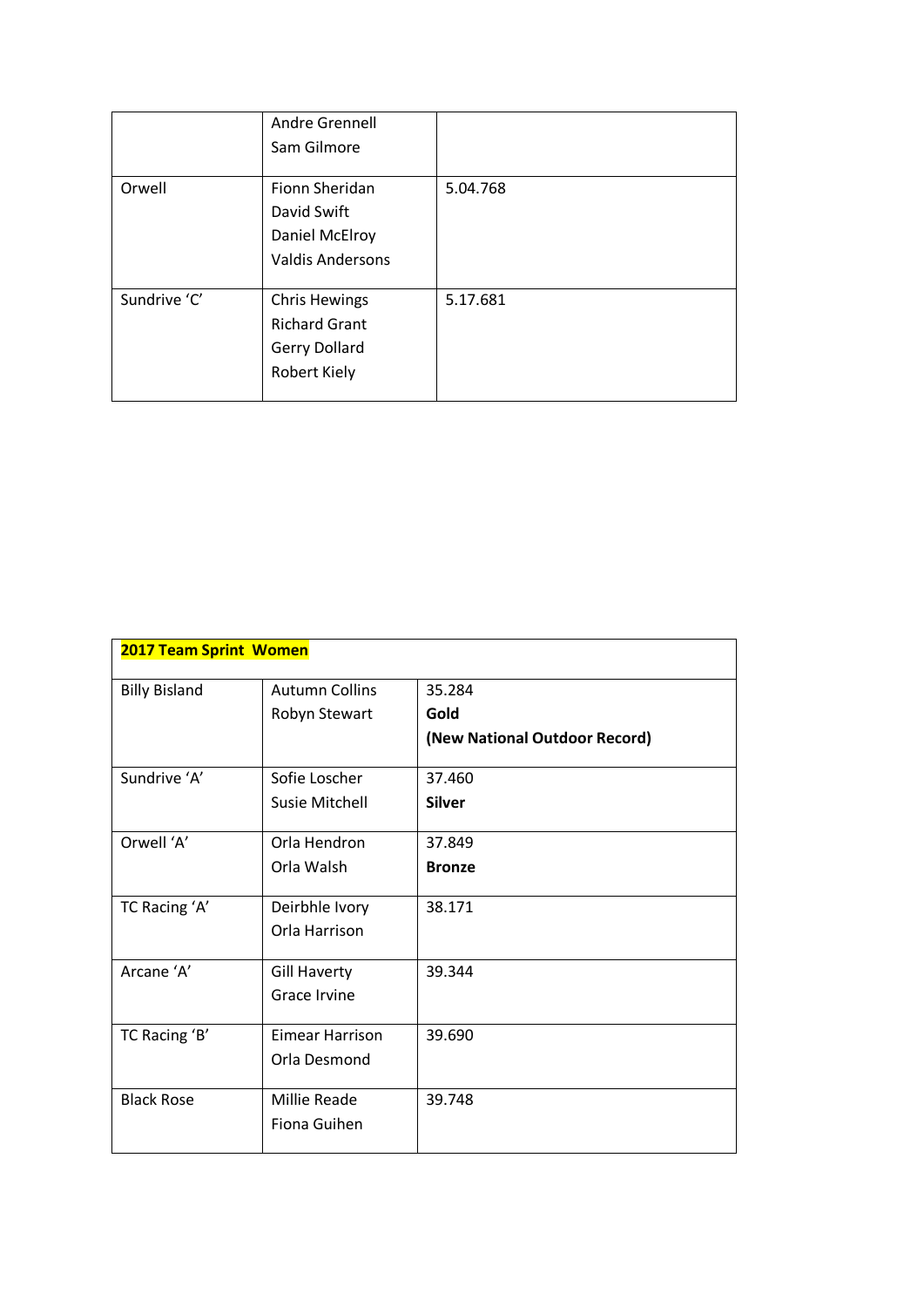| Sundrive 'B' | Aisling Conlan<br>Anne Coleman   | 40.057 |
|--------------|----------------------------------|--------|
| Bray 'B'     | Rebecca Harris<br>Sandra Howard  | 41.170 |
| Arcane 'B'   | Roisin Kennedy<br>Noreen Mallon  | 42.109 |
| Clontarf 'A' | Agnieska Samsel<br>Lyndsey Bryce | 42.846 |
| Clontarf 'B' | Serena O'Brien<br>Anne Miller    | 43.545 |
| Bray 'A'     | Caoimhe Ivory<br>Eilish Bradshaw | 43.964 |

| <b>2017 Team Sprint Men</b> |                         |               |
|-----------------------------|-------------------------|---------------|
| <b>Black Line</b>           | Liam Collins            | 47.155        |
|                             | Kieran Leahy            | Gold          |
|                             | Eamonn Byrne            |               |
| Arcane 'A'                  | <b>Brendan Whelan</b>   | 48.072        |
|                             | Robert Deegan           | <b>Silver</b> |
|                             | <b>Tony Mairs</b>       |               |
| Sundrive 'A'                | Thomas O'Brien          | 48.978        |
|                             | Hugo Brennan            | <b>Bronze</b> |
|                             | Oisin Hogan             |               |
| Orwell 'A'                  | <b>Valdis Andersons</b> | 50.099        |
|                             | David Swift             |               |
|                             | Fionn Sheridan          |               |
| Arcane 'B'                  | Kyle Crotty             | 50.551        |
|                             | Andre Grennell          |               |
|                             | Darragh Zaidan          |               |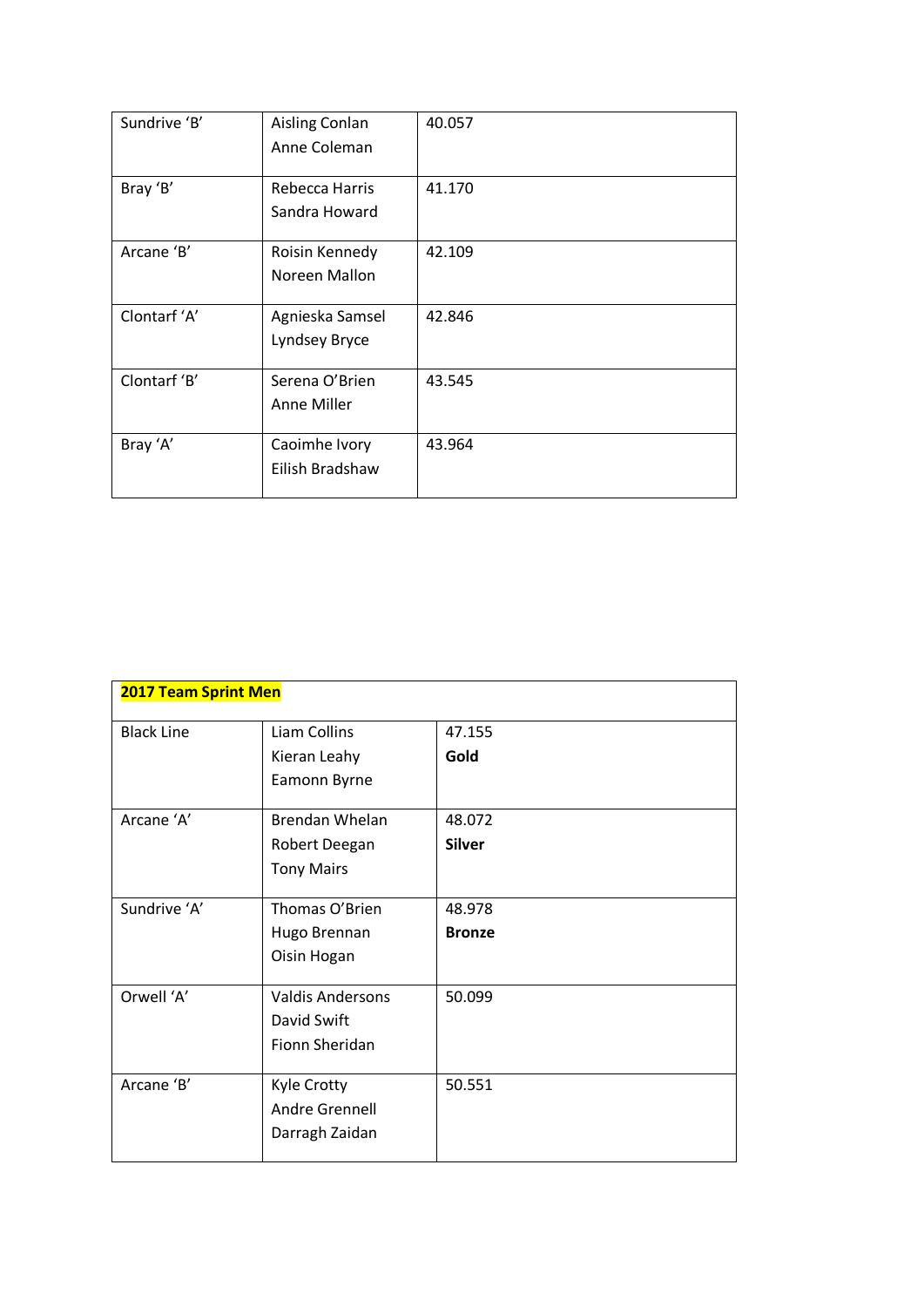| Sundrive 'B'         | <b>Gerry Dollard</b><br>David Mullin<br><b>Robert Murphy</b> | 52.378 |
|----------------------|--------------------------------------------------------------|--------|
| <b>Bray Wheelers</b> | Malcolm Goggin<br><b>Brian Harris</b><br><b>Maurice Dore</b> | 53.389 |
| Orwell 'B'           | Eddie Lynch<br>David Hendron<br>Daniel McElroy               | 55.497 |
| Sundrive 'C'         | <b>Brian Coonan</b><br>Mark Kiely<br>Robert Kiely            | 55.544 |

| Men's Keirin Semi Final A |                             |                | <b>Men's Keirin Semi Final B</b> |
|---------------------------|-----------------------------|----------------|----------------------------------|
| 1                         | Hugo Brennan (Sundrive) Q   | 1              | John Lynch (Kilcullen) Q         |
| $\mathcal{P}$             | Robert Deegan (Arcane) Q    | $\overline{2}$ | Kieran Leahy (Black Line) Q      |
| 3                         | Eamonn Byrne (Black Line) Q | 3              | Tony Mairs (Arcane) Q            |
| $\overline{4}$            | Fionn Sheridan (Orwell)     | 4              | Oisin Hogan (Sundrive)           |
| 5                         | Billie Crosbie (Sundrive)   | 5              | Daniel McElroy (Orwell)          |
| 6                         | David Swift (Orwell)        | <b>DNS</b>     | Marc O'Brien (Arcane)            |
| <b>DNS</b>                | Barry Talt (Kilcullen)      | <b>DNS</b>     | Robert Murphy (Sundrive)         |

Top 3 to Final - Next 3 to 7-12 Ride off

| 2017 Men's Keirin Final |                     | Men's 7-12 |  |                        |
|-------------------------|---------------------|------------|--|------------------------|
|                         | Tony Mairs (Arcane) | Gold       |  | Oisin Hogan (Sundrive) |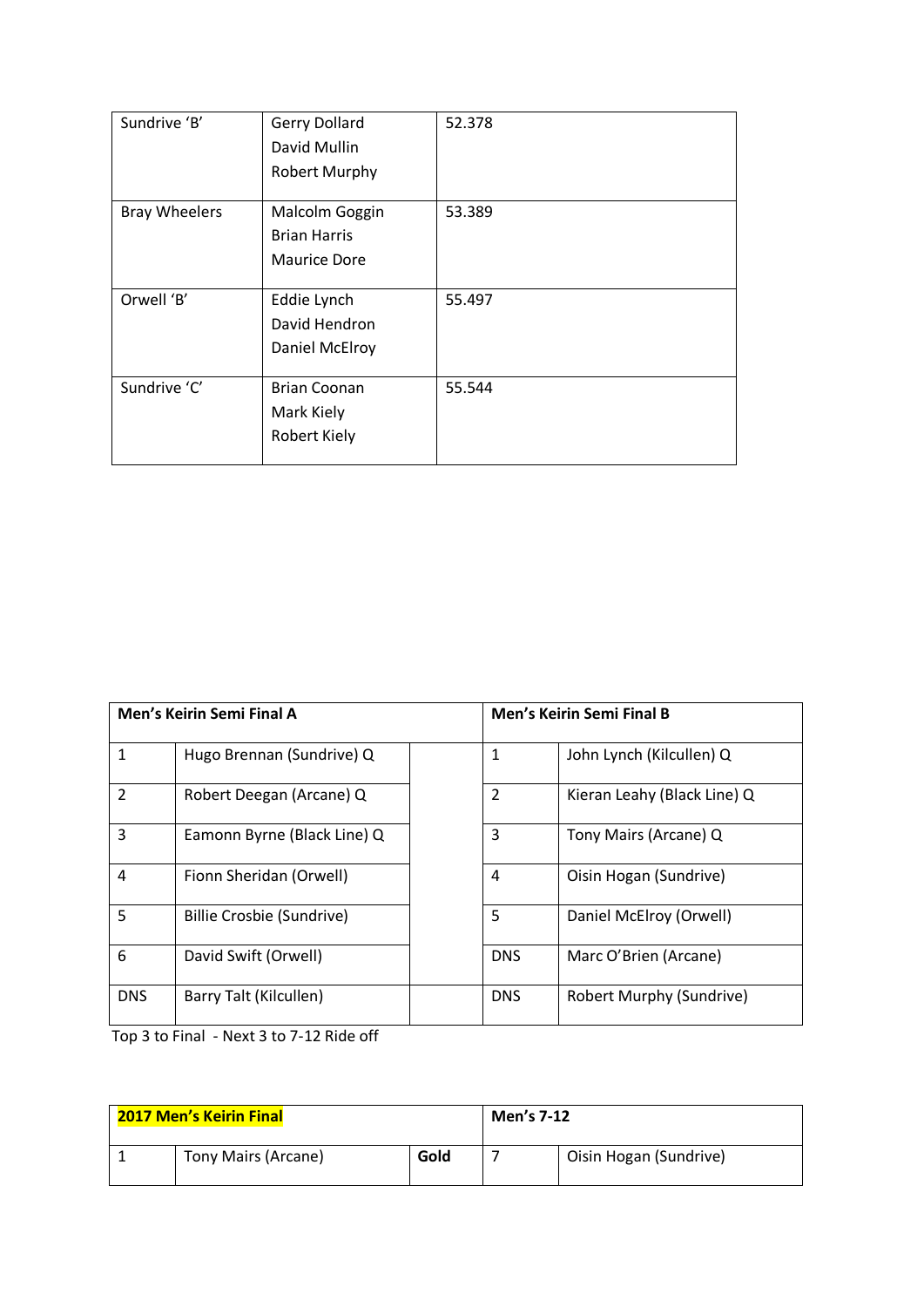|   | Hugo Brennan (Sundrive)   | <b>Silver</b> | 8          | Fionn Sheridan (Orwell)         |
|---|---------------------------|---------------|------------|---------------------------------|
|   | Eamonn Byrne (Black Line) | <b>Bronze</b> | 9          | Daniel McElroy (Orwell)         |
| 4 | John Lynch (Kilcullen)    |               | 10         | David Swift (Orwell)            |
|   | Kieran Leahy (Black Line) |               | 11         | Billie Crosbie (Sundrive)       |
| 6 | Robert Deegan (Arcane)    |               | <b>DNS</b> | <b>Robert Murphy (Sundrive)</b> |

| <b>Women's Heat 1</b> |                 | <b>Women's Heat 2</b> | <b>Women's Heat 3</b> |  |
|-----------------------|-----------------|-----------------------|-----------------------|--|
| $\mathbf{1}$          | Robyn Stewart Q | Autumn Collins Q      | Deirbhle Ivory Q      |  |
| $\overline{2}$        | Sofie Loscher Q | Fiona Guihen Q        | Susie Mitchell Q      |  |
| 3                     | Lyndsey Bryce   | Orla Hendron          | Noreen Mallon         |  |
| 4                     | Anne Coleman    | <b>Gill Haverty</b>   | Sandra Howard         |  |
| 5                     | Roisin Kennedy  | Aisling Conlan        | Grace Irvine          |  |
| 6                     |                 | Agnieska Samsel       |                       |  |

Top 2 to the Semis – Rest to Repercharge

| Women's Keirin Semi Final A |                                 | Women's Keirin Semi Final B |   |                                  |
|-----------------------------|---------------------------------|-----------------------------|---|----------------------------------|
|                             | Robyn Stewart (Billy Bisland) Q |                             | 1 | Autumn Collins (Billy Bisland) Q |
|                             | Fiona Guihen (Black Rose) Q     |                             |   | Susie Mitchell (Sundrive) Q      |
|                             | Orla Hendron (Orwell) Q         |                             | 3 | Sofie Loscher (Sundrive) Q       |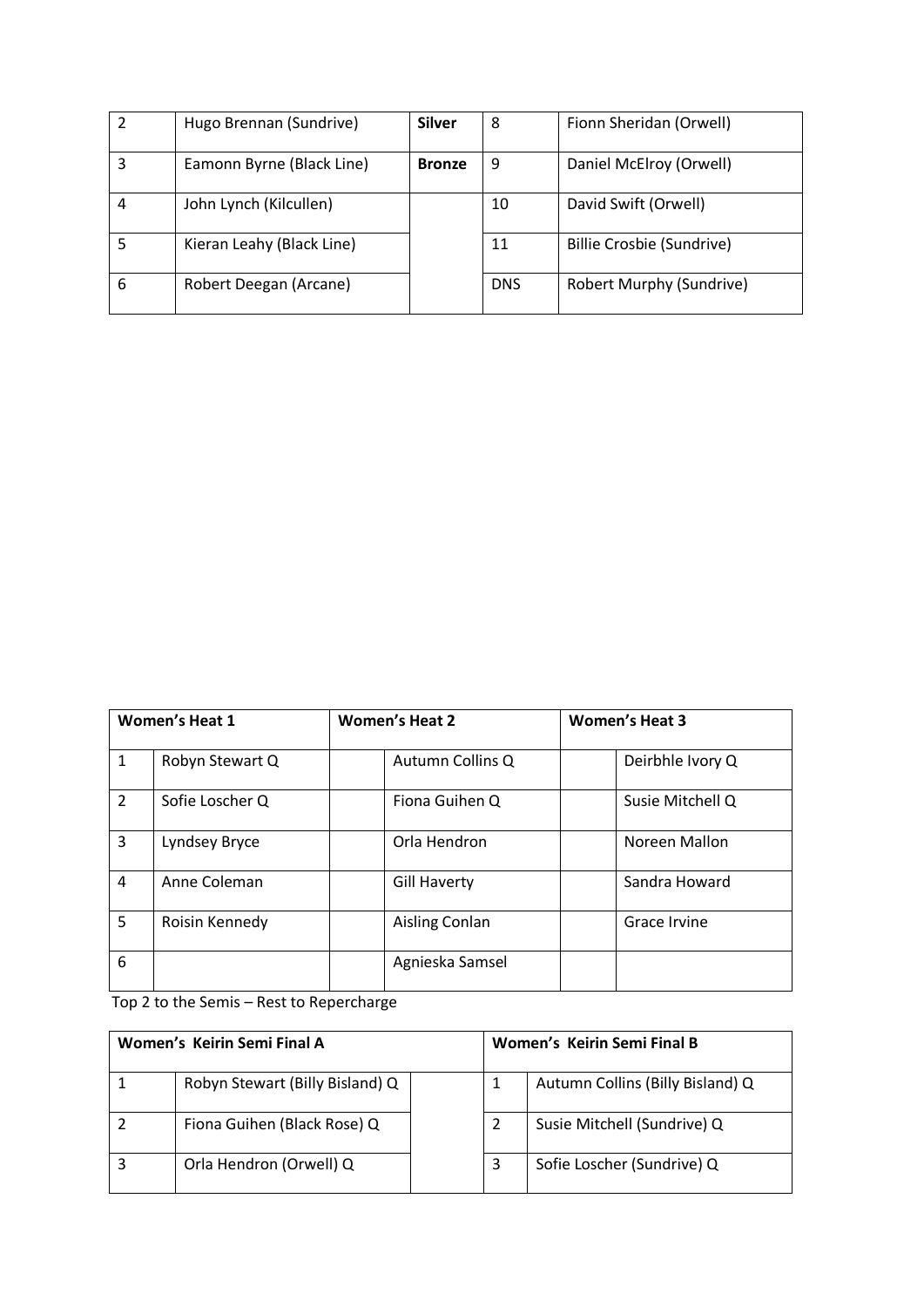| $\overline{A}$ | Deirbhle Ivory (TC Racing) | 4 | Anne Coleman (Sundrive)   |
|----------------|----------------------------|---|---------------------------|
|                | Grace Irvine (Arcane)      |   | Gill Haverty (Arcane)     |
| b              | Lyndsey Bryce (Clontarf)   | b | Aisling Conlan (Sundrive) |

Top 3 to Final - Next 3 to 7-12 Ride off

| 2017 Women's Keirin Final |                                |               | <b>Women's Keirin 7-12</b> |                            |
|---------------------------|--------------------------------|---------------|----------------------------|----------------------------|
| $\mathbf{1}$              | Robyn Stewart (Billy Bisland)  | Gold          | 7                          | Grace Irvine (Arcane)      |
| $\overline{2}$            | Autumn Collins (Billy Bisland) | <b>Silver</b> | 8                          | Anne Coleman (Sundrive)    |
| 3                         | Fiona Guihen (Black Rose)      | <b>Bronze</b> | 9                          | Lyndsey Bryce (Clontarf)   |
| $\overline{4}$            | Susie Mitchell (Sundrive)      |               | 10                         | Deirbhle Ivory (TC Racing) |
| 5                         | Sofie Loscher (Sundrive)       |               | 11                         | Gill Haverty (Arcane)      |
| Rel                       | Orla Hendron (Orwell)          |               | 12                         | Aisling Conlan (Sundrive)  |

# **2016 Full Result of Team Sprint / Team Pursuit / Keirin**

## **2016 Men's Team Pursuit**

| <b>UCD Cycling Club</b>           | 4.40.446 GOLD   |                                |
|-----------------------------------|-----------------|--------------------------------|
| Con Collis                        |                 | <b>National Outdoor Record</b> |
| Eoin Morton                       |                 |                                |
| Terry O'Malley                    |                 |                                |
| Jan Richardson                    |                 |                                |
| <b>Sundrive Track Team A Hugo</b> | 4.51.256 SILVER |                                |
| Brennan                           |                 |                                |
| <b>Matthew McCullagh</b>          |                 |                                |
| Keith Meghen                      |                 |                                |
| <b>Martin Rice</b>                |                 |                                |
| <b>Castlebar Cycling Club</b>     | 4.53.189 BRONZE |                                |
| Karl Benson                       |                 |                                |
| David Brennan                     |                 |                                |
| Chris Troy                        |                 |                                |
| David Walshe                      |                 |                                |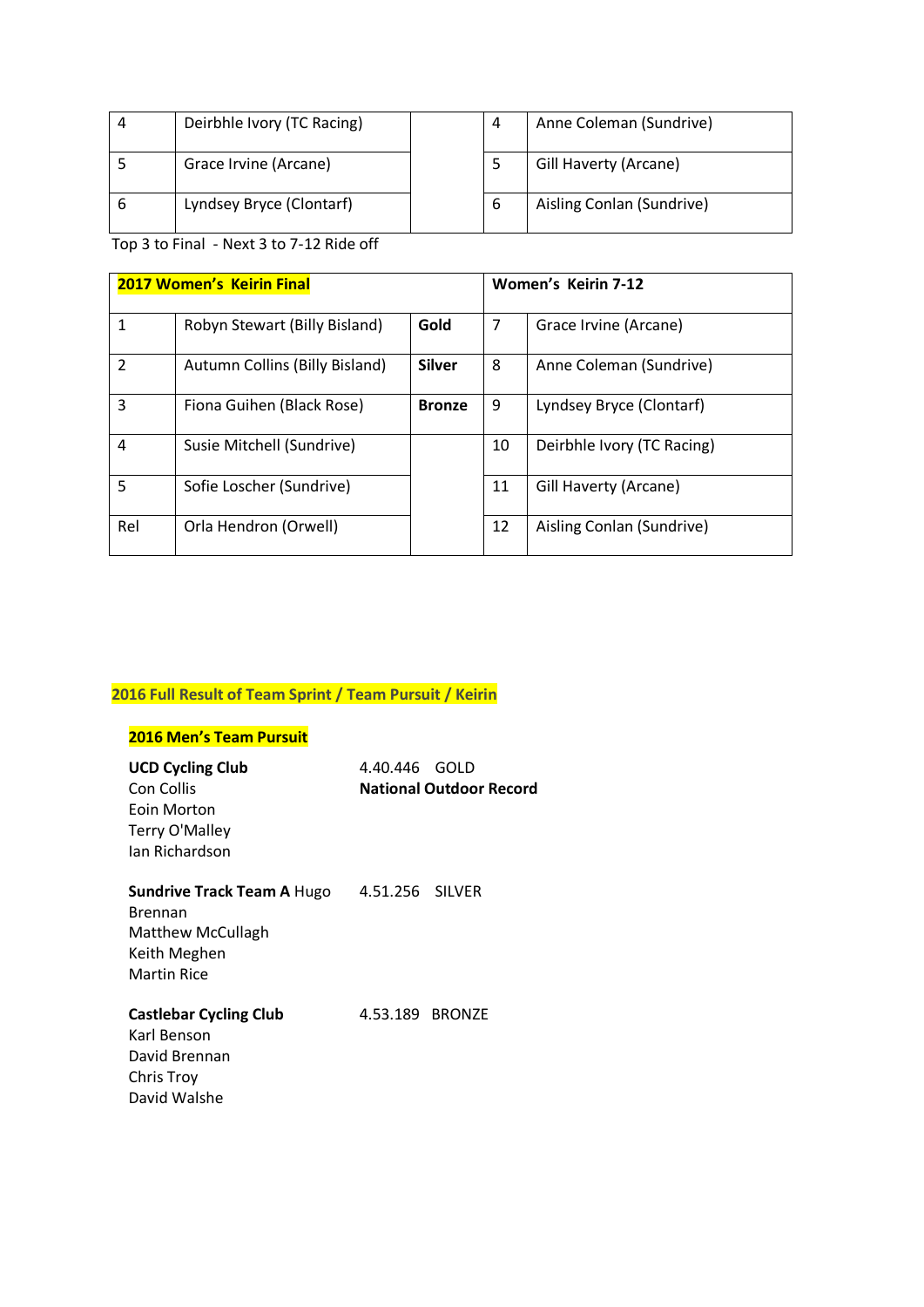| <b>Murphy Surveys Kilcullen</b><br>John Lynch     | 4.56.261 |
|---------------------------------------------------|----------|
| David Peelo                                       |          |
| Mark Kiernan                                      |          |
| <b>Gareth Enright</b>                             |          |
|                                                   |          |
| <b>Sundrive Track Team B</b>                      | 4.59.276 |
| Oisin Hogan                                       |          |
| David Mullin                                      |          |
| Thomas O'Brien                                    |          |
| Dave Sherlock                                     |          |
| <b>Scott - Orwell Wheelers A</b>                  | 5.00.980 |
| Daniel McElroy                                    |          |
| <b>Stephen McNally</b>                            |          |
| <b>Fionn Sheridan</b>                             |          |
| David Swift                                       |          |
|                                                   |          |
| <b>Black Rose Racing</b>                          | 5.03.275 |
| Paul Crowe                                        |          |
| lan Inglis                                        |          |
| Aidan Reade                                       |          |
| Gary Sheehan                                      |          |
|                                                   |          |
|                                                   |          |
| <b>Scott - Orwell Wheelers B</b>                  | 5.20.484 |
| Diarmuid Collins                                  |          |
| <b>Conor Murnane</b>                              |          |
| Sean Murnane                                      |          |
| DickO Brien                                       |          |
| <b>Blarney Cycling Club</b>                       | 5.20.513 |
| <b>Michael Considine</b>                          |          |
| <b>Kieran Crean</b>                               |          |
| Finbarr O Callaghan                               |          |
| Brendan O'Leary                                   |          |
|                                                   |          |
| <b>Sundrive Track Team C</b>                      | 5.24.028 |
| <b>Billy Crosbie</b>                              |          |
| Gerry Dollard                                     |          |
| <b>Christopher Hewings</b><br><b>Brian Phelan</b> |          |
|                                                   |          |
| <b>Arcane Cycling Team</b>                        | DNF      |
| <b>Andre Grennell</b>                             |          |
| <b>Brendan Whelan</b>                             |          |
| Marc O Brien                                      |          |

## **Women's 4k Pursuit (Promotional Event)**

Team A : 5.45.19 (Orla Hendron, Naoise Sheridan, Emily Brick, Eimear Moran) Team B : 5.56.19 (Susie Mitchell, Sofie Loscher, Deborah Madden, Roisin Kennedy)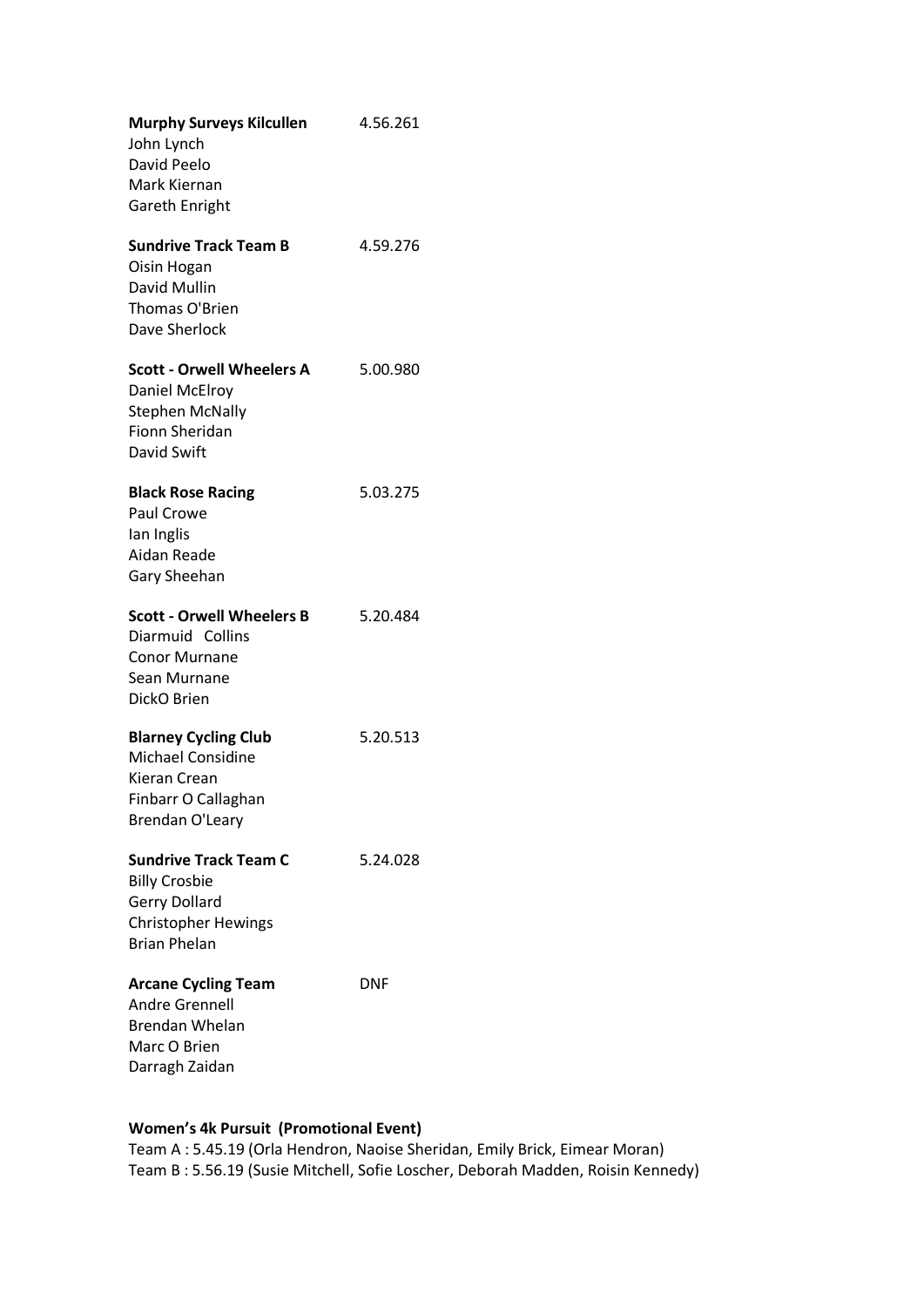Team C : 6.29.15 (Aisling Conlan, Irene Yerisken, Beatrice Kelly, Deirbhle Ivory)

| 2016 Men's Team Sprint<br><b>Sundrive Track Team A</b><br>Eamonn Byrne<br>Eoin Mullen<br>Ronan Sherman | 44.94 GOLD<br><b>National Outdoor Record</b> |
|--------------------------------------------------------------------------------------------------------|----------------------------------------------|
| <b>Sundrive Track Team B</b><br>Hugo Brennan<br>Oisin Hogan<br>Keith Meghen                            | 48.02 SILVER                                 |
| <b>Arcane Cycling Team A</b><br><b>Anthony Mairs</b><br>Michael Mulcahy<br>Liam Collins                | 48.31 BRONZE                                 |
| <b>Scott - Orwell Wheelers A</b><br><b>Stephen McNally</b><br>Fionn Sheridan<br>David Swift            | 49.77                                        |
| <b>Sundrive Track Team D</b><br>Colm Ó Cuinneagáin<br><b>Martin Rice</b><br>Dave Sherlock              | 50.75                                        |
| <b>Scott - Orwell Wheelers B</b><br><b>Conor Murnane</b><br>Sean Murnane<br>Daniel McElroy             | 50.95                                        |
| <b>Arcane Cycling Team B</b><br><b>Brendan Whelan</b><br>Darragh Zaidan<br>Kevin Whelan                | 51.06                                        |
| <b>Sundrive Track Team C</b><br>Keith Adams<br>Thomas O'Brien<br><b>Robert Murphy</b>                  | 51.22                                        |
| <b>Black Rose Racing</b><br>Aidan Reade<br>Gary Sheehan<br>Malcolm Goggin                              | 51.99                                        |
| <b>Bray Wheelers CC</b><br><b>Brian Harris</b><br><b>Maurice Dore</b><br>Ger Ivory                     | 52.83                                        |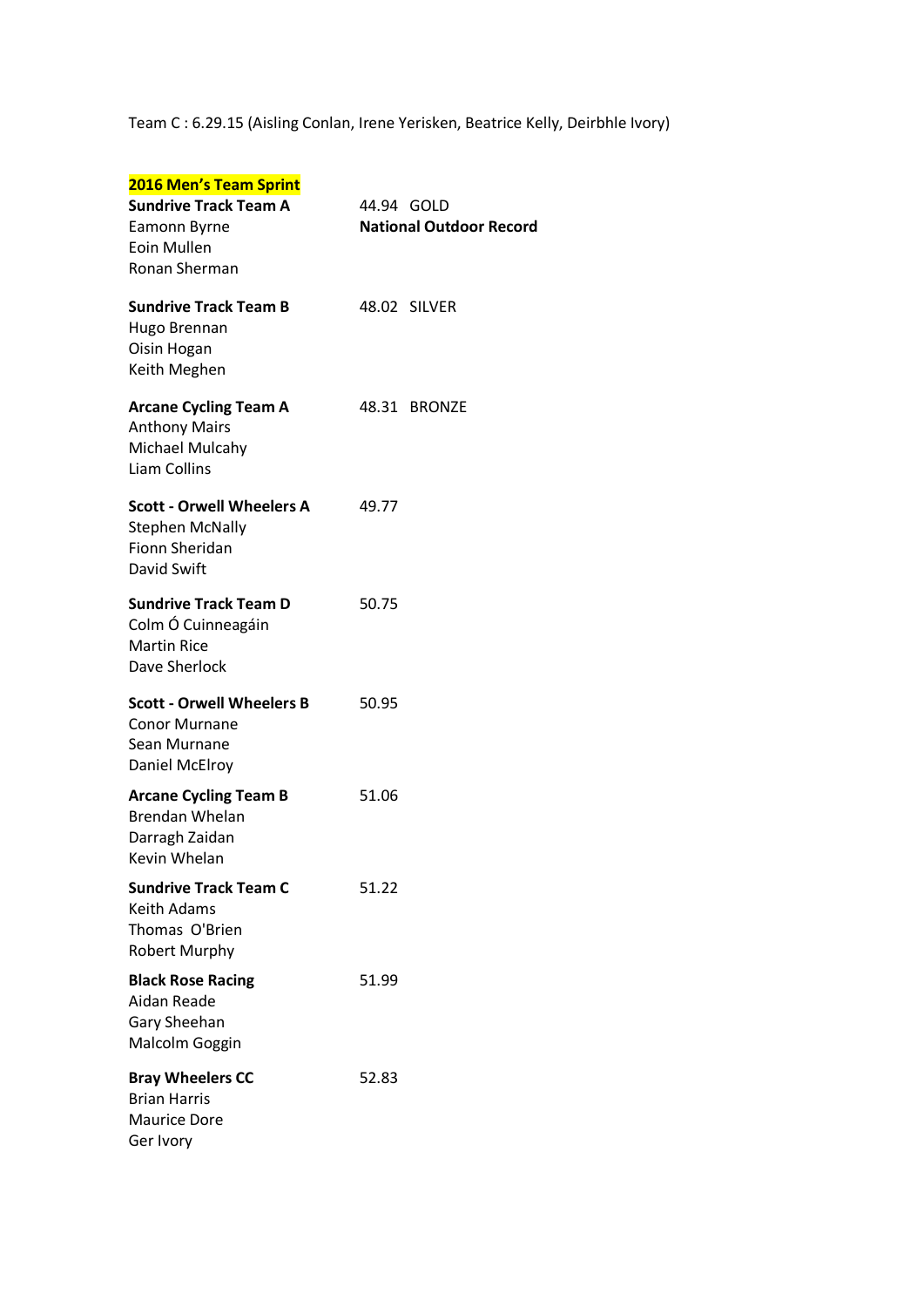| <b>Sundrive Track Team F</b><br><b>Billy Crosbie</b><br><b>Gerry Dollard</b><br>David Mullin     | 52.93 |
|--------------------------------------------------------------------------------------------------|-------|
| <b>Blarney Cycling Club</b><br>Finbarr O Callaghan<br>Michael Considine<br><b>Denis Forrest</b>  | 53.38 |
| <b>Arcane Cycling Team C</b><br><b>Andre Grennell</b><br>Marc O Brien<br>Joe Grennell            | 54.60 |
| <b>Sundrive Track Team F</b><br><b>Christopher Hewings</b><br>Thomas Kabs<br><b>Brian Phelan</b> | 54.86 |
| <b>Castlebar Cycling Club</b><br>David Brennan<br><b>Chris Troy</b><br>David Walshe              | DSQ   |

# **2016 Women's Team Sprint**

| Sundrive Track Team A            | 36.04 | GOLD         |
|----------------------------------|-------|--------------|
| Eimear Moran                     |       |              |
| Susie Mitchell                   |       |              |
| <b>Scott - Orwell Wheelers A</b> |       | 37.69 SILVER |
| <b>Emily Brick</b>               |       |              |
| Orla Hendron                     |       |              |
| <b>Sundrive Track Team B</b>     |       | 39.04 BRONZE |
| Sofie Loscher                    |       |              |
| Sonya O'Rourke                   |       |              |
| <b>Bray Wheelers CC</b>          | 39.15 |              |
| Deirbhle Ivory                   |       |              |
| Rebecca Harris                   |       |              |
| <b>Scott - Orwell Wheelers B</b> | 39.64 |              |
| Naoise Sheridan                  |       |              |
| Orla Walsh                       |       |              |
| <b>Sundrive Track Team C</b>     | 40.90 |              |
| Aisling Conlan                   |       |              |
| Deborah Madden                   |       |              |
|                                  |       |              |
| <b>Sundrive Track Team D</b>     | DSQ   |              |
| <b>Beatrice Kelly</b>            |       |              |
| Irene Yeriskin                   |       |              |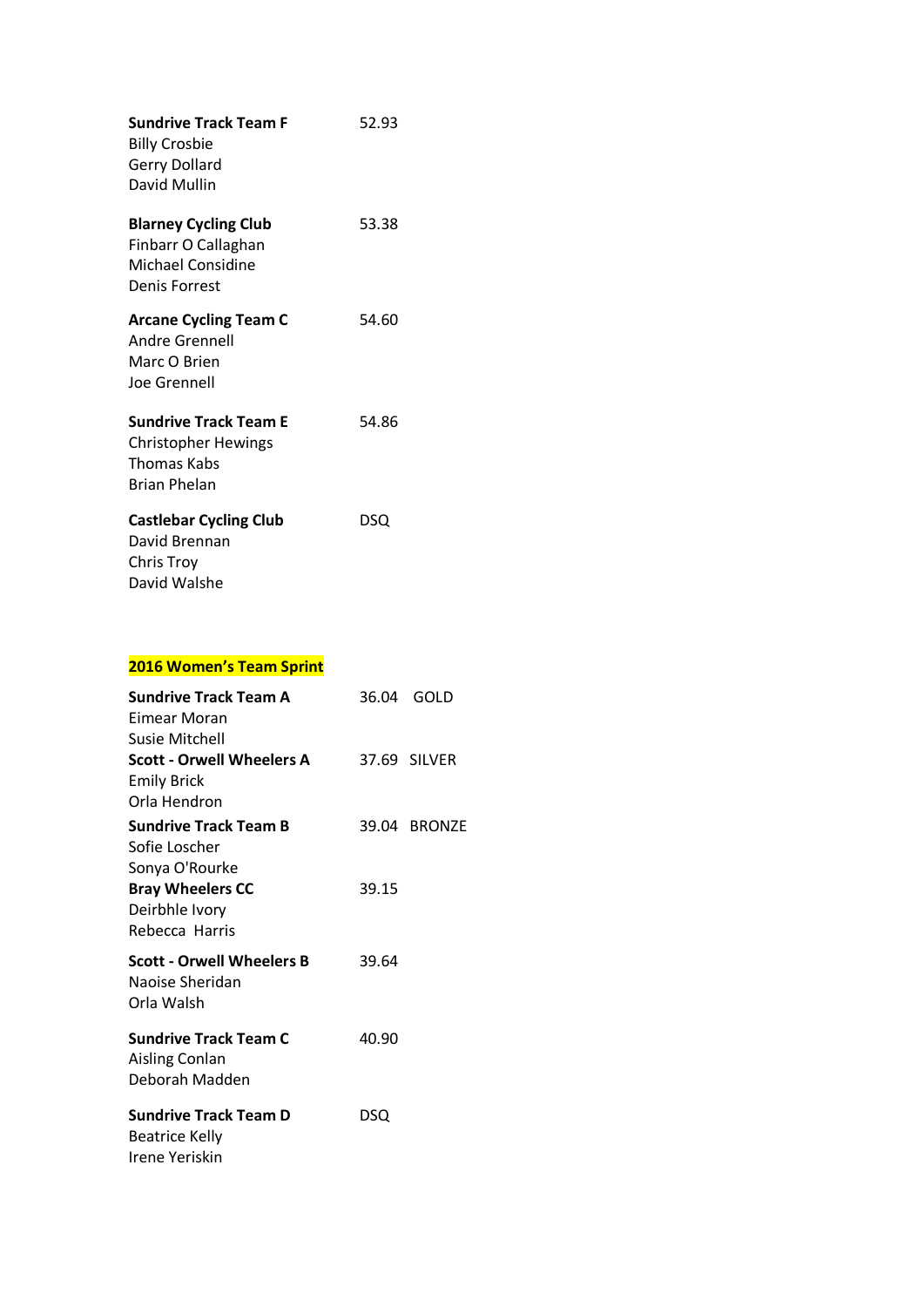# **2016 Men's Keirin (20 Entries)**

| <b>Mens Keirin R1</b> |                        |                     |
|-----------------------|------------------------|---------------------|
| 1 Eoin Mullen Q       | 1 Eamonn Byrne Q       | 1 John Lynch Q      |
| 2 Anthony Mairs Q     | 2 Fionn Sheridan Q     | 2 Hugo Brennan Q    |
| 3 Darragh Zaidan      | 3 Marc O'Brien (Releg) | 3 Oisin Hogan       |
| 4 Finbar O'Callaghan  | 4 Ciaran Creane        | 4 Matt McCullagh    |
| 5 David Swift         | 5 Thomas Kabs          | 5 Murt Rice         |
| 6 Daniel McElroy      | 6 Ronan Sherman        | 6 Michael Considine |
|                       |                        | 7 Brendan O'Leary   |

DNS

## **Men's Keirin Reps**

1 Darragh Zaidan 2 Qisin Hogan Q 3 Murt Rice Q Kiaran Creane/ David Swift / Brendan O'Leary

1 Ronan Sherman Q 2 Daniel McElroy Q 3 Matt McCullagh Q Finbarr O'Callaghan / Michael Consodine / Thomas Kabs / Marc O'Brien

#### **Men's Keirin Semi Final 1**

| Eoin Mullen                      | <b>Sundrive Track Team</b> | 1            | Q |
|----------------------------------|----------------------------|--------------|---|
| John Lynch                       | Murphy Surveys Kilcullen   | 2            | Q |
| Darragh Zaidan                   | Arcane Cycling Team        | 3            | Q |
| Fionn Sheirdan                   | Scott - Orwell             | 4            |   |
| Oisin Hogan                      | <b>Arcane Cycling Team</b> | 5            |   |
| <b>Murt Rice</b>                 | <b>Sundrive Track Team</b> | 6            |   |
| <b>Men's Keirin Semi Final 2</b> |                            |              |   |
| Eamonn Byrne                     | <b>Sundrive Track Team</b> | $\mathbf{1}$ | Q |
| <b>Tony Mairs</b>                | Arcane Cycling Team        | 2            | Q |
| Hugo Brennan                     | <b>Sundrive Track Team</b> | 3            | Q |
| Ronan Sherman                    | <b>Sundrive Track Team</b> | 4            |   |
| Daniel McIroy                    | Scott - Orwell             | 5            |   |
| Matt McCullagh                   | <b>Sundrive Track Team</b> | 6            |   |
|                                  |                            |              |   |

| <b>Keirin Men's Final (1-6)</b> |                     |               |
|---------------------------------|---------------------|---------------|
| Eoin Mullen                     | Sundrive Track Team | GOLD          |
| Eamonn Byrne                    | Sundrive Track Team | <b>SILVER</b> |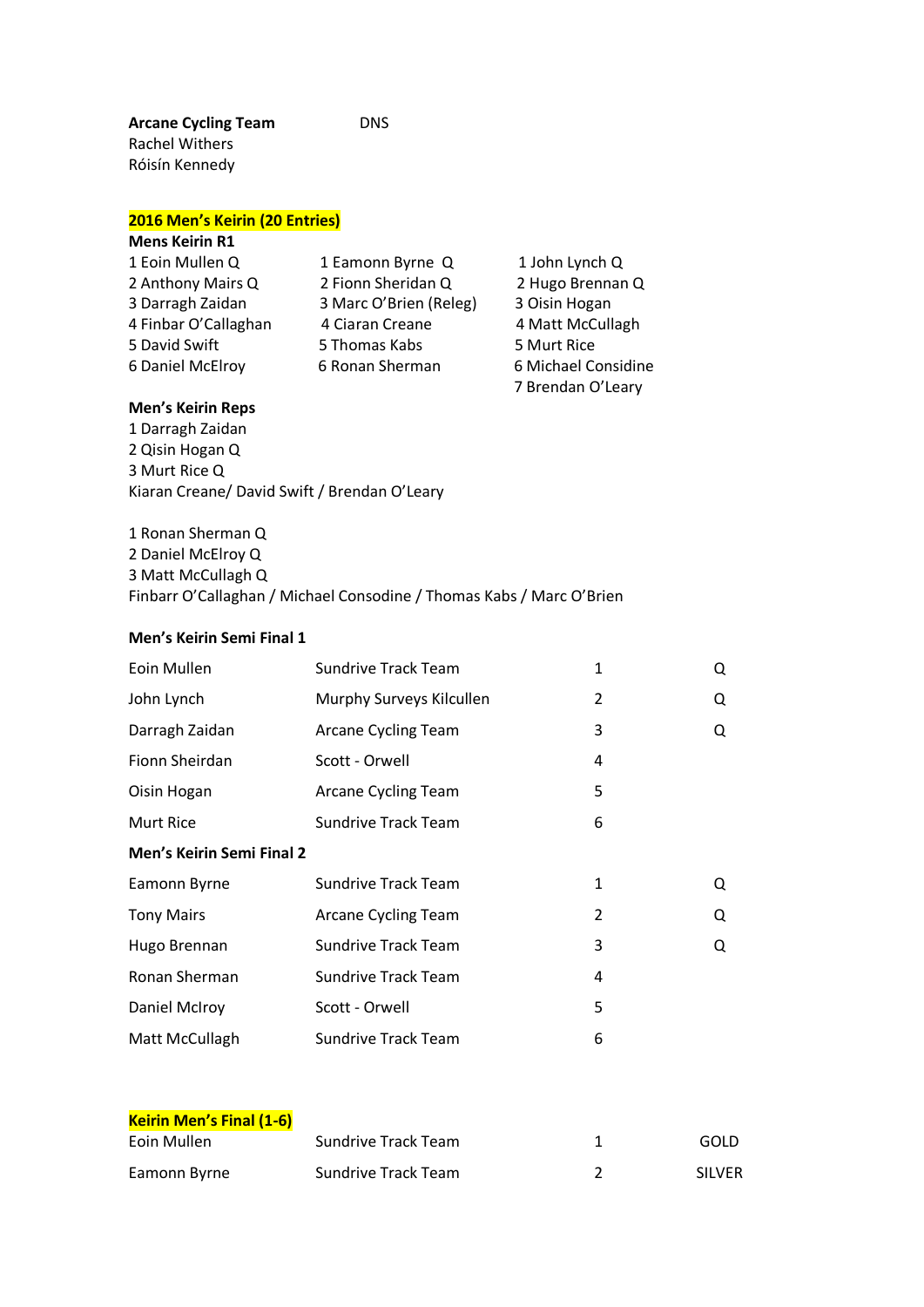| <b>Anthony Mairs</b>     | Arcane Cycling Team        | 3  | <b>BRONZE</b> |
|--------------------------|----------------------------|----|---------------|
| Hugo Brennan             | Sundrive Track Team        | 4  |               |
| John Lynch               | Murphy Surveys Kilcullen   | 5  |               |
| Darragh Zaidan           | Arcane Cycling Team        | 6  |               |
|                          |                            |    |               |
| <b>Keirin 7-12</b>       |                            |    |               |
| Oisin Hogan              | <b>Sundrive Track Team</b> | 7  |               |
| <b>Matthew McCullagh</b> | <b>Sundrive Track Team</b> | 8  |               |
| Fionn Sheridan           | Scott - Orwell Wheelers    | 9  |               |
| <b>Martin Rice</b>       | <b>Sundrive Track Team</b> | 10 |               |
| Daniel McElroy           | Scott - Orwell Wheelers    | 11 |               |
| Ronan Sherman            | <b>Sundrive Track Team</b> | 12 |               |

## **2016 Women's Keirin (12 Entries) Semi Final 1**

| Eimear Moran        | <b>Sundrive Track Team</b> | $\mathbf{1}$   | Q |
|---------------------|----------------------------|----------------|---|
| Deirbhle Ivory      | Bray Wheelers CC           | 2              | Q |
| Sofie Loscher       | <b>Sundrive Track Team</b> | 3              | Q |
| Roisin Kennedy      | Arcane Cycling Team        | 4              |   |
| Irene Yerisin       | Sundrive Track Team        | 5              |   |
| <b>Semi Final 2</b> |                            |                |   |
| Susie Mitchell      | <b>Sundrive Track Team</b> | 1              | Q |
| <b>Emily Brick</b>  | Scott - Orwell Wheelers    | $\overline{2}$ | Q |
| Orla Hendron        | Scott - Orwell Wheelers    | 3              | Q |
| Deborah Madden      | Sundrive Track Team        | 4              |   |
| Rebecca Harris      | Bray Wheelers CC           | 5              |   |
| Aishling Conlan     | <b>Sundrive Track Team</b> | 6              |   |

#### **Women's Keirin Final 1-6**

| Eimear Moran       | Sundrive Track Team     |   | GOLD          |
|--------------------|-------------------------|---|---------------|
| Susie Mitchell     | Sundrive Track Team     |   | <b>SILVER</b> |
| <b>Emily Brick</b> | Scott - Orwell Wheelers | ₹ | <b>BRONZE</b> |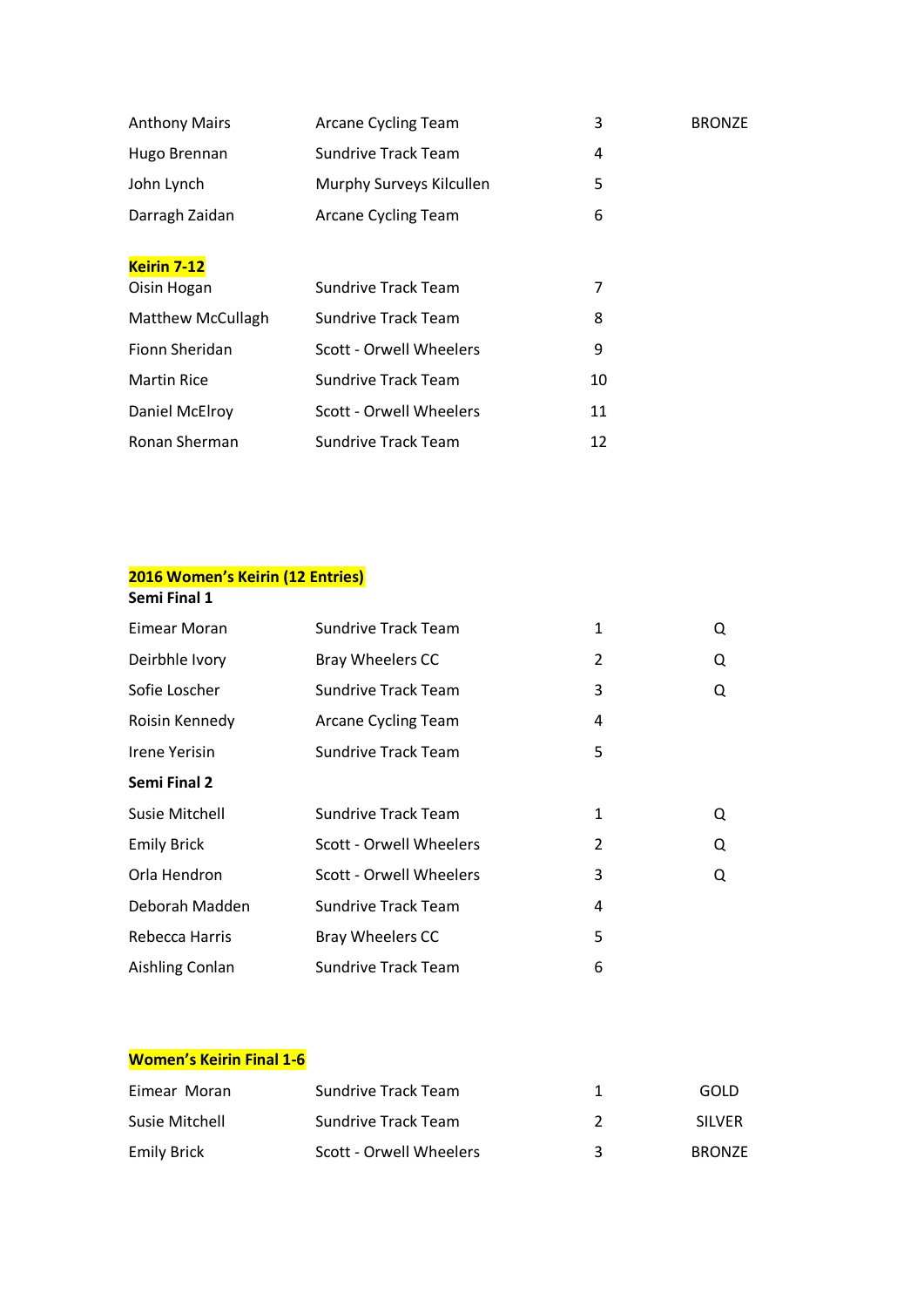| Orla Hendron                  | Scott - Orwell Wheelers | 4   |
|-------------------------------|-------------------------|-----|
| Sofie Loscher                 | Sundrive Track Team     | 5   |
| Deirbhle Ivory                | <b>Bray Wheelers CC</b> | 6   |
| Keirin 7-12<br>Deborah Madden | Sundrive Track Team     | 7   |
| Róisín Kennedy                | Arcane Cycling Team     | 8   |
| Irene Yeriskin                | Sundrive Track Team     | 9   |
| Aisling Conlan                | Sundrive Track Team     | 10  |
| Rebecca Harris                | <b>Bray Wheelers CC</b> | DNF |
| <b>Rachel Withers</b>         | Arcane Cycling Team     | DNS |

**\_\_\_\_\_\_\_\_\_\_\_\_\_\_\_\_\_\_\_\_\_\_\_\_\_\_\_\_\_\_\_\_\_\_\_\_\_\_\_\_\_\_\_\_\_\_\_\_\_\_\_\_\_\_\_\_\_\_\_\_\_\_\_\_\_\_\_\_\_\_\_\_\_\_\_**

## **2015 Full Result of Team Sprint / Team Pursuit / Keirin**

## **2015 Men's Team Pursuit**

| <b>Black Rose</b><br><b>Ben Delaney</b><br>Gary Sheehan<br>lan Inglis<br>Aidan Reade                          | 4'53"406 | GOLD          |
|---------------------------------------------------------------------------------------------------------------|----------|---------------|
| <b>Kilcullen</b><br>John Lynch<br>David Peelo<br>Mark Kiernan<br><b>Barry Talt</b>                            | 4'55"580 | <b>SILVER</b> |
| <b>Arcane Adamstown</b><br><b>Brendan Whelan</b><br>Fergus Whelan<br><b>Patrick Withers</b><br>Darragh Zaidan | 5'09"216 | <b>BRONZE</b> |
| <b>Sundrive Track Team</b><br>Murt Rice<br>Matthew McCullagh<br>Thomas O'Brien<br>Keith Meghen                | 5'10"701 |               |
| <b>UCD</b><br><b>Eoin Morton</b>                                                                              | 5'11'796 |               |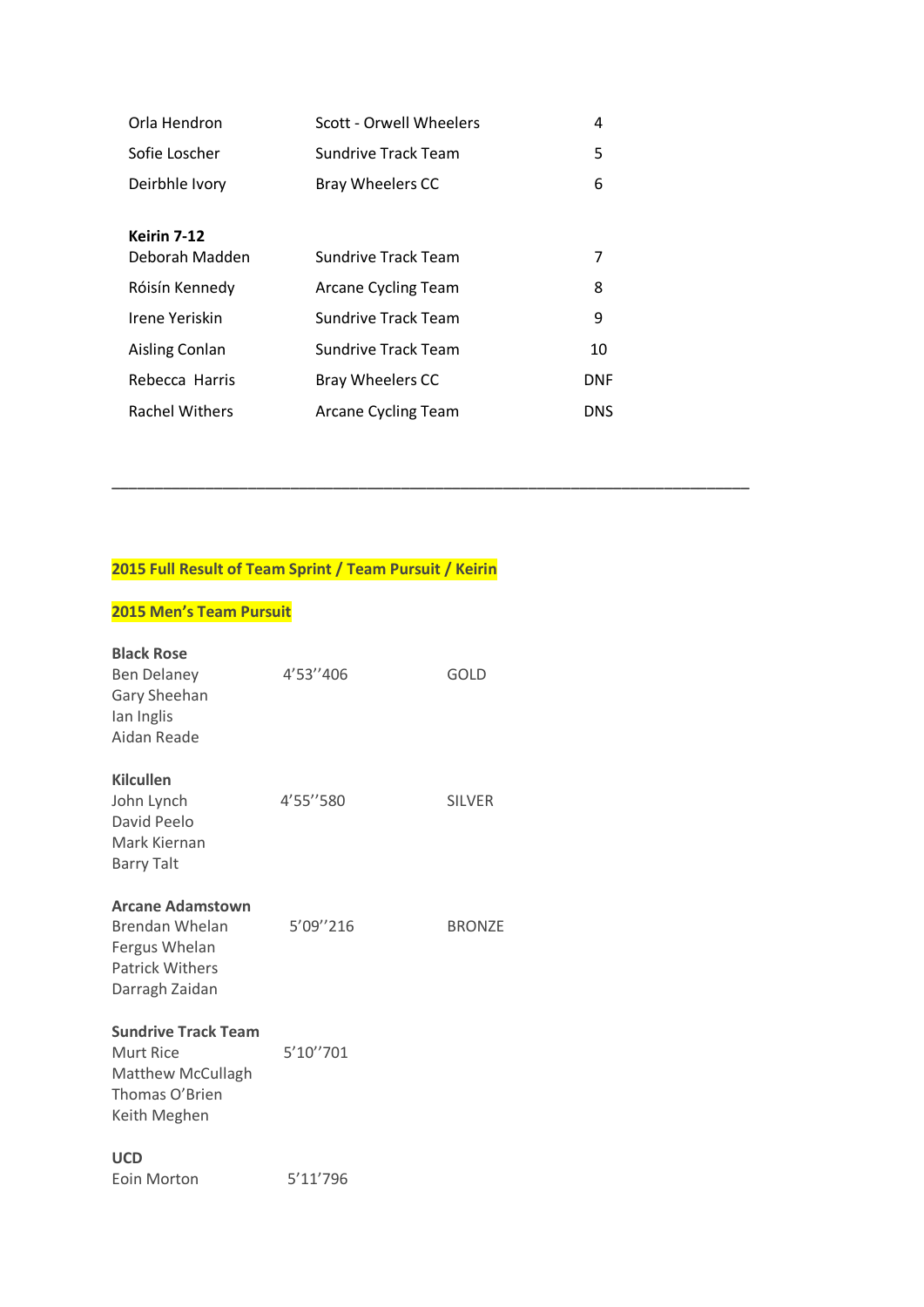Ian Richardson Con Collis David O'Brien

#### **Orwell Wheelers**

David Swift 5'19"942 Dick O'Brien Fionn Sheridan Conor Murnane

#### **Sundrive Track Team B**

Sean Curtis 5'24"011 Dave Sherlock Gerry Dollard David Mullen

## **2015 Men's Team Sprint**

## **Black Rose A**

| Shane O'Hara        | 47.014               | GOLD |
|---------------------|----------------------|------|
| Ronan Sherman       | *New National Record |      |
| <b>Terry Mackin</b> |                      |      |

#### **Sundrive Track Team A**

Colm O'Cuinneagain 48.459 SILVER Keith Meghan Hugo Brennan

#### **Cadence Performance**

Liam Collins 48.762 BRONZE Michael Mulcahy Kieran Leahy

#### **UCD A**

Terrence O Malley 50.295 Eoin Morton Con Collis

#### **Orwell Wheelers A**

Daniel McElroy 50.327 David Swift Fionn Sheridan

#### **Sundrive Track Team C**

Thomas O'Brien 50.788 Oisin Hogan Murt Rice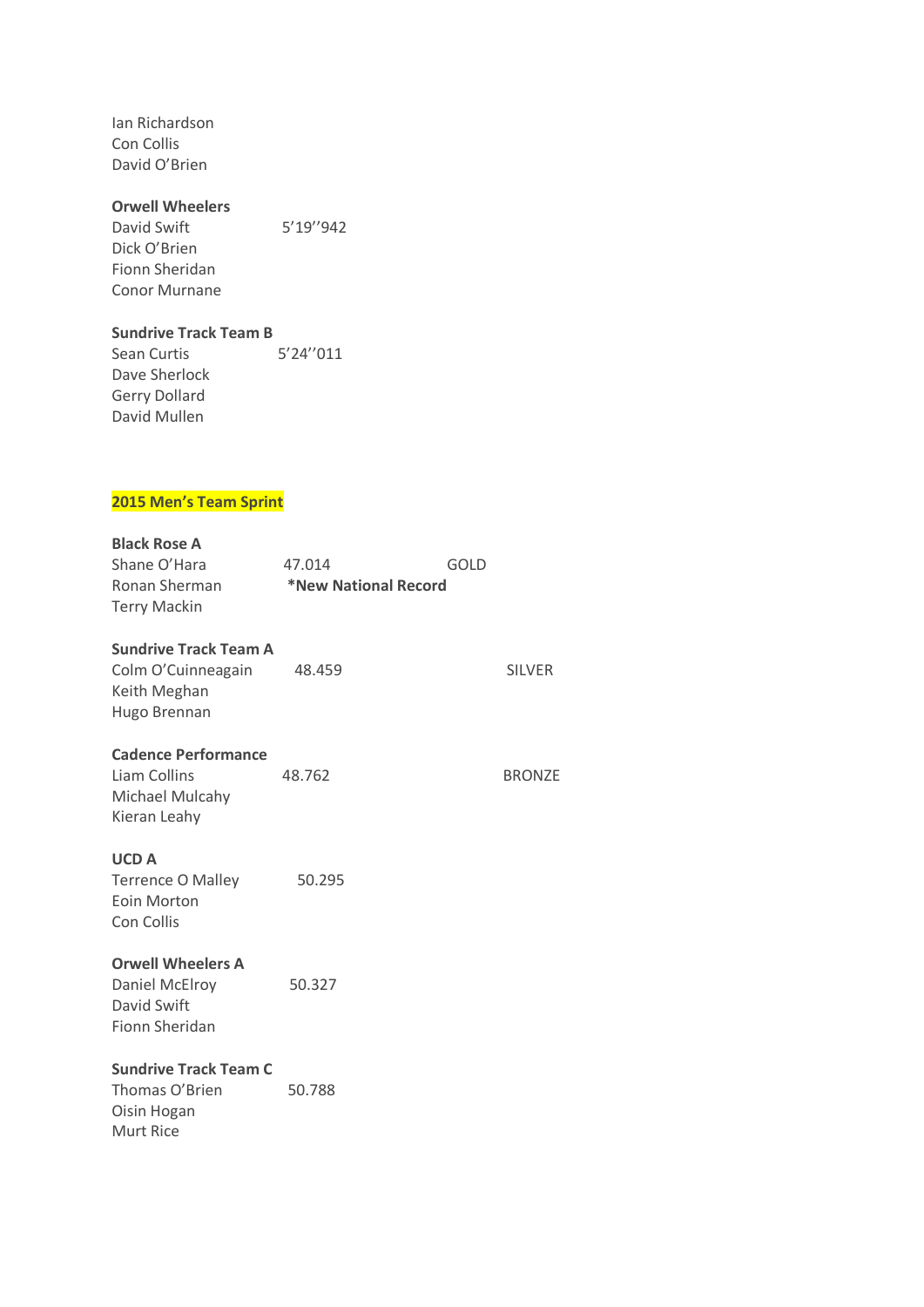**UCD B** John Singleton 51.143 David O'Brien Ian Richardson **Arcane Adamstown A** Kevin Whelan 51.800 Anthony Mairs Darragh Zaidan **Sundrive Track Team B** Matthew McCullagh 51.908 Gwyn O'Murchu Sean Curtis **Sundrive Track Team D** Dave Sherlock 53.173 Gerry Dollard Sub David Mullen **Black Rose B** Malcolm Goggin 54.118 Enda Smyth Aidan Reade **Orwell Wheelers B** Conor Murnane 58.182 Dick O'Brien Eddie Lynch **2015 Womens Team Sprint Sundrive Track Team B** Michelle Mullen 35.845 GOLD Eimear Moran **\*New National Record Sundirve Track Team A** Susie Mitchell 36.805 SILVER Sarah Gunn **Cadence Performance** Autumn Collins 38.416 BRONZE Amy Good **\*New National Junior Record Orwell Wheelers A**

Naoise Sheridan 38.978 Orla Hendron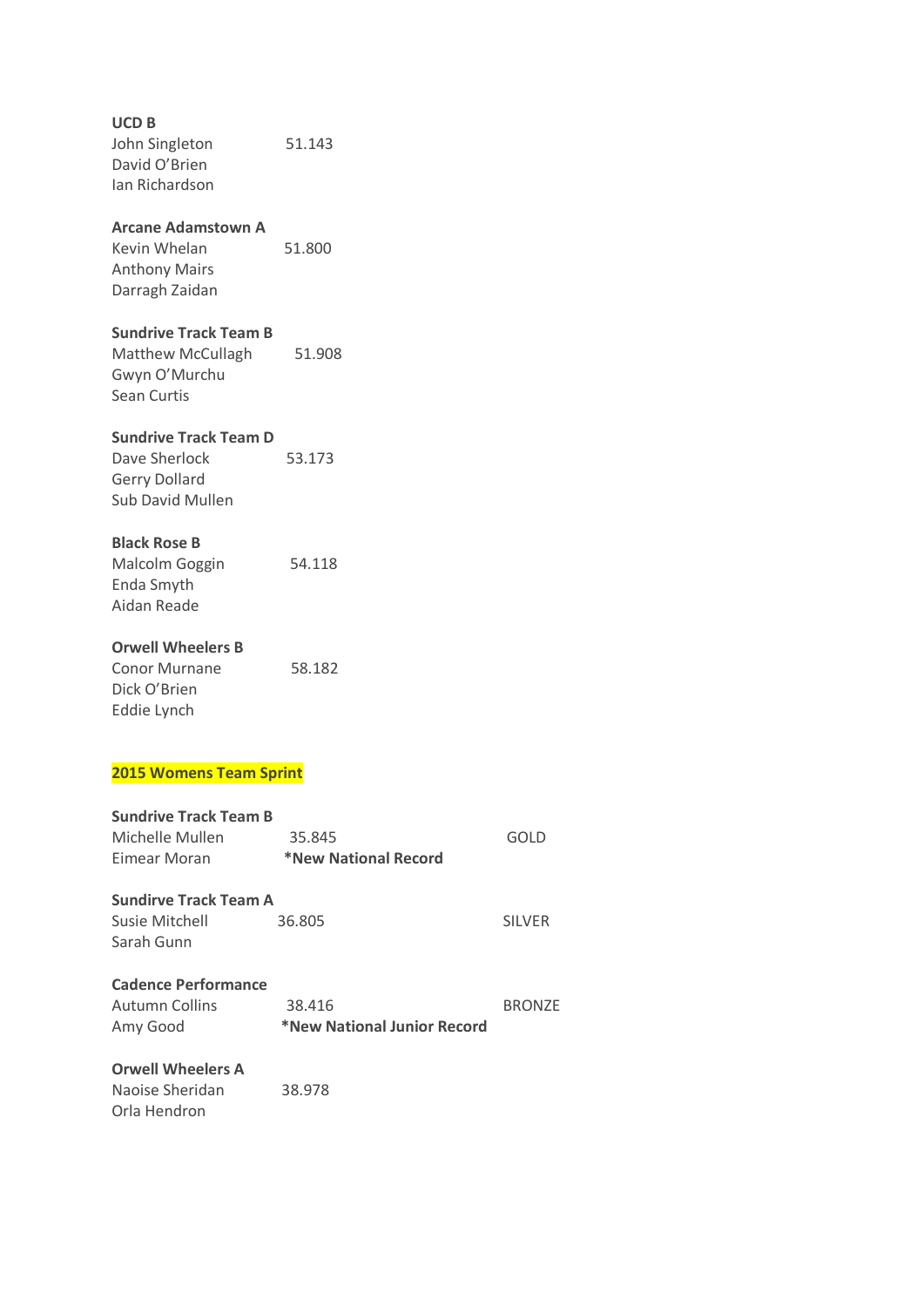**Bray Wheelers**

Deirbhle Ivory 39.705 Jane Martin

#### **Sundrive Track Team C** Sofie Loscher 40.137

Kayleigh Gibbons

#### **Sundrive Track Team D**

Deborah Madden 40.974 Emily Mahon

#### **Black Rose**

Julie White 41.033 Milly Reade

## **Sundrive Track Team E**

Grainne Hanley 42.172 Sonya O'Rourke

## **2015 Men's Keirin**

**1 st Round Heat 1** 1. Kieran Leahy Q 2. Terry Mackin Q 3. Dave Swift 4. Thomas O'Brien 5. Keith Meghan 6. Malcolm Goggin **Heat 2** 1. Tony Mairs Q 2. John Lynch Q 3. ShaneO'Hara 4. Oisin Hogan 5. Colm O'Cuinneagain 6. Thomas Kabs **Heat 3** 1. Hugo Brennan Q 2. Ronan Sherman Q 3. Matt McCullagh 4. Michael Mulcahy 5. Finbarr O'Callaghan 6. Dave Sherlock **Rep 1** 1. Michael Mulcahy Q 2. David Swift Q 3. Dave Sherlock Q 4.Thomas Kabs 5. Oisin Hogan DSQ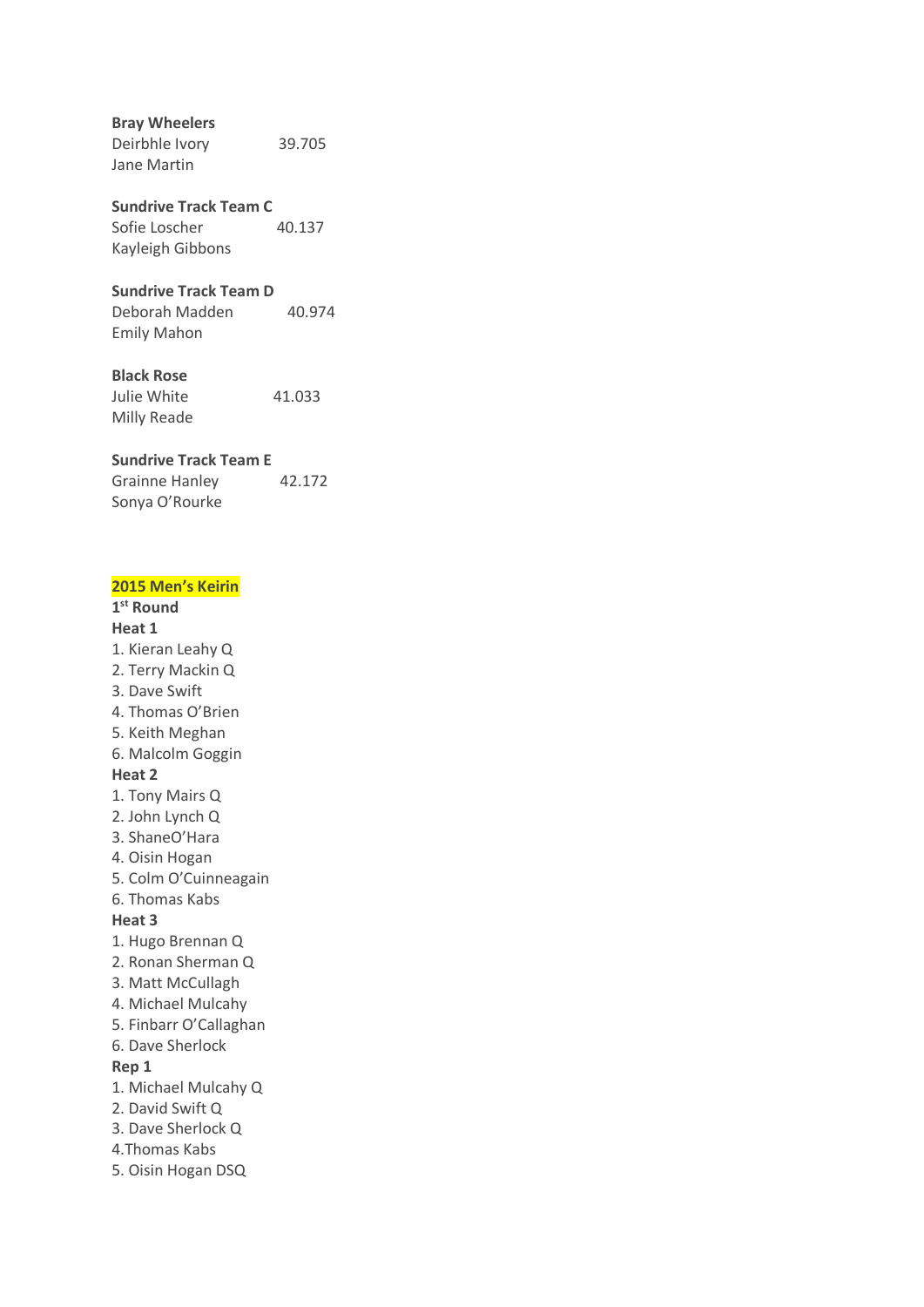#### 6. Keith Meghan DNS **Rep 2**

- 1. Matt McCullagh Q
- 2. Shane O'Hara Q
- 3. Thomas O'Brien Q
- 4. Finbarr O'Callaghan
- 5. Colm O'Cuinneagain
- 6. Malcolm Goggin

#### **Semi 1**

- 1. John Lynch Q
- 2. Kieran Leahy Q
- 3. Shane O'Hara Q
- 4. Ronan Sherman
- 5. Thomas O'Brien
- 6. Michael Mulcahy

#### **Semi 2**

- 1. Hugo Brennan Q
- 2. Tony Mairs Q
- 3. Matt McCullagh Q
- 4. Terry Mackin
- 5. Dave Sherlock
- 6. David Swift

#### **2015 Men's Keirin Final 7-12**

7. Ronan Sherman (Black Rose) 8. David Swift (Orwell Wheelers) 9. Thomas O'Brien (Sundrive Track Team) 10. Dave Sherlock (Sundrive Track Team) DNS Terence Mackin (Black Rose) DNS Michael Mulcahy (Cadence Performance)

#### **2015 Mens Keirin Final**

- 1. John Lynch (Murphy Surveys Kilcullen) GOLD 2. Kieran Leahy (Cadence Performance) SILVER 3. Shane O'Hara (Black Rose) BRONZE
- 4. Hugo Brennan (Sundrive Track Team)
- 5. Matthew McCullagh (Sundrive Track Team)
- 6. Anthony Mairs (Arcane Adamstown)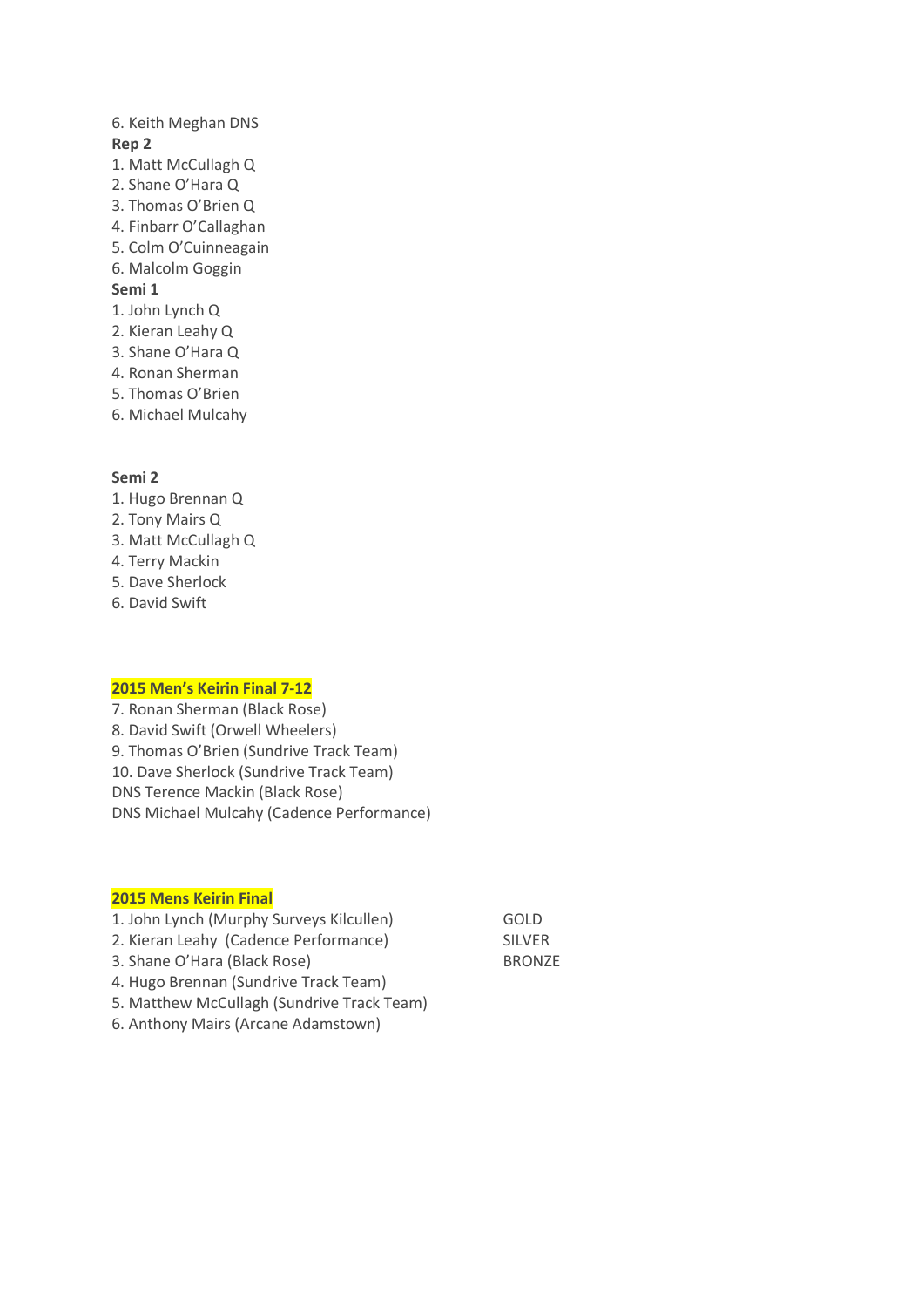#### **2015 Women's Keirin**

#### **Womens Keirin Semi 1**

- 1. Susie Mitchell Q
- 2. Michelle Mullen Q
- 3. Orla Hendron Q
- 4. Deborah Madden
- 5. Julie White
- 6. Jane Martin

#### **Women's Keirin Semi 2**

- 1. Eimear Moran Q
- 2. Sarah Gunn Q
- 3. Sofie Loscher Q
- 4. Kayleigh Gibbons
- 5. Roisin Kennedy
- 6. Millie Reade

#### **2015 Women's Keirin Final 7-12**

7. Roisin Kennedy (Arcane Adamstown) 8. Deborah Madden (Sundrive Track Team) 9. Julie White (Black Rose) 10. Millie Reade (Black Rose) DNS Kayleigh Gibbons DNS Jane Martin

#### **2015 Women's Keirin Final**

- 1. Eimear Moran (Sundrive Track Team) GOLD
- 2. Susie Mitchell (Sundrive Track Team) SILVER
- 3. Michelle Mullen (Sundrive Track Team) BRONZE
- 4. Orla Hendron (Orwell Wheelers)
- 5. Sofie Loscher (Sundrive Track Team)
- 6. Sarah Gunn (Sundrive Track Team )

**\_\_\_\_\_\_\_\_\_\_\_\_\_\_\_\_\_\_\_\_\_\_\_\_\_\_\_\_\_\_\_\_\_\_\_\_\_\_\_\_\_\_\_\_\_\_\_\_\_\_\_\_\_\_\_\_\_\_\_\_\_\_\_\_\_\_\_\_\_\_\_\_\_\_\_**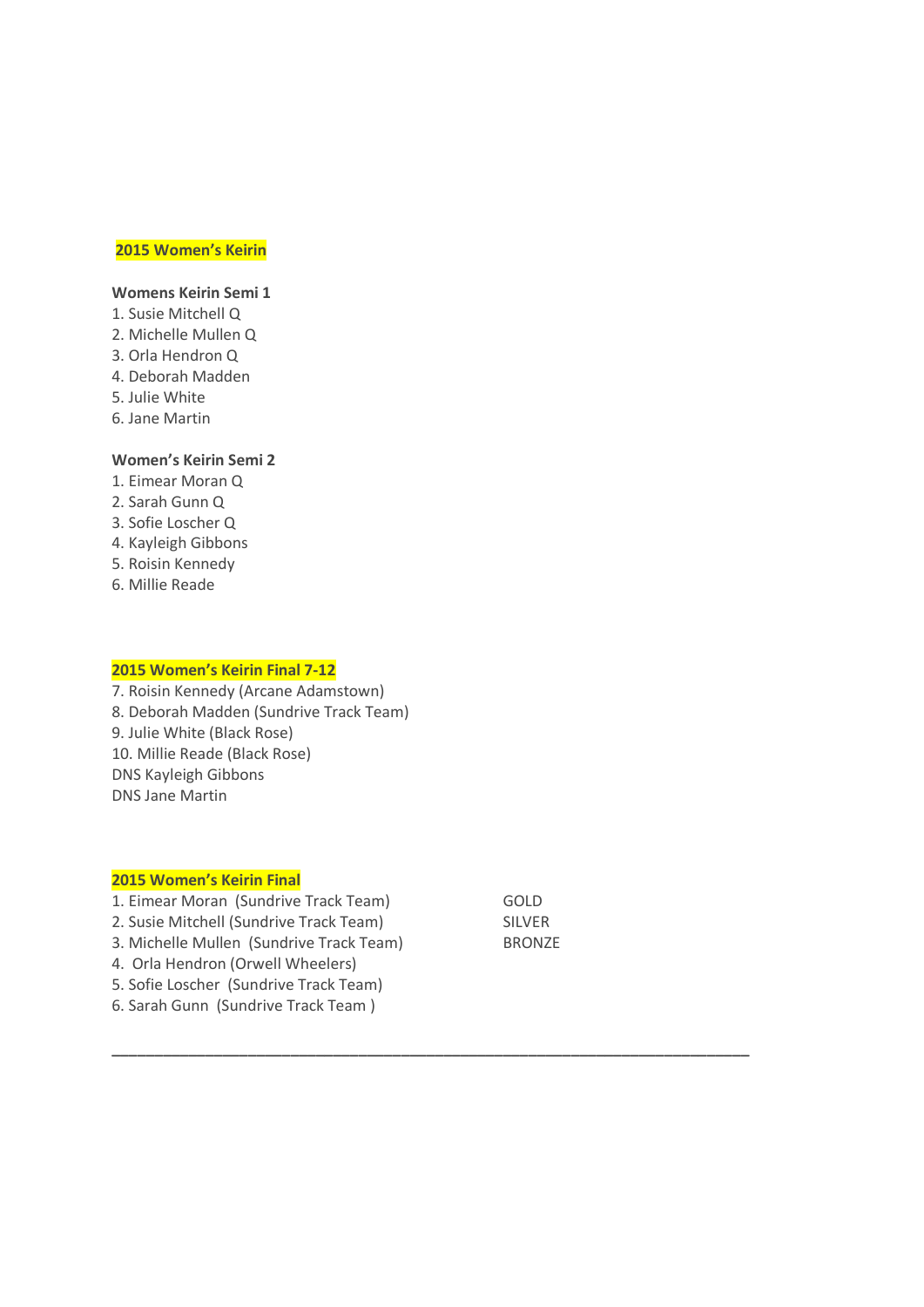# **2014 Full Result of Team Sprint / Team Pursuit / Keirin**

## **2014 Men's Team Pursuit**

| <b>Sundrive Track Team A</b>    | Matthew McCullagh                       | 04:55:96 | Gold          |
|---------------------------------|-----------------------------------------|----------|---------------|
|                                 | Gwyn O'Murchu                           |          |               |
|                                 | Keith Meghan                            |          |               |
|                                 | <b>Murt Rice</b>                        |          |               |
| <b>Murphy Surveys Kilcullen</b> | Dave Peelo                              | 04:56:96 | <b>Silver</b> |
|                                 | Mark Kiernan                            |          |               |
|                                 | <b>Barry Talt</b>                       |          |               |
|                                 | John Lynch                              |          |               |
| <b>Arcane Adamstown</b>         | Darragh Zaidan                          | 05:05:12 | <b>Bronze</b> |
|                                 | <b>Brendan Whelan</b>                   |          |               |
|                                 | Fergus Whelan                           |          |               |
|                                 | Simon Ryan                              |          |               |
|                                 |                                         |          |               |
| <b>Black Rose</b>               | Aidan Reade                             | 05:09:06 |               |
|                                 | Declan Lally                            |          |               |
|                                 | Enda Smyth                              |          |               |
|                                 | Graham Beazley                          |          |               |
| <b>Sundive Track Team B</b>     | Dave Sherlock                           | 05:18:90 |               |
|                                 | Thomas O'Brien                          |          |               |
|                                 | Sean Curtis                             |          |               |
|                                 | Colm Ó Cuinneagáin                      |          |               |
|                                 |                                         |          |               |
| <b>Orwell Wheelers</b>          | Daniel McElroy<br><b>Fionn Sheridan</b> | 05:28:25 |               |
|                                 |                                         |          |               |
|                                 | David Swift                             |          |               |
|                                 | Jack Rice                               |          |               |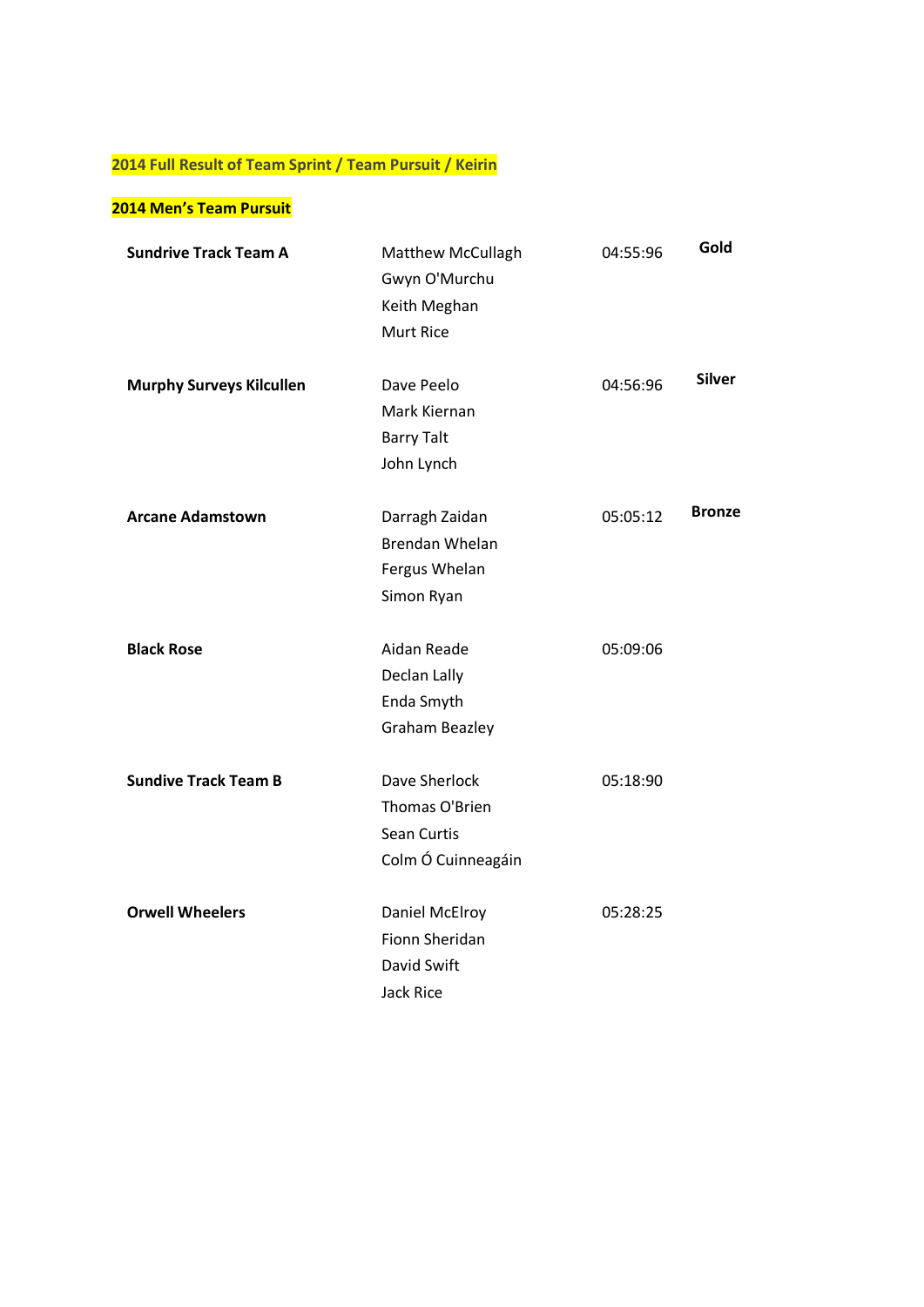## **2014 Men's Team Sprint**

|                              | <b>Name</b>           | <b>Times</b> |               |
|------------------------------|-----------------------|--------------|---------------|
| <b>Sundrive Tack Team A</b>  | Keith Meghan          |              |               |
|                              | Eamonn Byrne          |              |               |
|                              | Hugo Brennan          | 47:86        | Gold          |
| <b>Arcane Adamstown A</b>    | Liam Collins          |              |               |
|                              | Phillip Ryan          |              |               |
|                              | Simon Ryan            | 49:56        | <b>Silver</b> |
| <b>Bray Wheelers</b>         | <b>Tony Martin</b>    |              |               |
|                              | Jason Howick          |              |               |
|                              | Anthony Clarke        | 52:15        | <b>Bronze</b> |
| <b>Orwell Wheelers</b>       | David Swift           |              |               |
|                              | Fionn Sheridan        |              |               |
|                              | Daniel McElroy        | 52:65        |               |
| <b>Arcane Adamstown B</b>    | Fergus Whelan         |              |               |
|                              | <b>Brendan Whelan</b> |              |               |
|                              | Kevin Whelan          | 52:90        |               |
| <b>Black Rose</b>            | Enda Smyth            |              |               |
|                              | Declan Lally          |              |               |
|                              | Aidan Reade           | 54:27        |               |
| <b>Sundrive Track Team B</b> | Damien Mooney         |              |               |
|                              | <b>Robert Murphy</b>  |              |               |
|                              | Colm Ó Cuinneagáin    | 57:63        |               |
|                              |                       |              |               |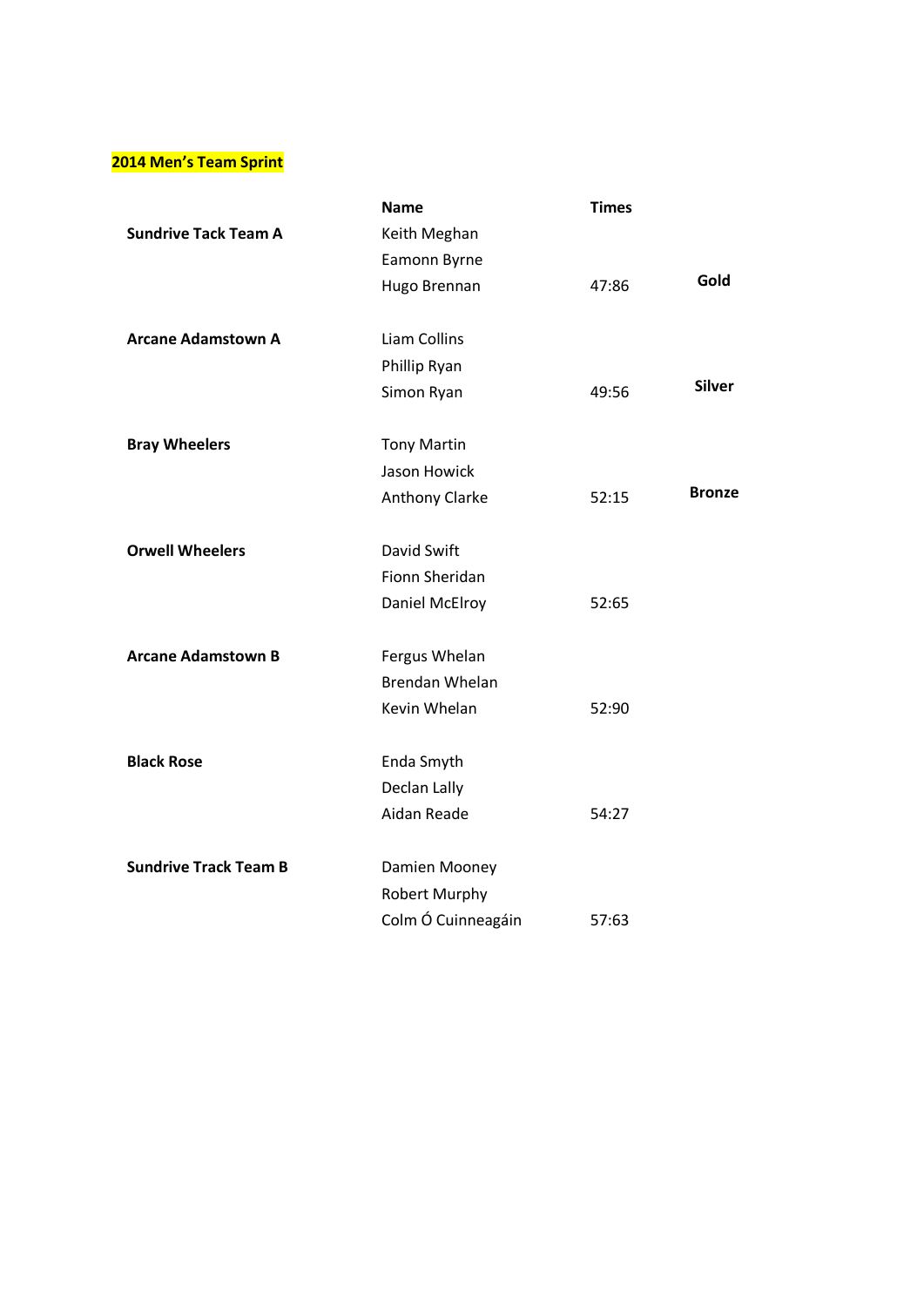**2014 Women's Team Sprint**

| <b>Sundrive Track Team A</b> | <b>Susie Mitchell</b>                        | * New National Record |                |
|------------------------------|----------------------------------------------|-----------------------|----------------|
|                              | Sarah Gunn                                   | 37.18                 | Gold           |
| <b>Bray Wheelers CC</b>      | Jane Martin                                  |                       |                |
|                              | Deirbhle Ivory                               | 38.64                 | <b>Silver</b>  |
| <b>Sundrive Track Team C</b> | Michelle Mullen                              |                       |                |
|                              | Kayleigh Gibbons                             | 38.73                 | <b>Bronze</b>  |
| <b>Orwell Wheelers A</b>     | Rachael Kaye Mellor                          | 38:82                 |                |
|                              | Naoise Sheridan * New Junior National Record |                       |                |
| <b>VC Londres</b>            | <b>Autumn Collins</b>                        | 39:17                 |                |
|                              | Amy Good                                     |                       |                |
| <b>Orwell Wheelers B</b>     | Orla Hendron                                 | 39:47                 |                |
|                              | Theresa Heffernan                            |                       |                |
| <b>Arcane Adamstown</b>      | Roisin Kennedy                               | 40:33                 |                |
|                              | Finola Lawlor                                |                       |                |
| <b>Sundrive Track Team D</b> | <b>Emily Mahon</b>                           | 41:05                 |                |
|                              | Deborah Madden                               |                       |                |
| <b>Bohermeen CC</b>          | <b>Geraldine Gill</b>                        | 41:95                 |                |
|                              | Kathleen Croal                               |                       |                |
| <b>Sundrive Track Team B</b> | Aine McBride                                 | <b>DNF</b>            |                |
|                              | Cliona Murray                                | <b>DNF</b>            |                |
| <b>2014 Women's Keirin</b>   |                                              |                       |                |
| <b>Women's Kierin Final</b>  |                                              |                       | <b>Results</b> |
| <b>Susie Mitchell</b>        | <b>Sundrive Track Team</b>                   |                       | Gold           |
| Sarah Gunn                   | <b>Sundrive Track Team</b>                   |                       | Silver         |
| Orla Hendron                 | <b>Orwell Wheelers</b>                       |                       | <b>Bronze</b>  |
| Michelle Mullen              | <b>Sundrive Track Team</b>                   |                       | 4              |
| <b>Rachel Withers</b>        | West Tyrone Velo                             |                       | 5              |

Roisin Kennedy **Arcane Adamstown CT** 6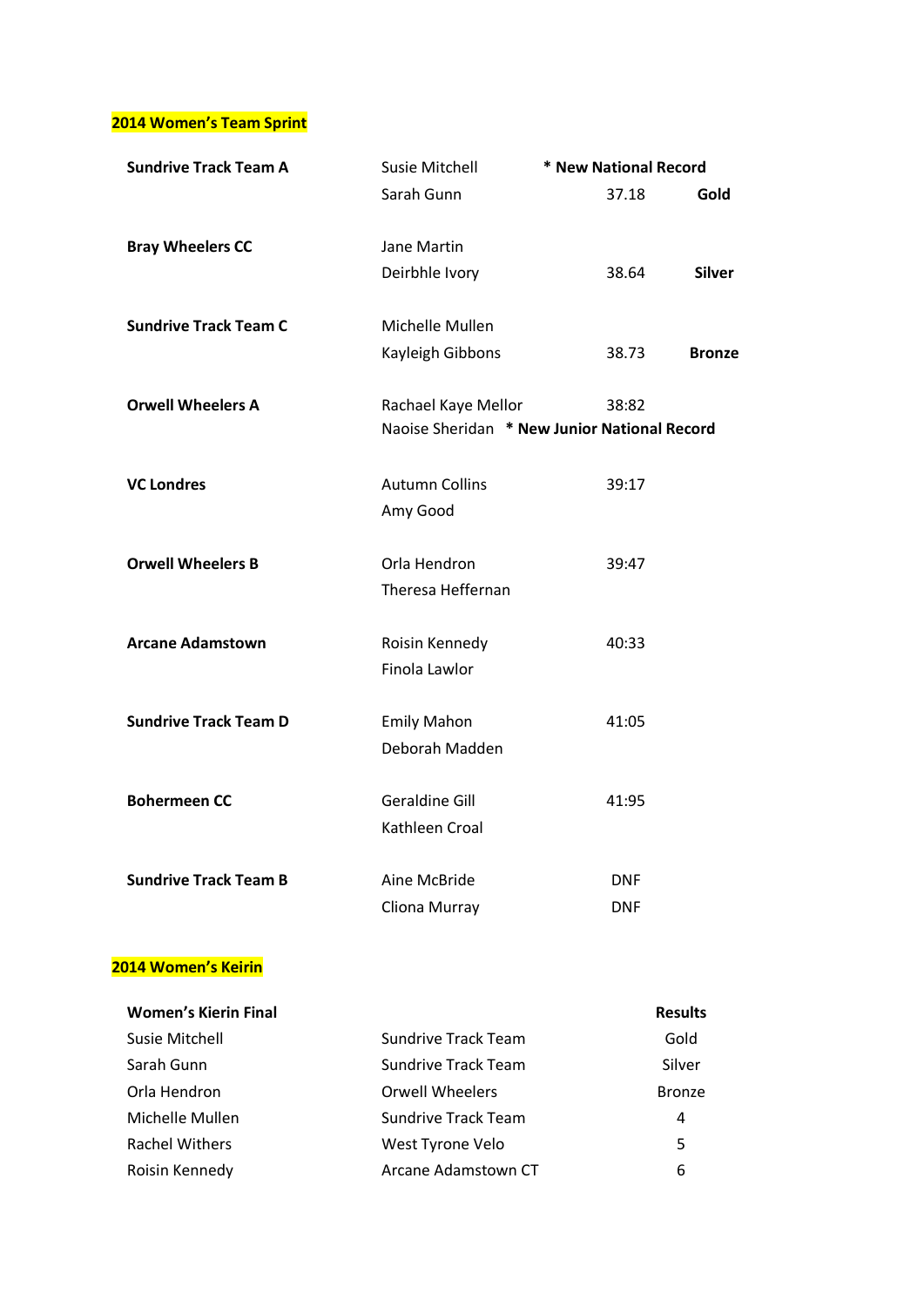## **2014 Men's Keirin**

## **Semi Final 1**

| <b>Terry Mackin</b> | Unattached                 |
|---------------------|----------------------------|
| Eamonn Byrne        | <b>Sundrive Track Team</b> |
| Hugo Brennan        | Sundrive Track Team        |
| Ronan Sherman       | <b>Ballymoney CC</b>       |
| Darragh Zaidain     | Arcane Adamstown CT        |
| Brendan Whelan      | Arcane Adamstown CT        |

### **Semi Final 2**

| Phillip Ryan    | Arcane Adamstown CT        |
|-----------------|----------------------------|
| John Lynch      | Murphy Surveys Kilcullen   |
| Simon Ryan      | Arcane Adamstown CT        |
| Jason Howick    | <b>Bray Wheelers</b>       |
| Darragh Zaidain | Arcane Adamstown CT        |
| Mark Kiely      | <b>Sundrive Track Team</b> |
|                 |                            |

## **2015 Men's Keirin Final**

| <b>Name</b>                   | Team/Club                  |               |
|-------------------------------|----------------------------|---------------|
| <b>Terry Mackin</b>           | Un-attached                | Gold          |
| Eamonn Byrne                  | Sundrive Track Team        | Silver        |
| Brendan Whelan                | Arcane Adamstown           | <b>Bronze</b> |
| Jason Howick                  | <b>Bray Wheelers CC</b>    | 5             |
| Simon Ryan                    | Arcane Adamstown           | 4             |
| Phillip Ryan                  | Arcane Adamstown           | 6             |
|                               |                            |               |
| <b>2015 Men's Keirin 7-12</b> |                            |               |
| John Lynch                    | Murphy Survey              | 7             |
| Hugo Brennan                  | <b>Sundrive Track Team</b> | 8             |
| Fionn Sheridan                | <b>Orwell Wheelers CC</b>  | 9             |
| Ronan Sherman                 | <b>Ballymoney CC</b>       | 10            |
| Mark Kiely                    | <b>Sundrive Track Team</b> | 11            |
| Darragh Zaidan                | Arcane Adamstown           | DNS           |

**\_\_\_\_\_\_\_\_\_\_\_\_\_\_\_\_\_\_\_\_\_\_\_\_\_\_\_\_\_\_\_\_\_\_\_\_\_\_\_\_\_\_\_\_\_\_\_\_\_\_\_\_\_\_\_\_\_\_\_\_\_\_\_\_\_\_\_\_\_\_\_\_\_\_\_**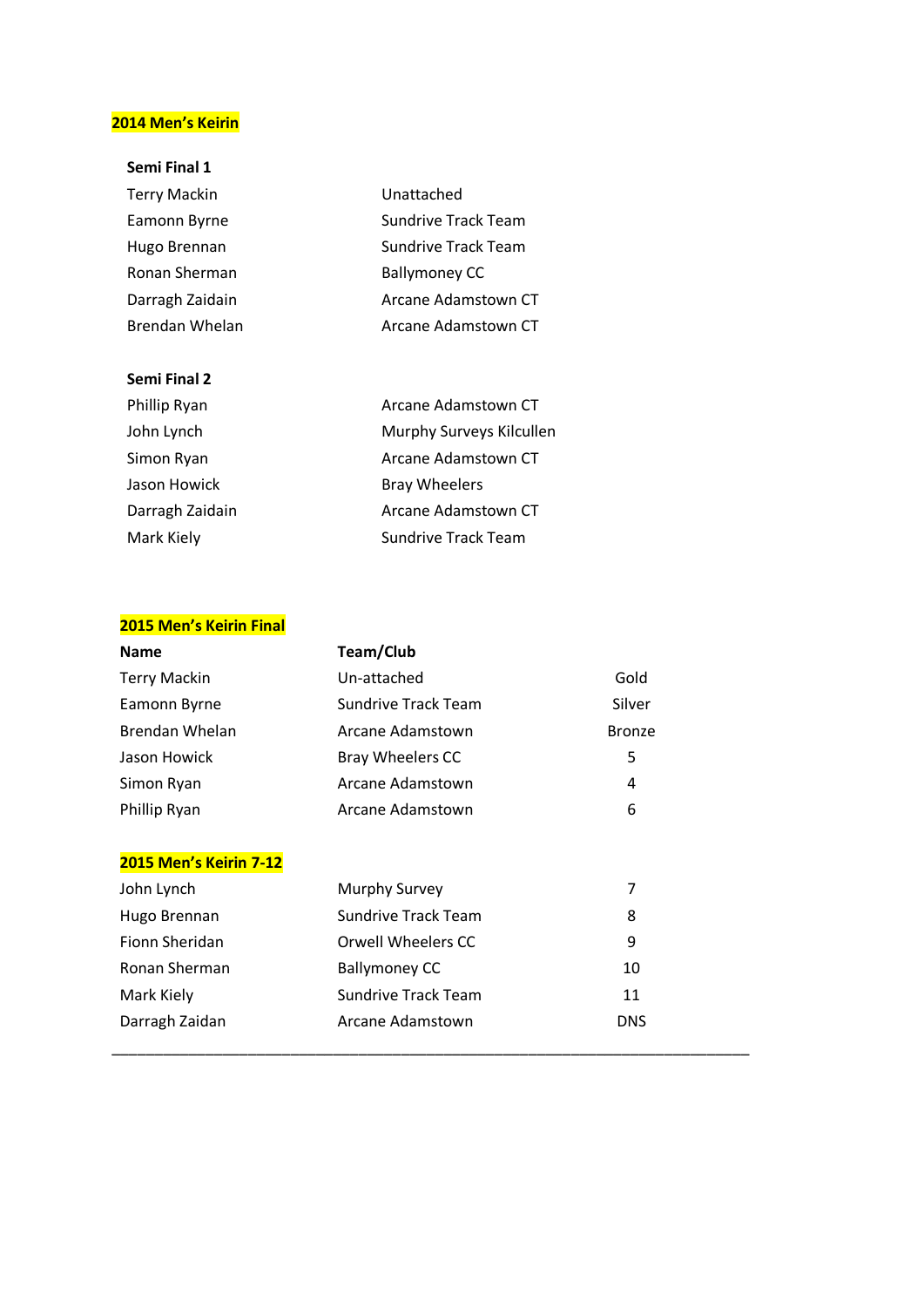# **2013 Full Result of Team Sprint / Team Pursuit / Keirin**

# **2013 Team Sprint Women**

| 1. Sundrive A | Susie Mitchell<br>Sarah Gunn           | 37.28<br>(National Record) |
|---------------|----------------------------------------|----------------------------|
| 2. Sundrive B | Cloina Murray<br>Aine McBride          | 38.44                      |
| 3. Black Rose | Tonya Moran<br>Kate Rudd               | 40.63                      |
| 4. Adamstown  | Finola Lawlor<br>Roisin Kennedy        | 40.87                      |
| 5. Bray       | Sarah Pratt<br>Michelle Carter         | 41.56                      |
| 6. Orwell     | Lucy Soden<br>Sandra Telford           | 42.28                      |
| 7. Sundrive C | <b>Emily Mahon</b><br>Sonya O'Rourke   | 42.56                      |
| 8. Bohermeen  | <b>Geraldine Gill</b><br>Kathleen Gill | 42.68                      |

## **2013 Team Sprint Men**

| 1. Sundrive 'A'         | Eoin Healy<br>Keith Meghan<br>Eoin Mullen           | 47.25<br>(National Record) |
|-------------------------|-----------------------------------------------------|----------------------------|
| 2 Adamstown CT          | Liam Collins<br>Brendan Whelan<br>Philip Ryan       | 48.70                      |
| 3 Bray 'A'              | Malcolm Goggin<br>Janos Kohler<br>Jason Howick      | 49.96                      |
| 4. Garda                | Damien O'Farrell<br>Stephen Enright<br>Eamonn Byrne | 51.39                      |
| <b>5 Murphy Surveys</b> | John Lynch<br>Richie McDonagh<br>Mark Kiernan       | 53.03                      |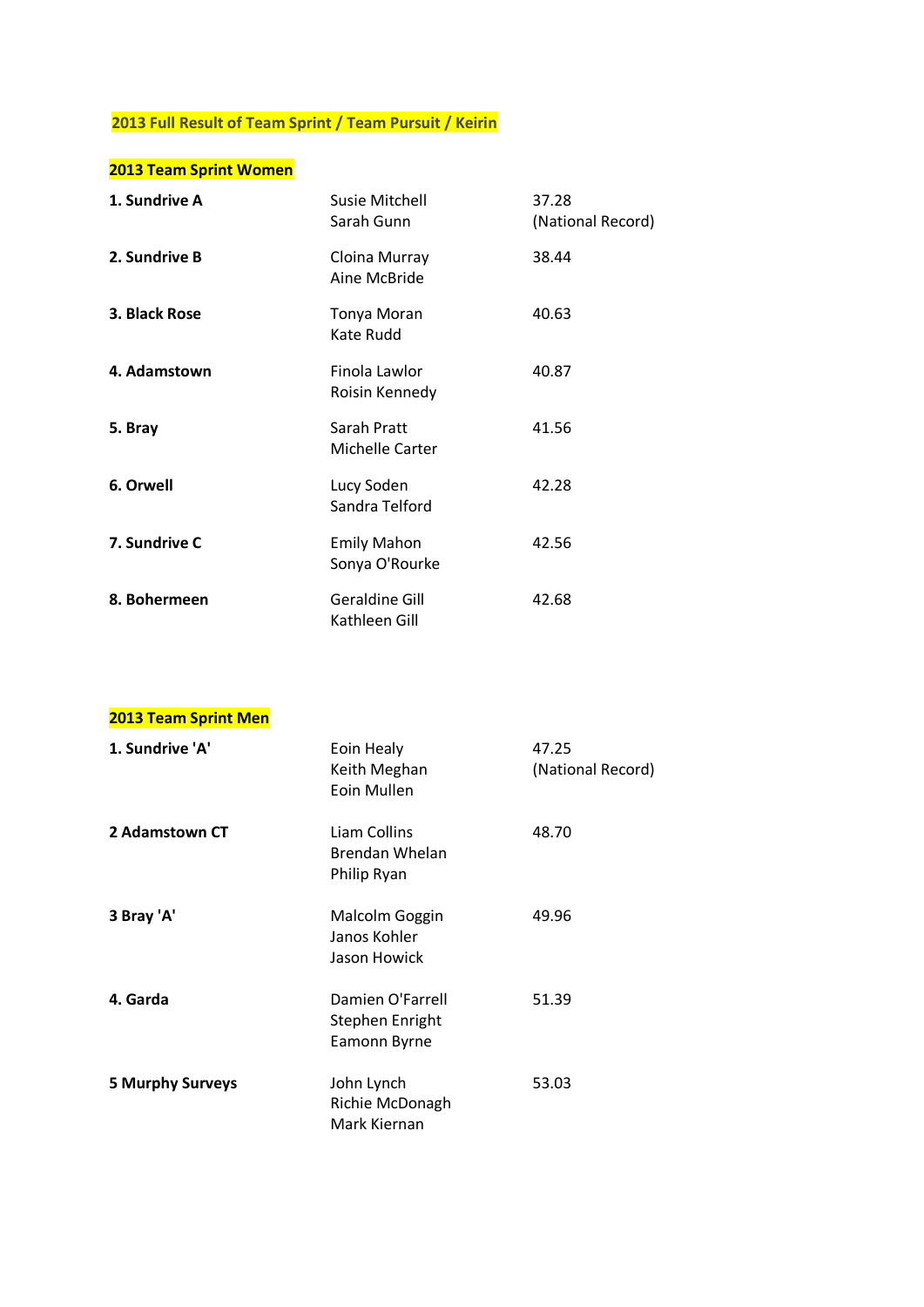| 6. Sundrive 'B' | Ray Grogan<br><b>Terry Cromer</b><br>Colm O'Cuinneagain | 53.68 |
|-----------------|---------------------------------------------------------|-------|
| 7 Bray 'B'      | Ger Ivory<br>Rob McGee<br>Craig Gilmore                 | 54.75 |
| 8. Sundrive 'C' | Martin Murphy<br>Oliver Smith<br>Thomas O'Brien         | 55.55 |

## **2013 Team Pursuit Men**

| 1. Murphy Surveys | John Lynch<br>Richie McDonagh<br>Mark Kiernan<br>Dave Peelo                         | 4.59.94  |
|-------------------|-------------------------------------------------------------------------------------|----------|
| 2. Black Rose     | Aidan Reade<br><b>Stuart Cox</b><br><b>Brian O'Donnell</b><br><b>Graham Beazley</b> | 5 07.22  |
| 3. Sundrive A     | Keith Meghan<br>Gwyn O'Murchu<br>Thomas O'Brien<br>Oliver Smith                     | 5 14.50  |
| 3. Bray A         | Jason Howick<br>Ger Ivory<br><b>Rob McGee</b><br>Janos Kohler                       | 5 14.50  |
| 5. Adamstown      | Kevin Whelan<br>Fergus Whelan<br><b>Brendan Whelan</b><br>Jimmy Dignam              | 5 2 2.40 |
| 6. Sundrive B     | Alan Galbraith<br>Dave Sherlock<br>Ray Grogan<br><b>Martin Murphy</b>               | 5 40.50  |

## **2013 Women's Keirin Final**

1. Susie Mitchell (Sundrive)

2. Kate Rudd (Black Rose)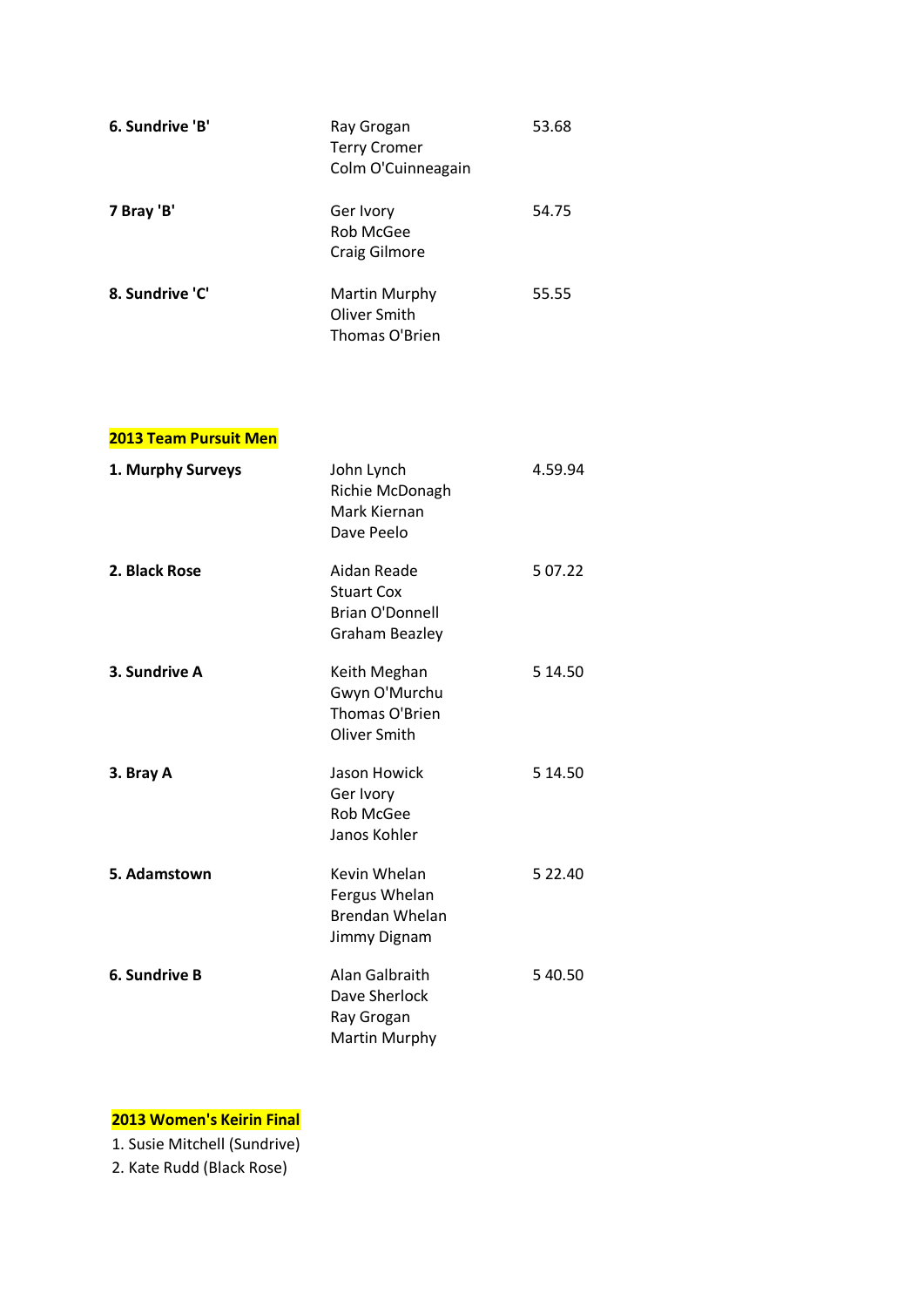- 3. Sarah Gunn (Sundrive) 4. Aine McBride (Sundrive) 5. Tonya Moran (Black Rose) 6. Caroline Martinez (DID Ladies) **2013 Women's Keirin (B final)** 7. Roisin Kennedy (Adamstown) 8. Sarah Pratt (Bray)
- 9. Michelle Carter (Bray)
- 
- 10. Finola Lawlor (Adamstown)
- Geraldine Gill (Bohermeen) DNS Lucy Soden (Orwell) DNS
- 

## **Men's Keirin Qualification**

- Mens Keirin (to be completed September 1<sup>st</sup>)
- Keirin Heat 1 : Eoin Mullen (Sundrive) Q
- Keirin Heat 2 : Terence Mackin (Banbridge) Q
- Keirin Heat 3 : Peter Bennett (Perf Cycle Coaching) Q
- Keirin Heat 4 : Jason Howick (Bray) Q
- Keirin Heat 5 : John Lynch (Murphey Surveys) Q
- Keirin Heat 6 : Janos Kohler (Bray) Q
- Rep 1 Eamonn Byrne (Garda) Q Graham Beazley (Black Rose) Q
- Rep 2 Philip Ryan (Adamstown) Q Gwyn O'Murchu (Sundrive) Q
- Rep 3 Brendan Whelan (Adamstown) Q , Colm O'Cuinneagain (Sundrive) Q

| <b>2013 Mens Keirin (Final)</b>       |                               | <b>Result of Final</b>       |
|---------------------------------------|-------------------------------|------------------------------|
| Eoin Mullen                           | Sundrive Track Team           | Gold                         |
| John Lynch                            | Murphy Surveys Kilculle       | Silver                       |
| Phillip Ryan                          | <b>Adamstown Cycling Team</b> | <b>Bronze</b>                |
| Eamonn Byrne                          | Garda Cycling Club            | 4                            |
| Janos Kohler                          | <b>Bray Wheelers CC</b>       | 5                            |
| Peter Bennet                          | Performance Cycle Coaching    | 6                            |
| <b>2013 Mens Keirin (Minor Final)</b> |                               | <b>Result of Minor Final</b> |
| Brendan Whelan                        | Adamstown Cycling Team        | 7                            |
| <b>Murt Rice</b>                      | Unattached Leinister          | 8                            |
| Gwyn O'Murchu                         | Sundrive track Team           | 9                            |
| Colm O'Cuinneagain                    | Sundrive track Team           | 10                           |
| Jason Howick                          | <b>Bray Wheelers CC</b>       | <b>DSQ</b>                   |
| Terence Mackin                        | Banbridge Cycling Club        | <b>DNS</b>                   |
|                                       |                               |                              |

#### **2012 Full Result of Team Sprint / Team Pursuit / Keirin**

**2012 Men's Team Sprint (7 Teams)**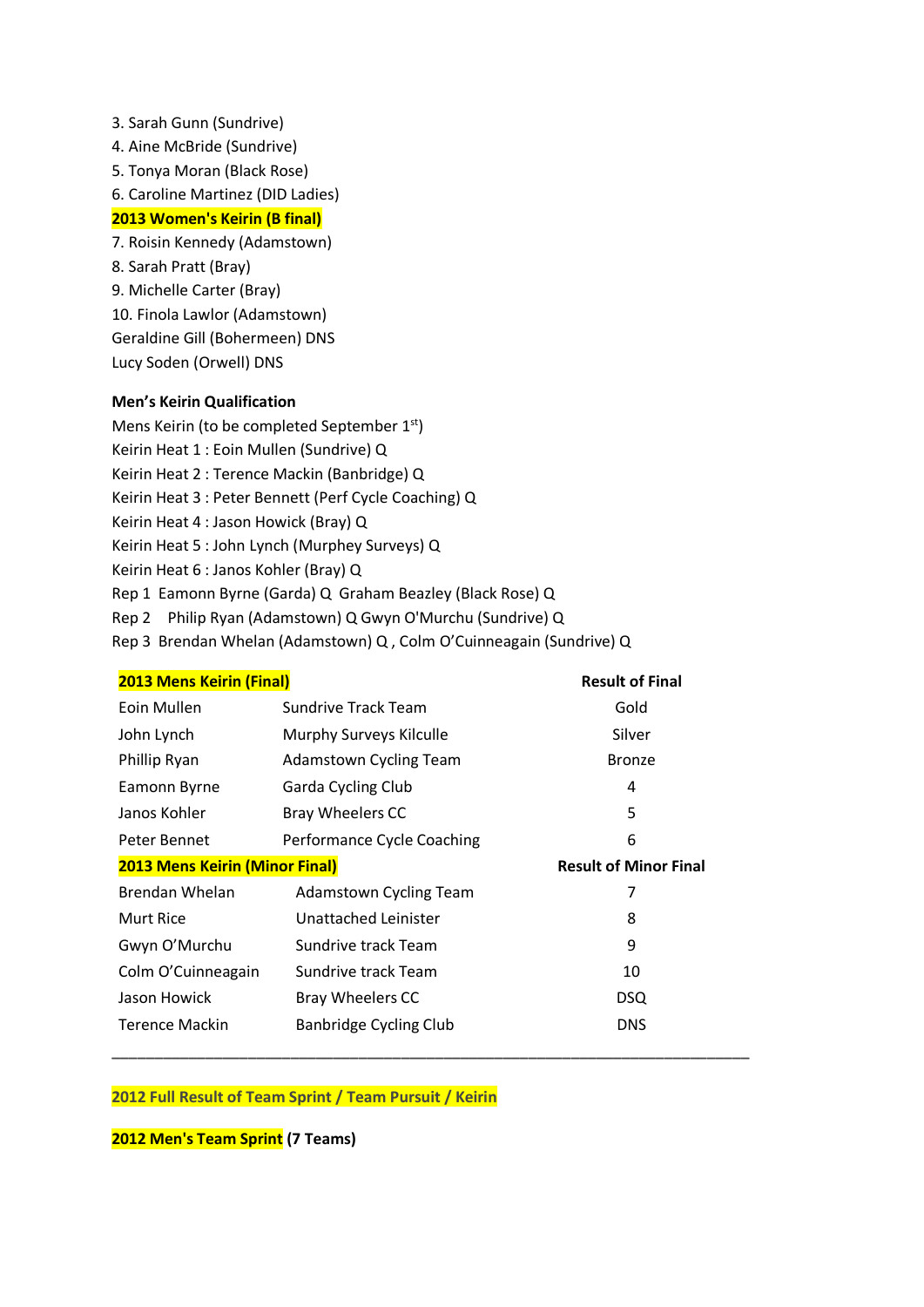| 1. | <b>Sundrive Track Team 'A'</b>               | 48.73 |       |
|----|----------------------------------------------|-------|-------|
|    | Eoin Mullen, Donal Bailey, Keith Meghan      |       |       |
| 2. | <b>Cycling Pursuits</b>                      | 49.24 |       |
|    | Liam Collins, Kieran Leahy, Brendan Whelan   |       |       |
| 3. | Bray 'A'                                     | 51.21 |       |
|    | Ed O' Brien, Rob McGee, Jason Howick         |       |       |
| 4. | <b>Carrick Wheelers</b>                      | 52.14 |       |
|    | Ray Cullen, Hugh Mulhearne, John Dempsey     |       |       |
| 5. | <b>Murpheys Surveys Kilcullen</b>            |       | 52.86 |
|    | John Lynch, Steve Franzoni, Dave Peelo       |       |       |
| 6. | <b>Sundrive Track Team 'B'</b>               | 53.99 |       |
|    | John Mernagh, Colm O'Cuinneagain, Hugh Byrne |       |       |
| 7. | Bray 'B'                                     | 57.22 |       |
|    | Martin Gilmore, Ger Ivory, Mark Loughran     |       |       |
|    |                                              |       |       |

## **2012 Men's Team Pursuit (6 Teams)**

| $\mathbf{1}$ .                                 | <b>Murpheys Surveys Kilcullen</b>                          | 4'56.14 |  |
|------------------------------------------------|------------------------------------------------------------|---------|--|
|                                                | Gareth Enright, John Lynch, Mark Kiernan, David Peelo      |         |  |
| $\overline{2}$                                 | <b>Carrick Wheelers</b>                                    | 5'14.07 |  |
|                                                | Ray Cullen, Danny Carroll, Hugh Mulhearne, John Dempsey    |         |  |
| 3.                                             | <b>Black Rose</b>                                          | 5'17.22 |  |
|                                                | Aidan Reade, Stuart Cox, Eoghan Considine, Brian O'Donnell |         |  |
| 4.                                             | <b>Cycling Pursuits</b>                                    | 5'21.58 |  |
|                                                | Liam Collins, Kieran Leahy, Brendan Whelan, Fergus Whelan  |         |  |
| 5.                                             | <b>Bray Wheelers</b>                                       | 5'22.13 |  |
| Ed O'Brien, Rob McGee, Jason Howick, Ger Ivory |                                                            |         |  |
| 6.                                             | <b>Sundrive Track Team</b>                                 | 5'26.47 |  |
|                                                | Keith Meghan, Ger McNamara, John Mernagh, Gwyn O'Murchu    |         |  |

## **2012 Mens Keirin Final (28 Entrants)**

| 1. Eoin Mullen (Sundrive)  | GOLD          |
|----------------------------|---------------|
| 2 David Neill (Phoenix)    | <b>SILVER</b> |
| 3 Terry Mackin (Banbridge) | <b>BRONZE</b> |

## **2012 Womens Team Sprint (7 Teams)**

| 1.                             | <b>Sundrive Track Team 'A'</b> | 39.03 |
|--------------------------------|--------------------------------|-------|
|                                | Sarah Gunn, Susie Mitchell     |       |
| 2.                             | Orwell 'A'                     | 39.37 |
| Aideen Collard, Sandra Telford |                                |       |
| 3.                             | <b>Black Rose</b>              | 41.35 |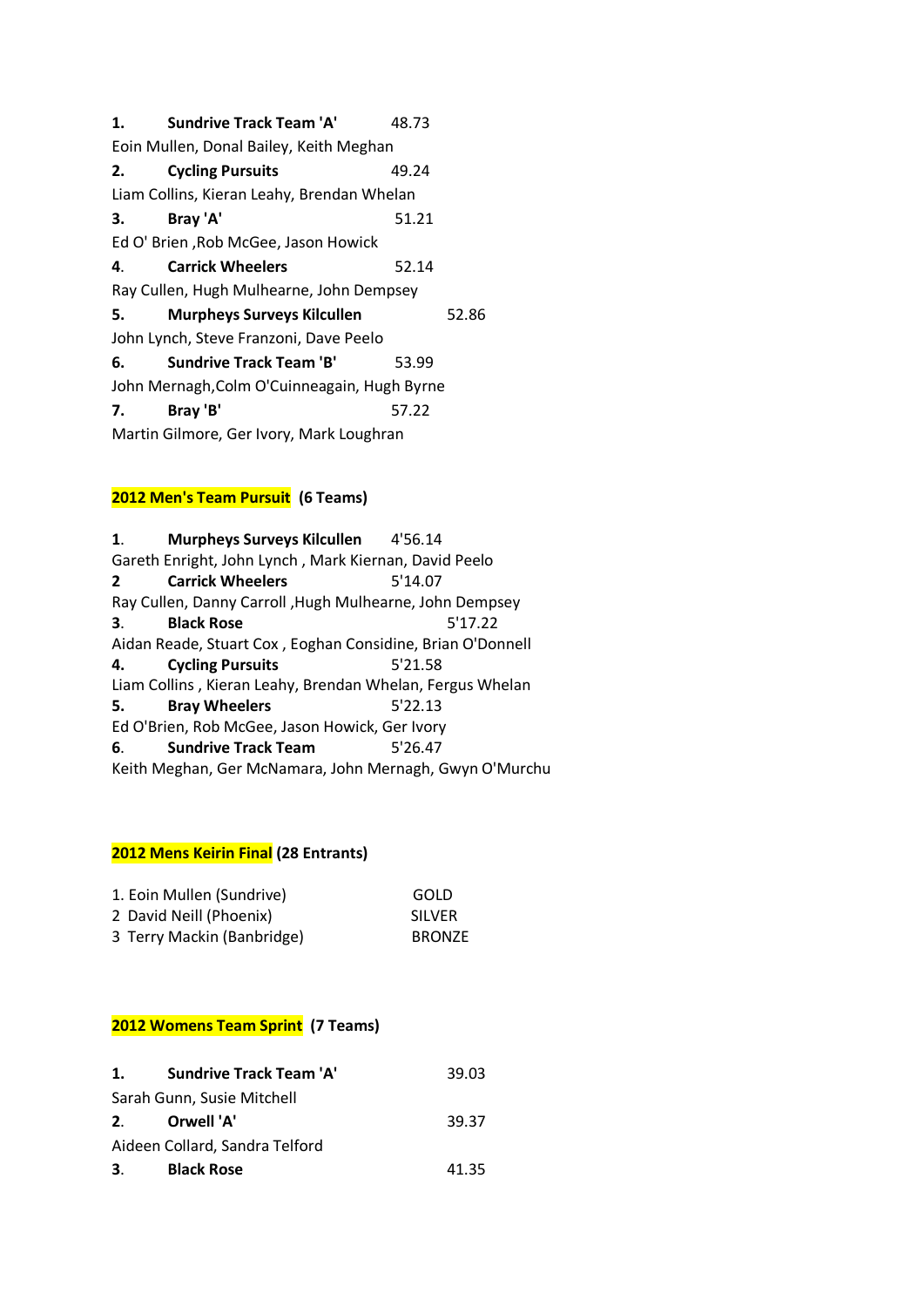|    | Sarah Piner, Milasand Michaud     |       |  |
|----|-----------------------------------|-------|--|
| 4. | <b>ESB CC</b>                     | 42.81 |  |
|    | Roisin Kennedy, Catherine Halpin  |       |  |
| 5. | Orwell 'B'                        | 42.91 |  |
|    | Mags Donnelly, Ciara Cinch        |       |  |
|    | Wolftrap                          | 43.40 |  |
|    | Kate Rudd, Noreen Garahy          |       |  |
| 7. | <b>Sundrive Track Team 'B'</b>    | 43.64 |  |
|    | Caroline Martinez, Sonya O'Rourke |       |  |

### **2012 Womens Team Pursuit (Demo Event) 5 Teams**

| $\mathbf{1}$ .                        | <b>ESB CC</b>                                    | 4'30.25 |  |  |
|---------------------------------------|--------------------------------------------------|---------|--|--|
|                                       | Roisin Kennedy, Catherine Halpin, Bronagh Rogers |         |  |  |
| 2.                                    | <b>Sundrive Track Team</b>                       | 4'35.98 |  |  |
|                                       | Susie Mitchell, Sarah Gunn, Caroline Martinez    |         |  |  |
| 3.                                    | <b>Orwell CC</b>                                 | 4'41.16 |  |  |
|                                       | Aideen Collard, Mags Donnelly, Ciara Cinch       |         |  |  |
| 4.                                    | Wolftrap                                         | 4.51.58 |  |  |
| Kate Rudd, Noreen Garahy, Mary Hunter |                                                  |         |  |  |
| 5.                                    | <b>Black Rose</b>                                | 5'05.19 |  |  |
|                                       | Sarah Piner, Milasand Michaud, Paula Murray      |         |  |  |

#### **2012 Womens Keirin Final (Demo Event)** 13 Entrants

| 1 Sarah Piner (Black Rose)  | GOLD          |
|-----------------------------|---------------|
| 2. Aideen Collard (Orwell)  | <b>SILVER</b> |
| 3 Susie Mitchell (Sundrive) | <b>BRONZE</b> |

## **2011 Full Result of Team Sprint / Team Pursuit / Keirin**

**2011 Team Sprint / Team Pursuit / Men's Keirin / Womens Omium**

**\_\_\_\_\_\_\_\_\_\_\_\_\_\_\_\_\_\_\_\_\_\_\_\_\_\_\_\_\_\_\_\_\_\_\_\_\_\_\_\_\_\_\_\_\_\_\_\_\_\_\_\_\_\_\_\_\_\_\_\_\_\_\_\_\_\_\_\_\_\_\_\_\_\_\_**

- Men's Team Sprint & Team Pursuit Championships
- Men's Keirin (Demo)
- Men & Women's Omnium (Demo)
- Women's Team Sprint & Team Pursuit (Demo)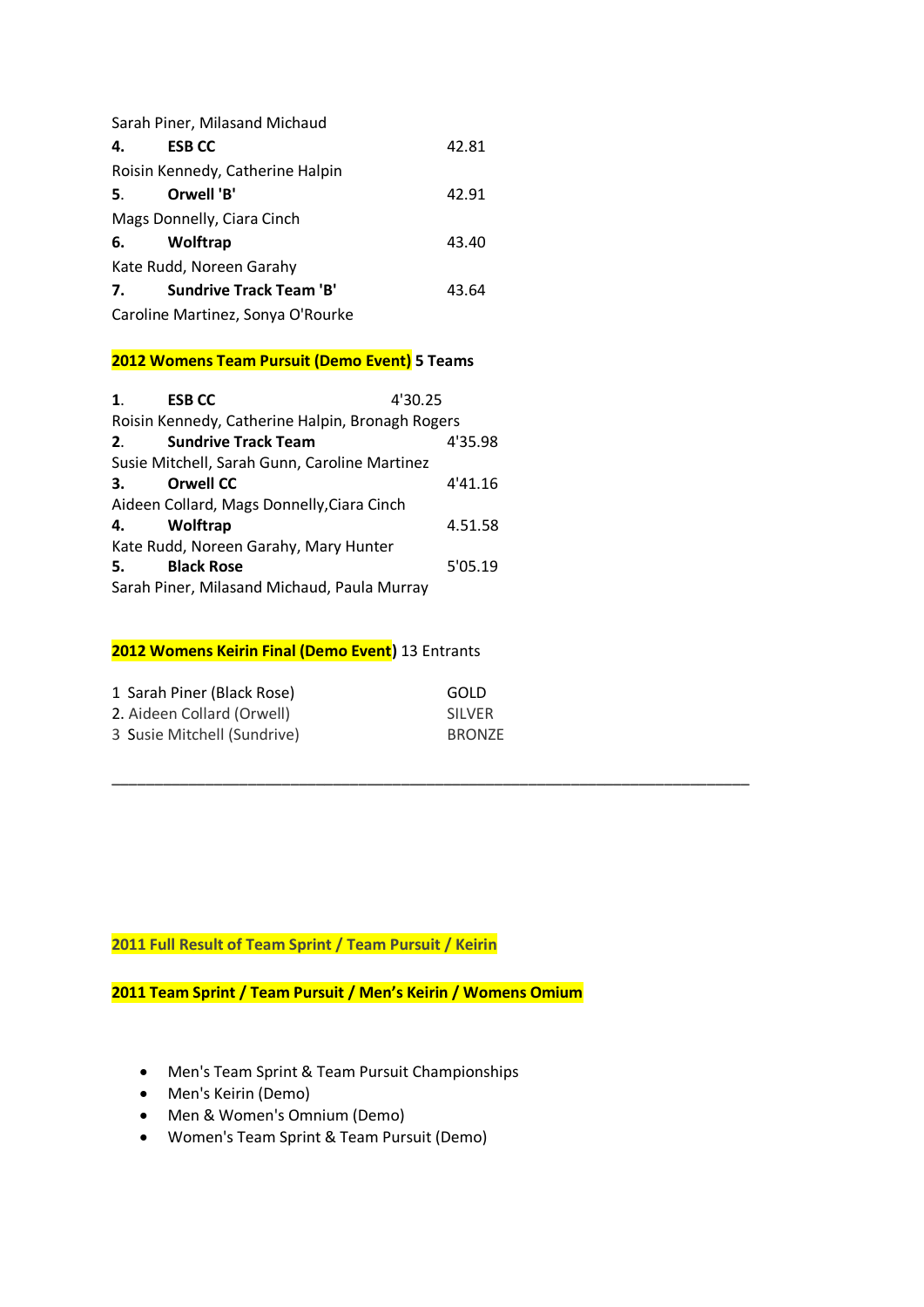| <b>Womens Omnium (Demo)</b>              | Cunga       | Cunga       | Orwell   |
|------------------------------------------|-------------|-------------|----------|
| <b>Womens Team Sprint (Demo)</b>         | Cunga       | <b>UCD</b>  | Orwell   |
| <b>Womens Team Pursuit (Demo)</b>        | Cunga       | Lucan       | Orwell   |
| <b>Team Sprint Men (Full Nationals)</b>  | Lucan       | <b>Bray</b> | Lucan    |
| <b>Team Pursuit Men (Full Nationals)</b> | Kilcullen   | Bray        | Sundrive |
| Men's Keirin (Demo)                      | <b>Bray</b> | Kilcullen   | Lucan    |

## **2011 Team Sprint Result (Demo)**

| 1. Cunga (Caroline Ryan / Sinead Jennings)                                 | 38.06 |         |
|----------------------------------------------------------------------------|-------|---------|
| 2. UCD (Ailbhe Ivory / Heather Boyle)                                      | 41.16 |         |
| 3. Orwell 'A' (Aideen Collard / Orla Hendron)                              | 41.68 |         |
| 4. Lucan (Bronagh Rogers / Roisin Kennedy)                                 | 41.84 |         |
| 5. Orwell 'B' (Aoife Sheridan / Caroline Martinez)<br>44.59                |       |         |
| (Mixed Team – Not Counting)                                                |       |         |
| Jane Martin (Bray) / Sarah Gunn (Sundrive)                                 | 40.13 |         |
|                                                                            |       |         |
| <b>2011 Team Pusuit Result (Demo)</b>                                      |       |         |
| 1. Cunga (Caroline Ryan, Sinead Jennings, Sarah Piner)                     |       | 3.59.91 |
| 2. Lucan (Roisin Kennedy, Bronagh Rogers, Sandra Fitzgerald)<br>4.14.42    |       |         |
| 3. Orwell (Aideen Collard, Orla Hendron, Sinead McBreen)                   |       | 4.38.64 |
| Also mixed Team (not counting)                                             |       |         |
| Ailbhe Ivory(UCD), Aoife Sheridan(Orwell), Sarah Gunn(Sundrive)<br>4.56.51 |       |         |

**\_\_\_\_\_\_\_\_\_\_\_\_\_\_\_\_\_\_\_\_\_\_\_\_\_\_\_\_\_\_\_\_\_\_\_\_\_\_\_\_\_\_\_\_\_\_\_\_\_\_\_\_\_\_\_\_\_\_\_\_\_\_\_\_\_\_\_\_\_\_\_\_\_\_\_**

## **2010 Full Result of Team Sprint / Team Pursuit / Keirin**

| <b>2010 Men's Team Sprint</b>               |            |
|---------------------------------------------|------------|
| 1. Sundrive Track Team                      | 48.25 secs |
| Keith Meghen, Keith Bannan, Paul Doyle      |            |
| 2. Lucan CRC                                | 49.66 secs |
| Brendan Whelan, Liam Collins, Enda Connolly |            |
| 3. Banbridge CC                             | 50.18 secs |
| Terry Mackin, Simon Curry, Gareth Rogers    |            |

**2010 Women's Team Sprint (Demo)**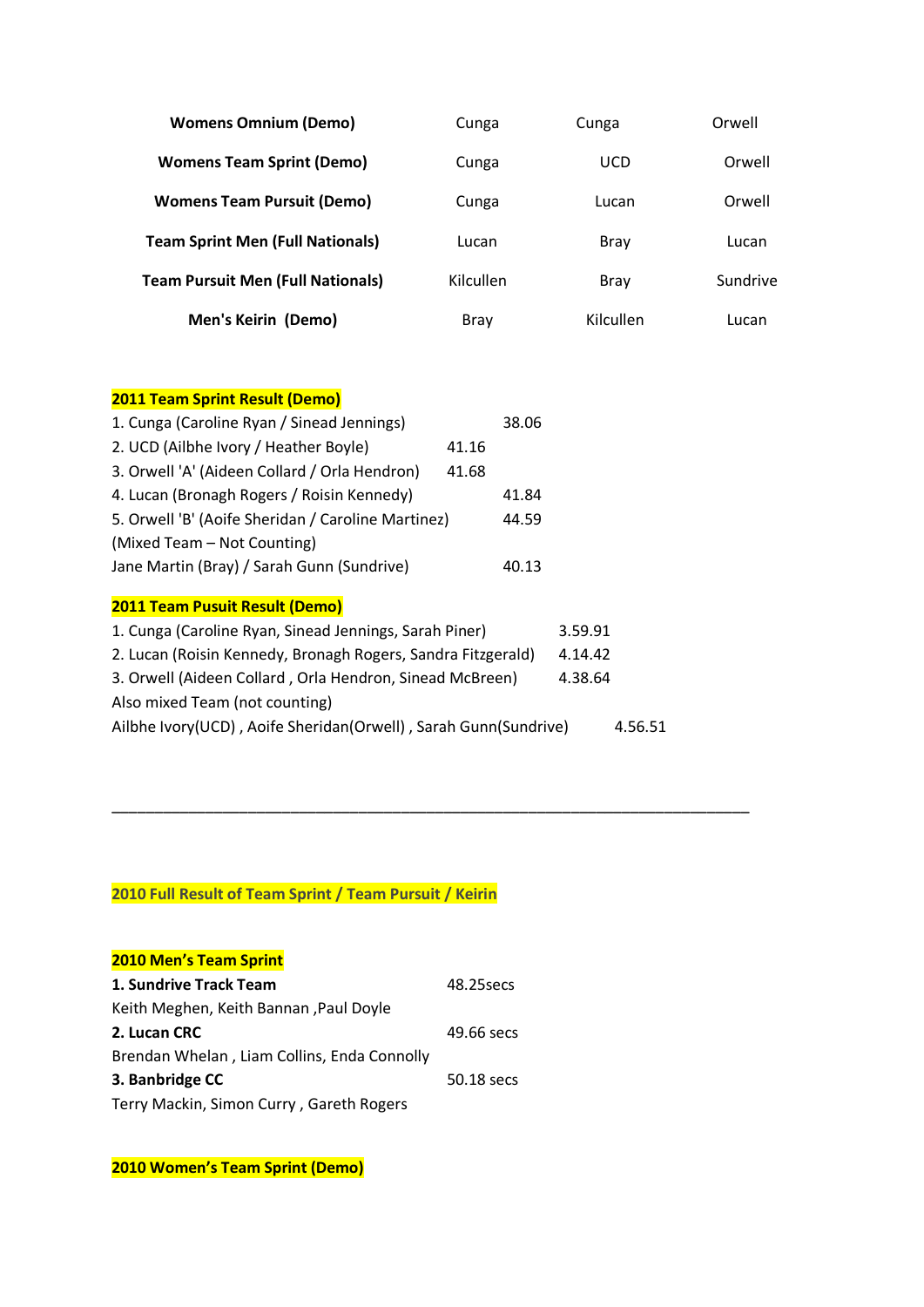1 st Bray 2<sup>nd</sup> Lucan 3 rd Orwell

| 2010 Men's 4km Team Pursuit (Demo) |         |
|------------------------------------|---------|
| Kilcullen                          | 5.04.78 |
| Lucan                              | 5.11.27 |
| <b>Bray</b>                        | 5.23.92 |
| Sundrive                           | 5.28.12 |
| Leinster                           | 5.45.15 |
|                                    |         |

| <b>Women's 3km Team Pursuit (Demo)</b> |         |
|----------------------------------------|---------|
| Orwell                                 | 4.30.79 |
| <b>Bohermeen</b>                       | 4.36.91 |
| Bray                                   | 4.49.16 |

**\_\_\_\_\_\_\_\_\_\_\_\_\_\_\_\_\_\_\_\_\_\_\_\_\_\_\_\_\_\_\_\_\_\_\_\_\_\_\_\_\_\_\_\_\_\_\_\_\_\_\_\_\_\_\_\_\_\_\_\_\_\_\_\_\_\_\_\_\_\_\_\_\_\_\_**

## **2009 National Team Sprint**

## **2009 Men's Team Sprint**

| 1. Sundrive 'A' (K.Bannan, K.Meghan, P.Doyle)               |       | 48.65 * New Record |
|-------------------------------------------------------------|-------|--------------------|
| 2. Bray 'A' (D.O'Toole, J.Howick, J.Lynch)                  |       | 49.65              |
| 3. Cycling Pursuits (L.Collins, I.Casey, M.Mulcahy)         |       | 50.07              |
| 4. Orwell (G.McNulty, E.Lynch, S.McNally)                   |       | 50.63              |
| 5. Lucan (K. Whelan, E. Connelly, B. Whelan)                |       | 51.28              |
| 6. Sorrento (C.Higgins Jnr, C.Higgins, C.O"Connor)          |       | 52.22              |
| 7. Bray 'C' (A.Crean, G.Ivory, D.Crean)                     | 53.53 |                    |
| 8. Kilcullen (K.Kelly, W.Byrne, D.Peelo)                    | 55.60 |                    |
| 9. Bray 'B' (D.Cunningham, B.Harris, S.O"Tuathail)          |       | 57.13              |
| 10. Sundrive 'B' (J. Walsh, R. Grogan, T. Cromer) 54.76 DSQ |       |                    |
|                                                             |       |                    |